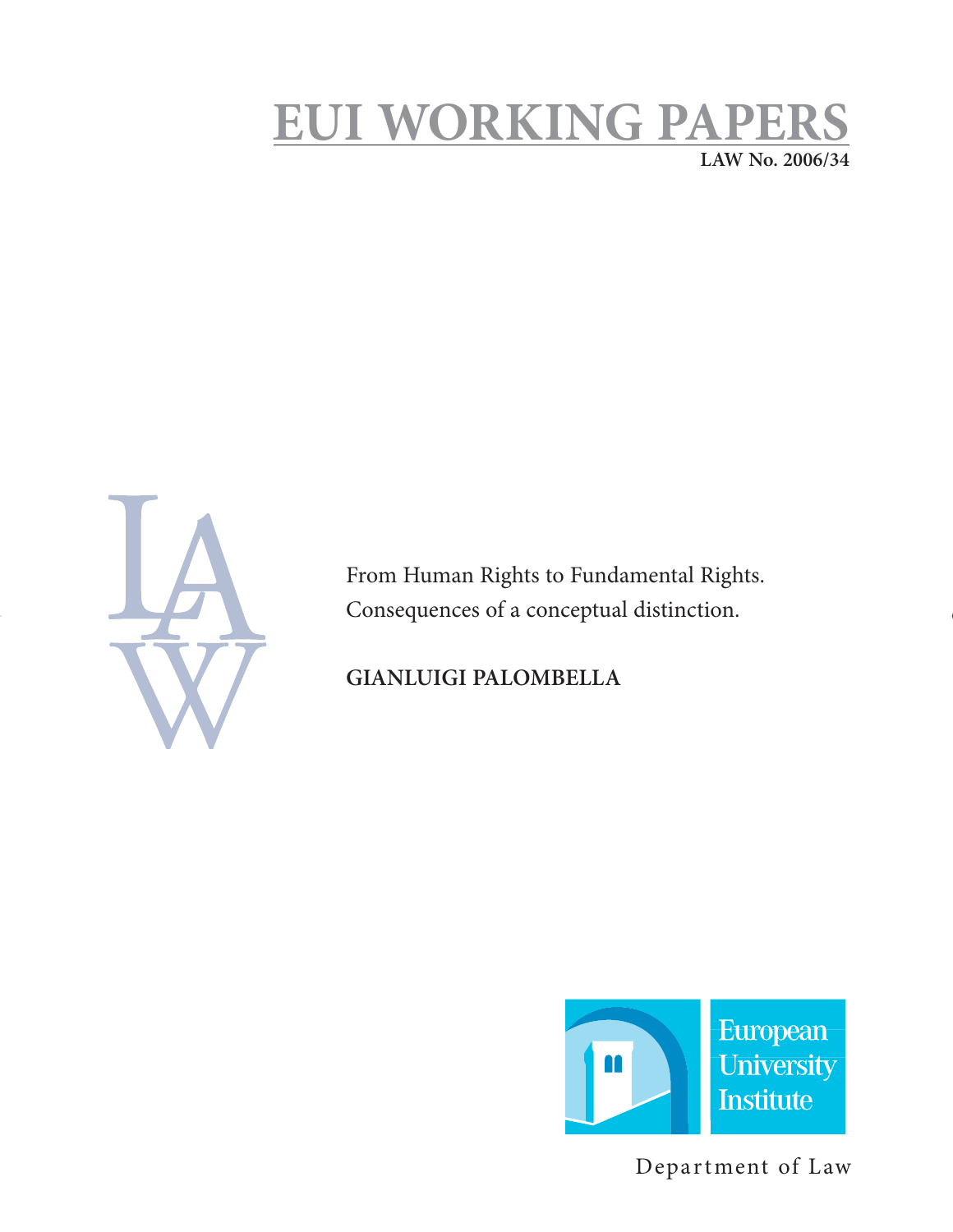**EUROPEAN UNIVERSITY INSTITUTE DEPARTMENT OF LAW**

*From Human Rights to Fundamental Rights. Consequences of a conceptual distinction.* 

**GIANLUIGI PALOMBELLA**

EUI Working Paper **LAW** No. 2006/34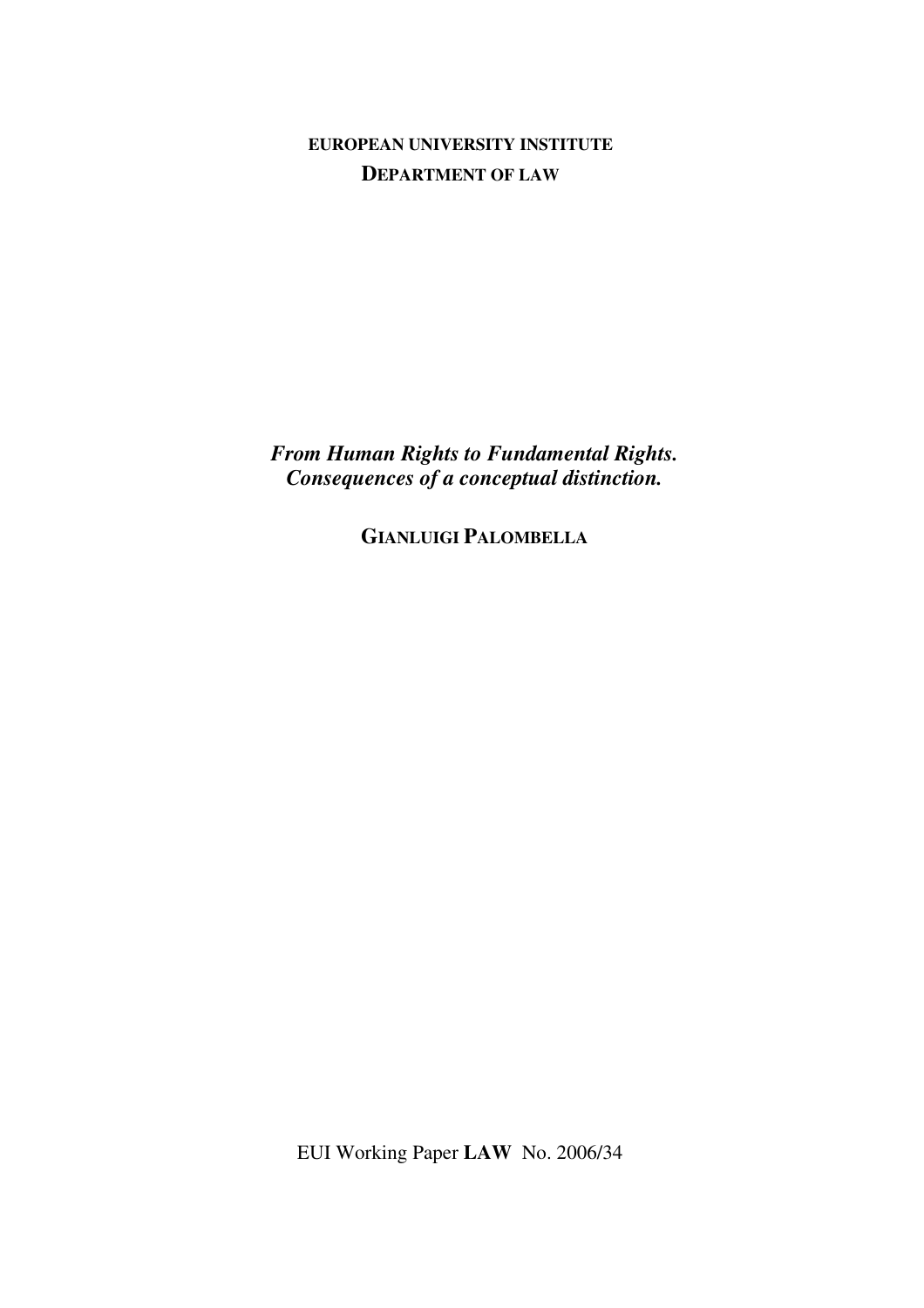This text may be downloaded for personal research purposes only. Any additional reproduction for such purposes, whether in hard copy or electronically, requires the consent of the author(s), editor(s). If cited or quoted, reference should be made to the full name of the author(s), editor(s), the title, the working paper or other series, the year, and the publisher.

The author(s)/editor(s) should inform the Law Department of the EUI if the paper is to be published elsewhere, and should also assume responsibility for any consequent obligation(s).

ISSN 1725-6739

© 2006 Gianluigi Palombella

Printed in Italy European University Institute Badia Fiesolana I – 50016 San Domenico di Fiesole (FI) Italy

http://www.iue.it/ http://cadmus.iue.it/dspace/index.jsp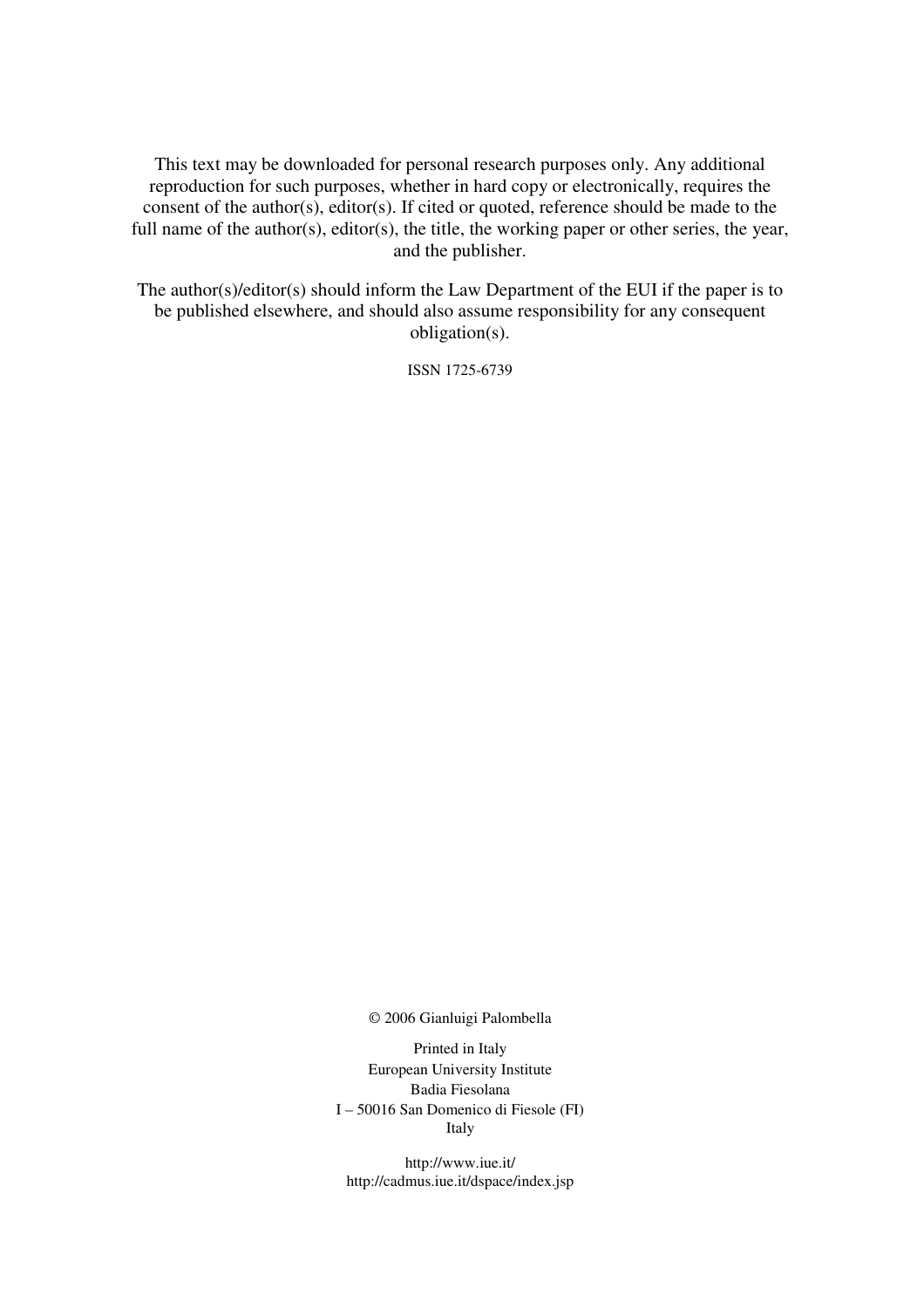#### **Abstract**

This article introduces a peculiar distinction between "human" rights and "fundamental" rights, explaining through diverse areas, the role that the difference can play. Rights are loaded with contrasting properties and burdens, opposing features and values (neutral, pre-political, negotiable, democratic, etc.). On the contrary, we should accept -on one side- human rights as *moral* visions of what is due to human beings, deontological imperatives, even if abstract. But on the other side we cannot ignore the *ethical* problems: e.g. those resulting from their blind implementation. We need to enhance the institutional, legal and ethical-political meaning of "fundamental" rights, i.e. those which *are assigned a meta-normative role in a legal order and an ultimate value* in the corresponding social and ethical context. The article shows also how the use of these definitions can clear some theoretical misunderstandings, improve our critical analysis and help in explanation of real processes. This article will be published in "Archiv für Rechts- und Sozialphilosophie", in 2007

#### **Keywords**

Law, Rights, Ethics, Justice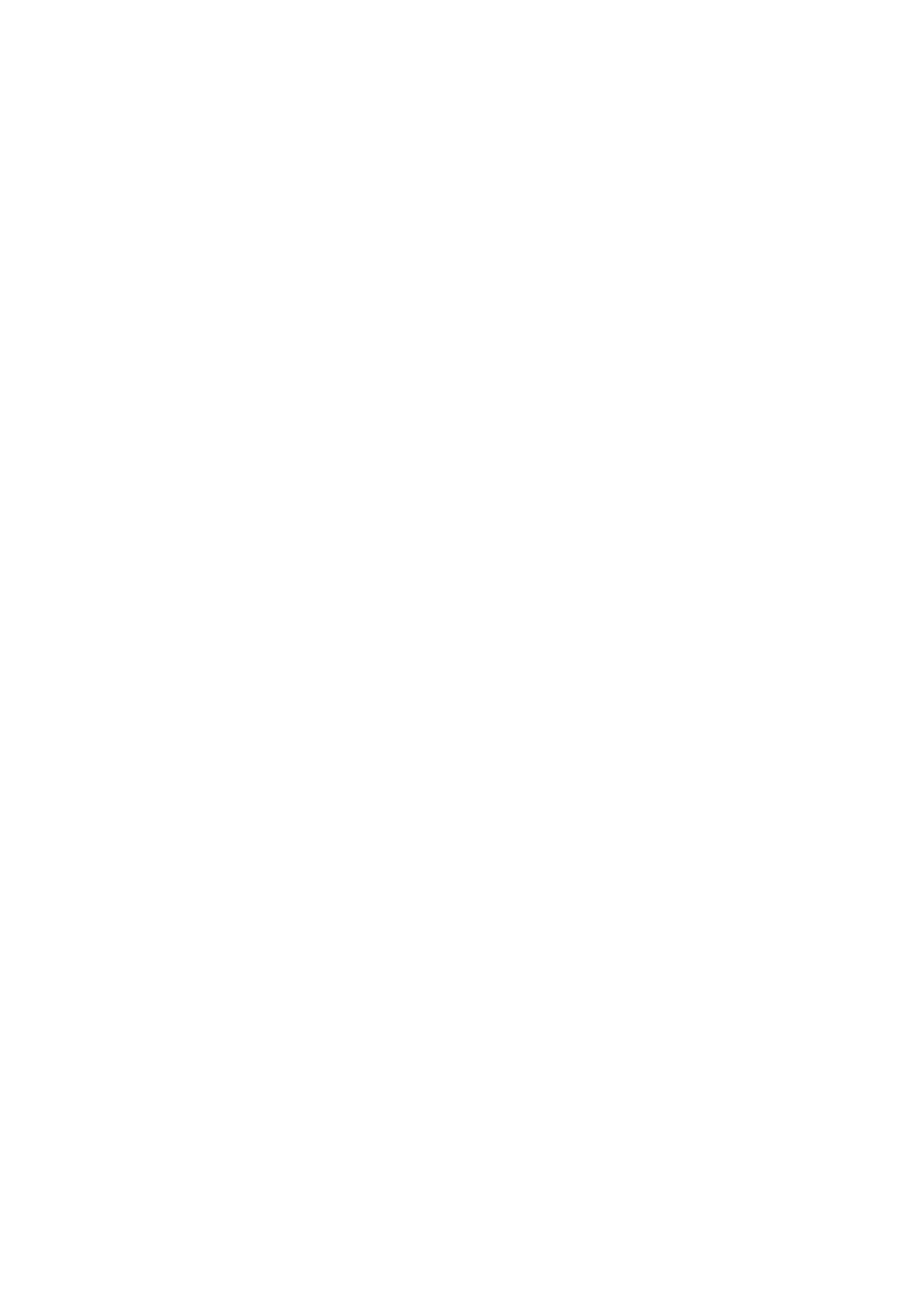## *From Human Rights to Fundamental Rights. Consequences of a conceptual distinction.*

Gianluigi Palombella•

#### **1. The discordant properties of rights.**

-

Generally speaking proponents of human rights begin with abstract assumptions, which aspire to universal validity. Even when they renounce an absolute foundation, they nonetheless consider human rights to be an essential prerequisite of coexistence, irrespective of the way in which it subsequently orientates its goals. The abstract quality of human rights is the necessary condition of their aspiration to or presumption of "universality". In spite of international (or European) treaties and declarations, which aim to manifest themselves in nuclei of "positivised" rights, the deontological, and therefore Kantian, principled, categorical and pure emphasis of human rights is testament to their "moral" force. The strength of human rights lies in the fact that they are after all a philosophy. If it is true that they presuppose an ontology, an epistemology, an anthropology, a vision of justice, their persistent abstractness may also function as a kind of permanent critical principle. By contrast, as many commentators argue, human rights have had, and continue to maintain, an individualist and liberal meaning: their neutral language has also assisted in the perpetuation of forms of domination (as has long been argued e.g. in the feminist tradition, in relation to gender based domination<sup>1</sup>); and today the question of rights in general seems to be double edged sword, being motivated by the undisclosed interests of the West, or at least of part of it, yet ringing with humanitarian proclamations.

<sup>•</sup> Gianluigi Palombella, Professor of Legal Philosophy, Head of Department "Studi Giuridici e Sociali", Via dell'Università 12, PARMA (Italy) and Fernand Braudel Senior Fellow, European University Institute, Florence. Email: glpalomb@unipr.it

<sup>1</sup> In contrast to those based on sex, differences based on "gender" are a social construct. Thus *genderneutral* policies tend to reproduce hierarchies and discrimination (see D. L. Rodhe, *Justice and Gender*, Cambridge (Mass.) 1989; or C. MacKinnon, Crimes of War, Crimes of Peace, in S. Shute, S. Hurley (eds.), *On Human Rights*, New York 1993, 83-109 ).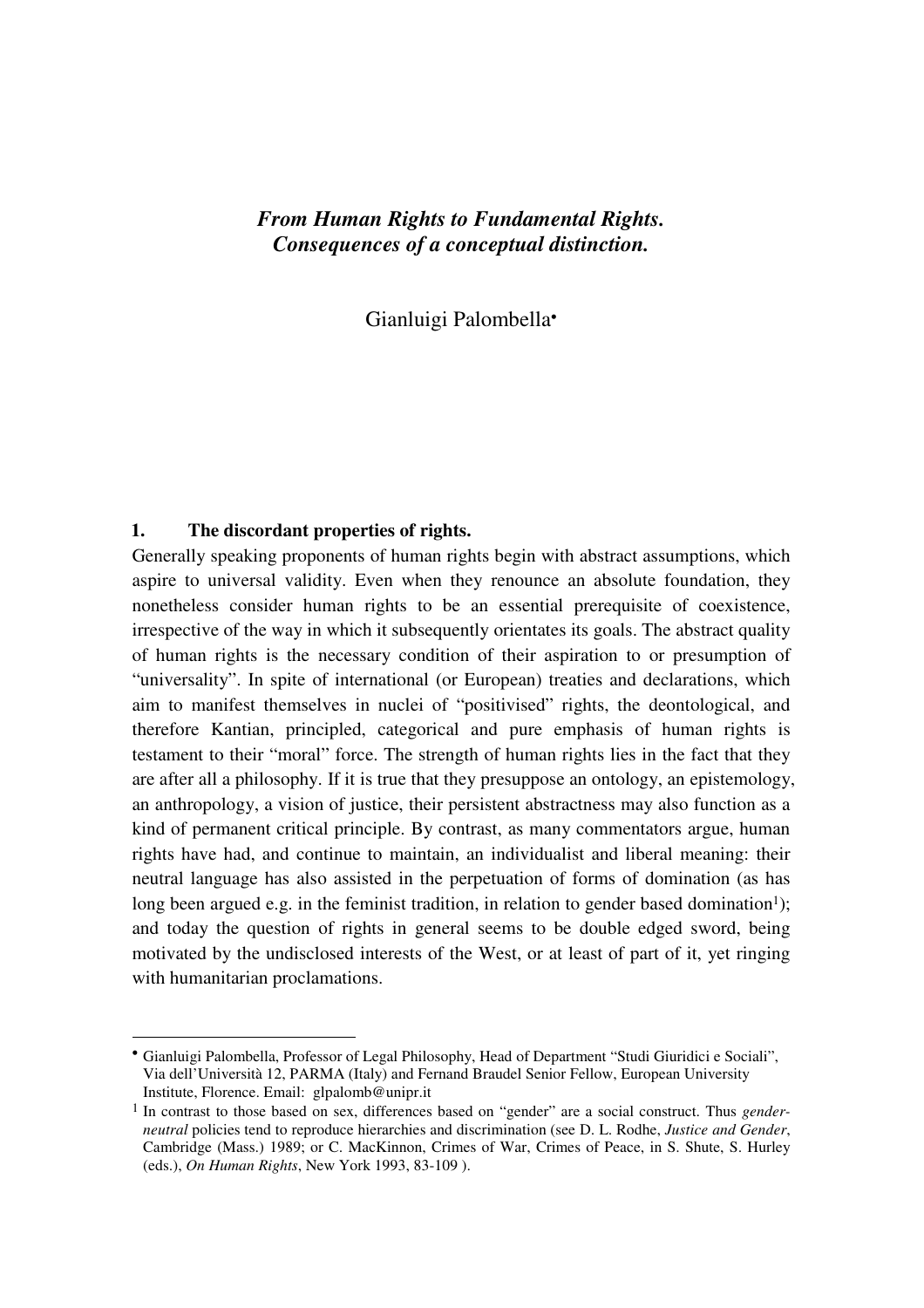Making a range of concessions to the critics of human rights, and in an attempt to propose a reasonable reconstruction, Michael Ignatieff brought the thin nature of human rights<sup>2</sup> to the forefront in his "apology":<sup>3</sup> they concern the conditions of *negative* freedom, and are equated with that which is right, and not to that which is good. "People may enjoy full human rights protection and still believe that they lack essential features of a good life".4 This covers the minimum conditions for any type of life. "Human rights are universal, not in the sense of being a vernacular of cultural prescriptions, but rather as a language for the bestowal of moral power. Their role is not that of endowing culture with a substantive content but of seeking to condition all actors in such a way that they can liberally fashion that content".5 At the same time, rather than as the cutting rigidity of deontological arms, human rights must be conceptualised as the content of a politically moulded *deliberation* perceptive toward consequences: according to Ignatieff, human rights are therefore "a form of politics"<sup>6</sup> which must introduce moral ends into reality; moreover the rights are "political" because they imply a confrontation between the holders of the rights and the holders of power. <sup>7</sup> This means that "human rights is the only universally available moral vernacular that validates the claims of women and children against the oppression they experience in patriarchal or tribal societies; it is the only vernacular that enables dependent persons to perceive themselves as moral agents and to act against practices – arranged marriages, purdah, civic disenfranchisement, genital mutilation, domestic slavery and so on – that are ratified by the weight and authority of their cultures".<sup>8</sup>

As I will argue in greater detail below, I believe that this political and teleologically oriented character of "human" rights, which I have recalled in the argument proposed by Ignatieff, conflicts with the definition of its neutral, thin, preliminary, moral nature: the latter would imply simply a coherent deontological struggle, or in other words a "categorical" (and thus not politically negotiable) struggle. Therefore this theoretical presentation of human rights exposes its flank to recurrent  $objections.$  Given this state of play who underlines<sup>9</sup> the ideological and in any case

<sup>&</sup>lt;sup>2</sup> A significant contribution on the nature of human rights – leading in part in a similar direction - is offered by J. Rawls, *The Law of Peoples,* Cambridge (Mass) 1999, 78-81.

<sup>3</sup> M. Ignatieff, *Human Rights as Politics and Idolatry,* Princeton 2001. Significantly, a "reasonable apology of human rights" is the title given to the Italian edition of Ignatieff's book: *Una ragionevole apologia dei diritti umani,* Milan 2003)

<sup>4</sup> Ignatieff, *loc. cit.,* 55.

<sup>5</sup> Ivi, 75. This argument is also proposed by S. Veca, *La priorità del male e i diritti umani* (in the article accompanying the Italian edition of Ignatieff, *loc. cit.*) who associates *minimum* justification with an awareness of the "priority of evil" (human rights after the holocaust clarify their sense) and attributes to human rights the capacity to highlight and focus on the "reasons of the non eligibility of a life" (ivi, 120, cf. also 123 ). Veca consistently concludes that human rights must at this stage however be considered as trump cards (ivi, 133).

<sup>6</sup> Ivi, 26.

<sup>7</sup> Ivi, 69.

<sup>8</sup> Ivi, 70.

<sup>9</sup> As for example does D. Zolo*, Fondamentalismo umanitario,* in the article which follows the Italian edition of Ignatieff, *Una ragionevole apologia dei diritti umani*, cit..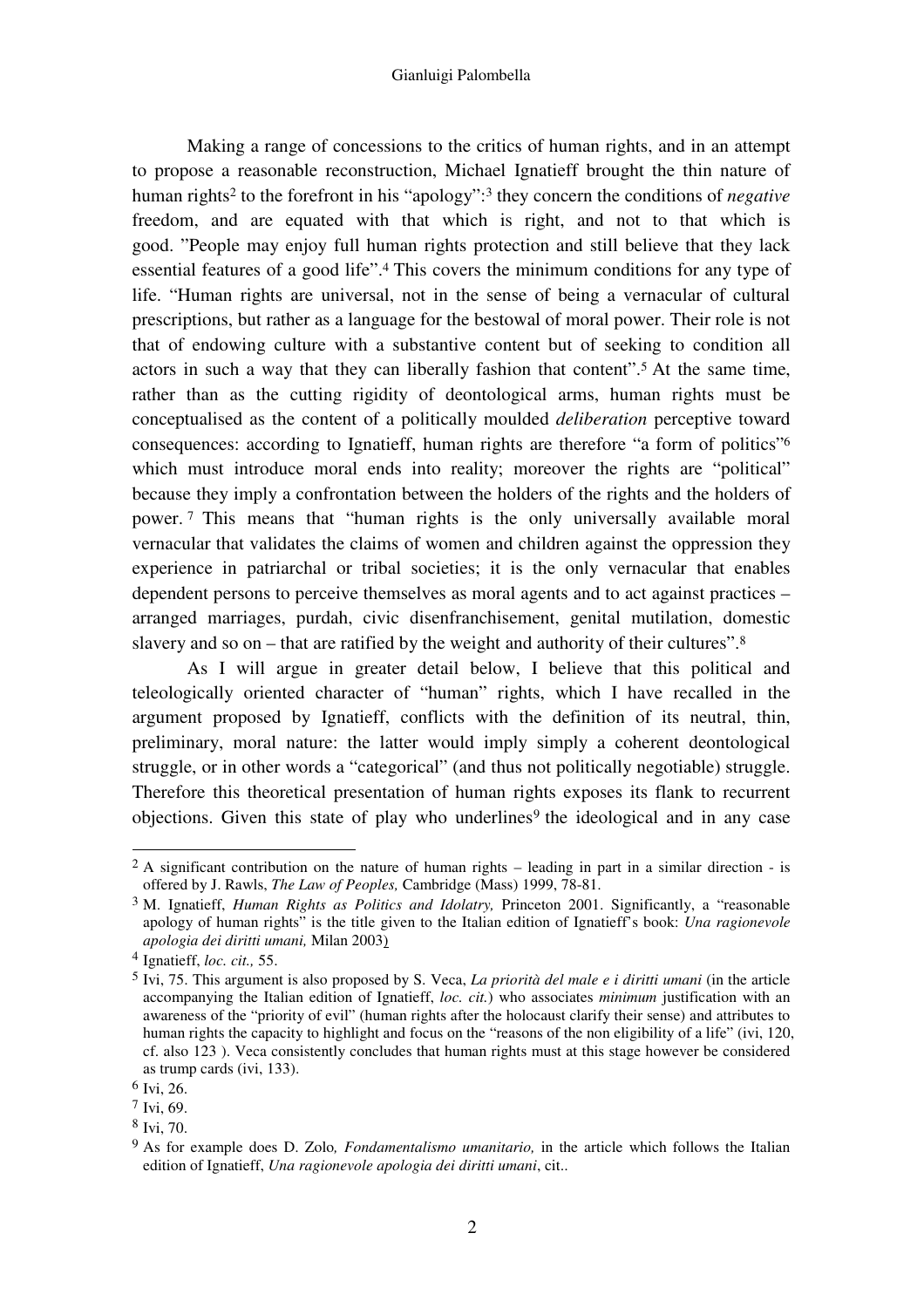ethically loaded character of human rights, on the presumption that Ignatieff's definition is incorrect, will not encounter difficulties: rights are anything other than minimum or empty, but are rather the expression of ethical ideals that are much more "loaded" than the restitution of negative liberty may appear (even though this however is nothing other than a representation of individualistic cultural ideals, which in turn conflict with collective rights).<sup>10</sup>

The stance adopted by Ignatieff illustrates with particular clarity an intrinsic *impasse* which seems to me to be even more in evidence due to the theoretical inadequacy of a linguistic and conceptual use of expressions "human rights" and "fundamental rights" as equivalent and interchangeable. On this view human rights are a minimum, Kantian, neutral, transcendental, moral, deontological condition, but they are also *at the same time* a structure of values, ethically framed, politically negotiable and consequence-sensitive; they are individualistic but at the same time are conditions of collective unities.

These qualities and these diverse *status* may be attributed to rights in general, but in the end they cause their collapse. These different groups of propriety are relevant in the evaluation of questions of protection, in the discussion of cultural rights, equality or discrimination. But if we want to understand them we must identify *two* "theoretical" types of rights, namely *fundamental* rights alongside *human* rights, perceiving them as two different conceptual ways of talking about rights, and to which these groups of connotations may be separately referred.

I have argued elsewhere *11* that expressions such as human rights and fundamental rights should not be considered as equivalent and interchangeable, and that it is important to appreciate the diversities in their meaning, precisely in order to have at our disposal less "flat" conceptual instruments to carry out various tasks, fend off a range of attacks, and also identify the many aporias, which encumber rights.

Generally speaking, human rights are – or at least one would prefer that they are – also "fundamental" rights: this should mean that a given *society* considers the protection of human rights essential. It would appear that, if this is not a tautology, human rights are *also* fundamental, (if and) because they posit at the *basis* of our life *in common,* and they are concretely implemented through the fabric of an organised social system. Any change in fundamental rights' model would result in a change of the societal model. As human rights they are therefore "abstract", whilst as fundamental rights they cannot be so. In order to propose a description of fundamental rights it is necessary to accept the burden of establishing that a specific core of rights (including, where appropriate, "human" rights) plays a pivotal role in a society or in a social system, such as to constitute a basic pillar within it, and an objective which orientates institutions and *policies*.

<sup>10</sup> Zolo, *Fondamentalismo umanitario*, cit., 145 et seq.

<sup>11</sup> See my own, *L'autorità dei diritti. I diritti fondamentali tra istituzioni e norme,* Roma-Bari 2002.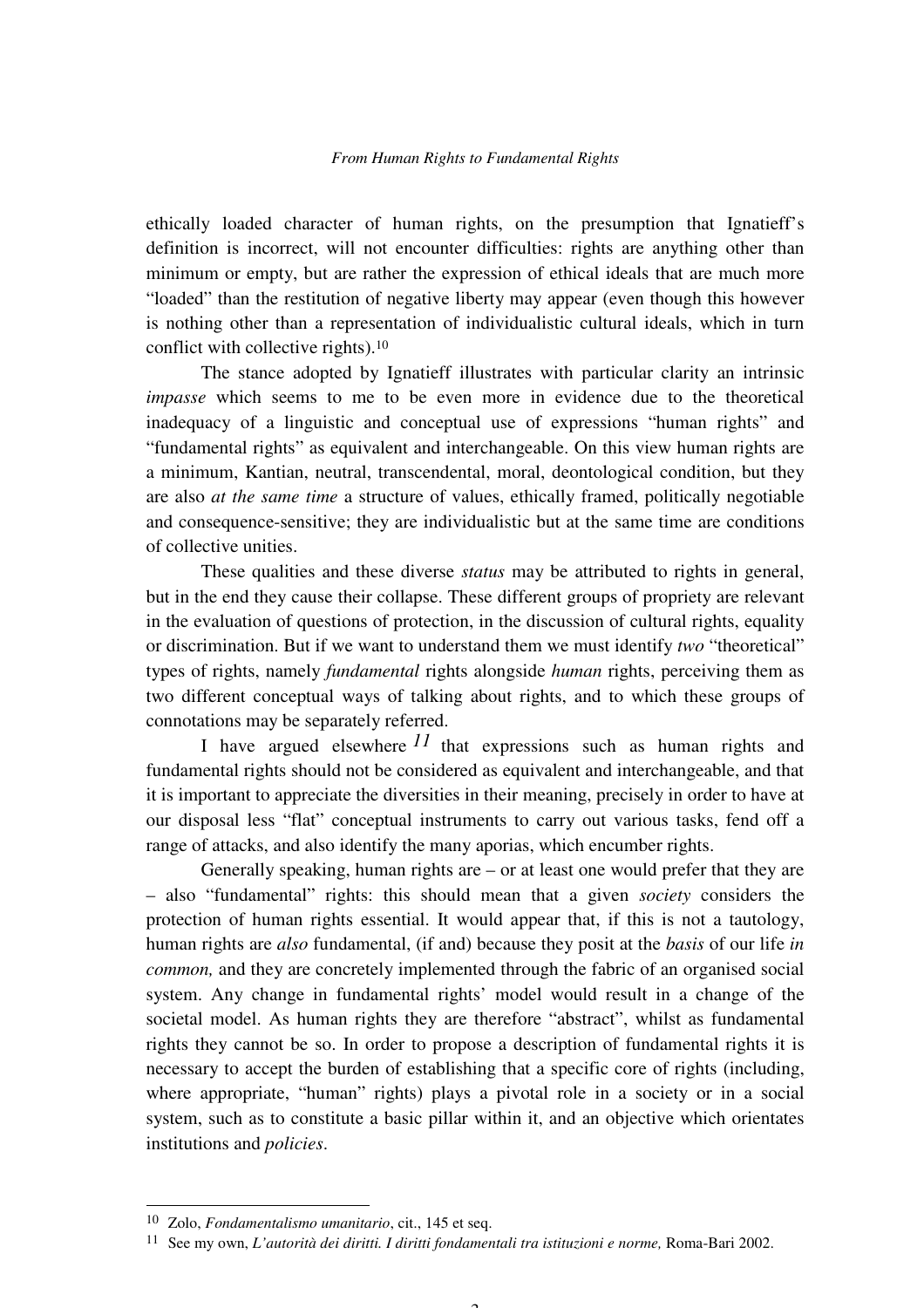When they are also fundamental, human rights – which are in themselves philosophical conceptions about human beings – at the same time form part of a conception of both man and social system: a kind of social system which necessitates the inclusion of human rights protection within the rules of the game and among its own constitutive and essential obligations. A theory of "human" rights, in itself, concludes by bringing a deontological claim, concerning that which we owe to *human beings*, and which is linked at least to a moral theory and probably also to an anthropology<sup>12</sup>. A theory of "fundamental" rights by contrast obliges us to focus also on that which is capable of contributing to the existence of a *society* (or also to recommend them as that which could or should do so): this involves analysis or prescriptions which are not expressed in deontological terms, but in ethical, institutional, political or teleological terms. Fundamental rights must be concretised just as human rights must be considered in the abstract.

In the area of human rights it is possible to make philosophical choices that are quite subtle and also consistent with a broad range of potential justifications invoked as support.<sup>13</sup> The difference of viewpoints relates not to non-Western countries but also those *western countries* which adopt different perspectives: one amongst many examples concerns the forms of protection or of international justiciability. The opposition of the United States14 to global agreements on environmental policy or to the establishment of international courts for the defence of human rights, or its frequent use of the death penalty constitute a sufficiently eloquent example. A universal consensus on "universal" rights is often lacking: at times it is the case that conceptions of that which is deontologically owed to human beings diverge. Nonetheless, this only skirts around the real issue. Disputes between particularism or relativism and universalism of rights have over the last decades<sup>15</sup> have betrayed their own sterility: at best it is possible to present only inconclusive proof in favour of one of the other position; hence there

<sup>&</sup>lt;sup>12</sup> This deontological status is in turn understood in different ways. For example, in the sense proposed by Michael Perry for human rights: identifying "what ought not to be done and what ought to be done for human beings" (M. Perry, *The Idea of Human Rights*, Oxford 1998, 56). A substantive neo-Aristotelian or neo-Thomist philosophy of an analytical nature, such as that of John Finnis, for example, makes the question of (natural) human rights converge into an *objective order of goods*, participation in which, in a just manner, delineates the common weal and also the welfare of the individual in the community (J. Finnis, *Natural Law and Natural Rights,* Oxford 1980).

<sup>&</sup>lt;sup>13</sup> In the process of drafting the UN Charter, Eleanor Roosevelt is granted the merit of having facilitated a "thin" *agreement* despite often deep differences in philosophical, ethical and political positions (Ignatieff himself discusses the overall event of the framing of the Universal Charter: *Human Rights as Politics and Idolatry*, cit., 77-92). The thin nature of this *agreement* is synonymous with its abstractness, understood in this case as a lack of greater connotation. According to Mary Glendon, Foundations of Human Rights: The Unfinished Business, *American Journal of Jurisprudence*, 1999, 3: "The Framers of the Declaration did take account of the diversity of cultures by leaving room for a legitimate pluralism in interpreting and implementing its open-ended principles".

<sup>14</sup> Ignatieff , *Human Rights as Politics and Idolatry,* cit., 12-14.

<sup>&</sup>lt;sup>15</sup> Naturally, harks back in time at least to the debate amongst the framers of the universal declaration. Mary Glendon refers to this in her paper (*Foundations of Human Rights*, cit.) noting that critiques based on cultural relativism in reality are motivated by a false proposition, according to which "universal principles must be implemented in the same way everywhere" (ivi, 7).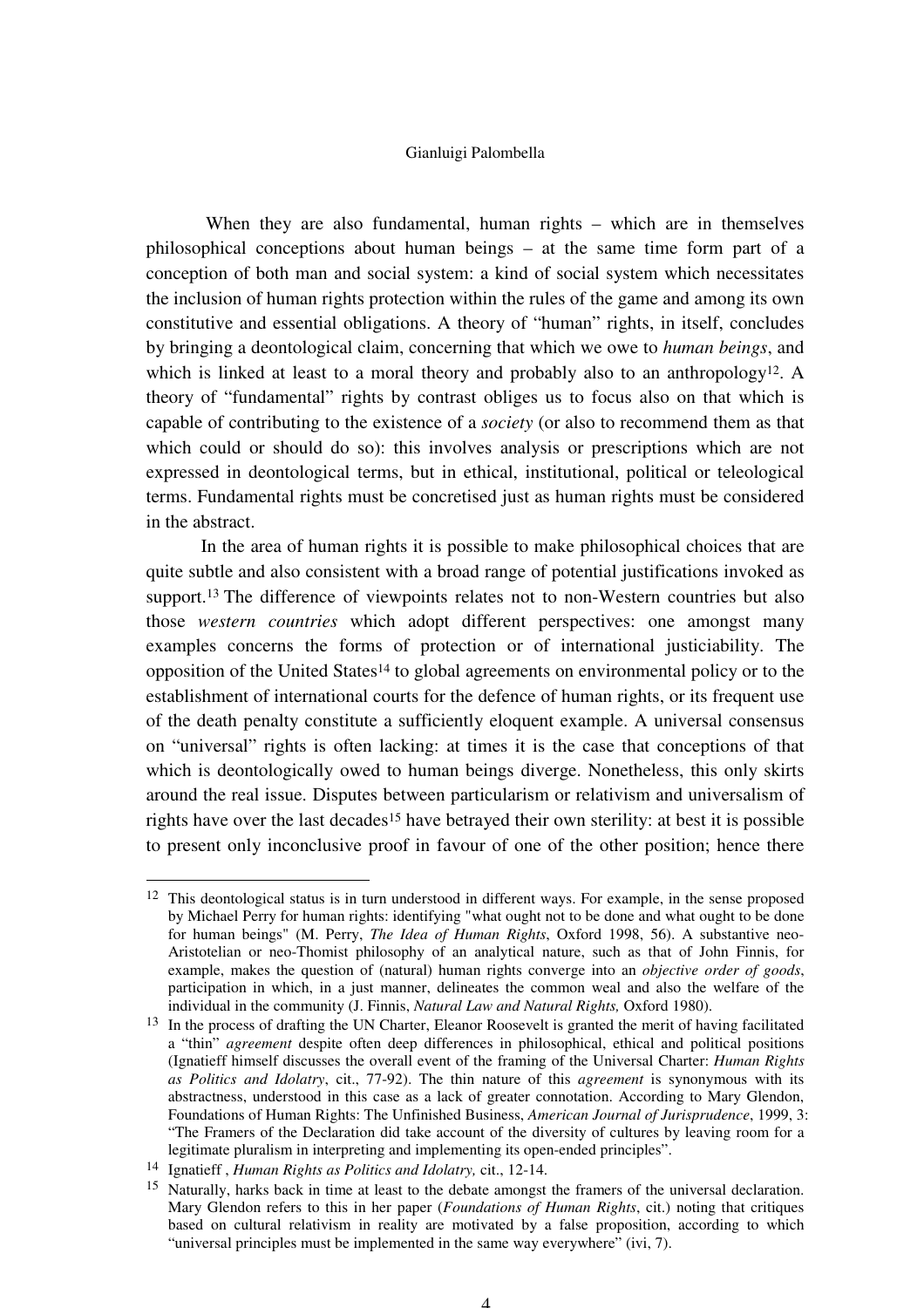may be a legitimate suspicion as to whether the discussion concerns an incorrectly formulated frame of reference.

In reality, since we only have available the notion of universal "human" rights (still understood as a direct equivalent of the expression "fundamental" rights), these oppositions and these differences appear only as philosophical questions, whilst in actual fact they are "real" questions. And even when there is agreement on the unassailability of human rights, understood as a moral question, there is still to complain of the ideological use of rights or of their weak justiciability.

In order to remain consistent, *human* rights (in contrast to the view proposed by Ignatieff) should in fact be conceptualised as *trump cards16* precisely because *moral* rights must (for Dworkin and for Habermas) be attributed to individuals on the strength of arguments of principle and entirely independently of any *policy* consideration. Habermas too, in framing the relationship between the rights of individuals and collective goods, has often taken for granted that individual rights can be set aside by political goals only when the latter are justified in terms of the defence of further individual rights, in other words following the argument of Ronald Dworkin.<sup>17</sup>

In fact, a theory of human rights is referred by definition to human beings and is capable of identifying that which in terms of (essential) justice should be due to every human being. Therefore, why such theory of rights should shrink back from advocating their priority and ultimate value? Why should it not require them to be trump cards, claims from which no derogation is possible, claims which cannot "lose"? A coherent theory of human rights must consider them to be *trump cards.* Human rights are those which should not be "negotiated". By the same token, just as human rights involve a question of *principles* rather than *policies*, they do not involve *political* questions nor the aims of divergent community *ethics*, in relation to which "human" rights must boast an independence or a principled "superiority".

This of course makes it very difficult to argue that, although they are not negotiable, they may have some political content following a specific (and contingent) public debate. Nonetheless, Habermas himself has stressed the "democratic" development of the universality of rights;18 he has recognised the importance of the ethical-political "self-clarification" of the meaning of rights demanded by communitarianism, whilst at the same time attempting to maintain the necessarily moral and individual character of the rights themselves.

In an attempt to square the circle, a double and indecisive nature is introduced. If therefore Habermas believes rights are trump cards before the Courts, as well as entities the substance of which is politically elaborated, Ignatieff reaffirms their minimum (and ultimately "neutral") content but then he opts out their value as winning claims in return for a reasonable, pragmatic, and political, inter-subjective clarification

5

<sup>&</sup>lt;sup>16</sup> R. Dworkin, Rights as Trumps, in J. Waldron (ed.), *Theories of Rights*, Oxford 1995<sup>7</sup>, 153-67.

<sup>17</sup> J. Habermas, Struggles for Recognition in the Democratic Constitutional State*,* in Ch. Taylor (ed), *Multiculturalism: Examining the Politics of Recognition,* Princeton 1994, 123-4.

<sup>18</sup> Ivi, 125-6.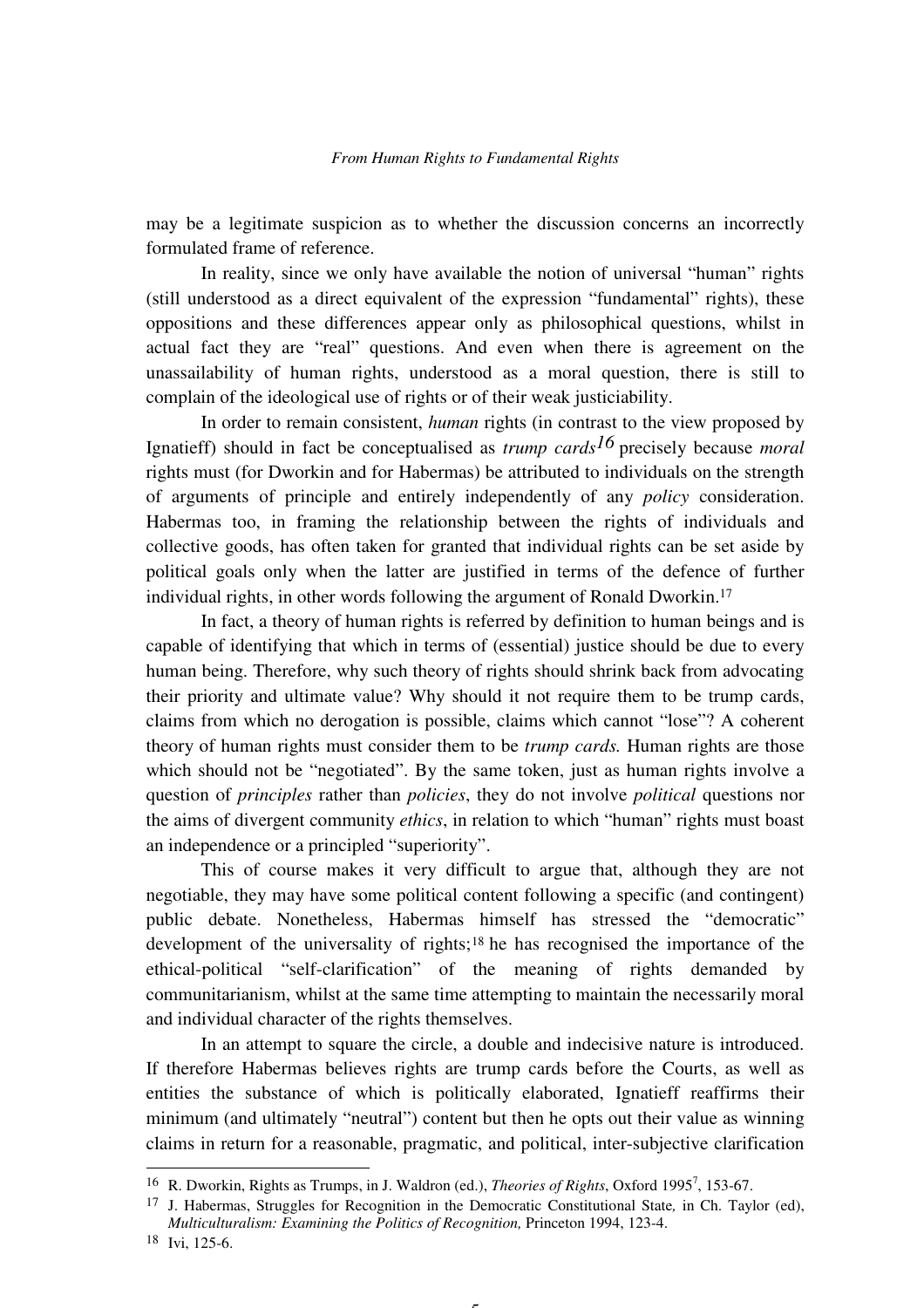of their meaning and scope. As will be argued below in relation to this point, the theoretical debate does not assist us in an identification of coordinates for resolution. I shall attempt to establish the expediency of other means, and at the close of this article I will turn again to the reasons for this aporia.

#### **2. Human rights and ethics**

Such difficulties would not be encountered if we undertake a separation of human rights from fundamental rights: according to the definition proposed here only the latter are located on the ethical-political plane; I have also elsewhere proposed the argument that the content of rights is ethical-political when they are elevated to a substantive criterion to which *both public and private actions must conform.*<sup>19</sup> In such cases, the issue is no longer whether we are dealing with moral rights to which the courts must give priority and justify *ex post* with principles arguments. The issue is rather that normative ideals which have effective priority within a social order and have become, as I shall argue below, part of its *rule of recognition*, attain such status if they are pursued *in any case*  both in the administration of justice, as current ethical criteria, as well as in the definition of fundamental political goals.

Although this different denomination has just a prized analytical and conceptual utility, I maintain that *in contrast* to that of "fundamental" rights, a theory of human rights has an essentially *moral* status. Within this context there is a difference between morals and ethics: ethics in fact consists of a scale of values, possessed both by individuals and groups, and which sets out the ultimate and hierarchical priorities of their agendas.<sup>20</sup>

On this point there is in the final analysis a broad, though at times only apparent, consensus. On the good-right pair, contemporary liberal thinking responds to the communitarian critique, and other criticisms of the inconsistency in separating the rights from the good<sup>21</sup>. This distinction is effectively useful, also for justifying the

<sup>19</sup> Palombella, *L'autorità dei diritti,* cit., ch. IV.

<sup>&</sup>lt;sup>20</sup> This distinction is currently operated within liberal Anglo-Saxon moral literature. Naturally there are numerous arguments on which the distinction operates, which can include the very idea of moral autonomy of Kantian inspiration. In any case, when conceptualised as a question of justice, in the general sense of that which is due to each person as a human being, human rights can formulate more or less tenuous and more of less vague catalogues, yet nonetheless claim to represent an irreducible universality: they do not (or at least they should not) take on the burden of choosing "ethics". It is however true that catalogues of rights, or international treaties are already an institutional instrument and as such are subject to convergent interpretative disputes, which leads to their encumbrance with objective cultural contents every time they receive some kind of "application".

<sup>21</sup> Scholars like A. MacIntyre, M. Sandel or Ch.Taylor, among others, hold that substantial moral principles are a non-eliminable component of our view of justice, while "fundamental" rules are never independent of traditional, culturally conditioned, "teleological" conceptions of human nature. Even "autonomy" itself can be understood from a communitarian standpoint above all in relation to the values, substantive ideals and personal goals for whose achievement it is exercised. (Alasdair C. MacIntyre, *After Virtue. A Study in Moral Theory,* Notre Dame (Ind.) 1984; Id., *Whose Justice? Which Rationality*?, London 1988; Ch. Taylor, *Sources of the Self*, Cambridge 1989; Id., *The Liberal-Communitarian Debate*, in N. Rosenblum (ed.), *Liberalism and the Moral Life*, Cambridge (Mass.)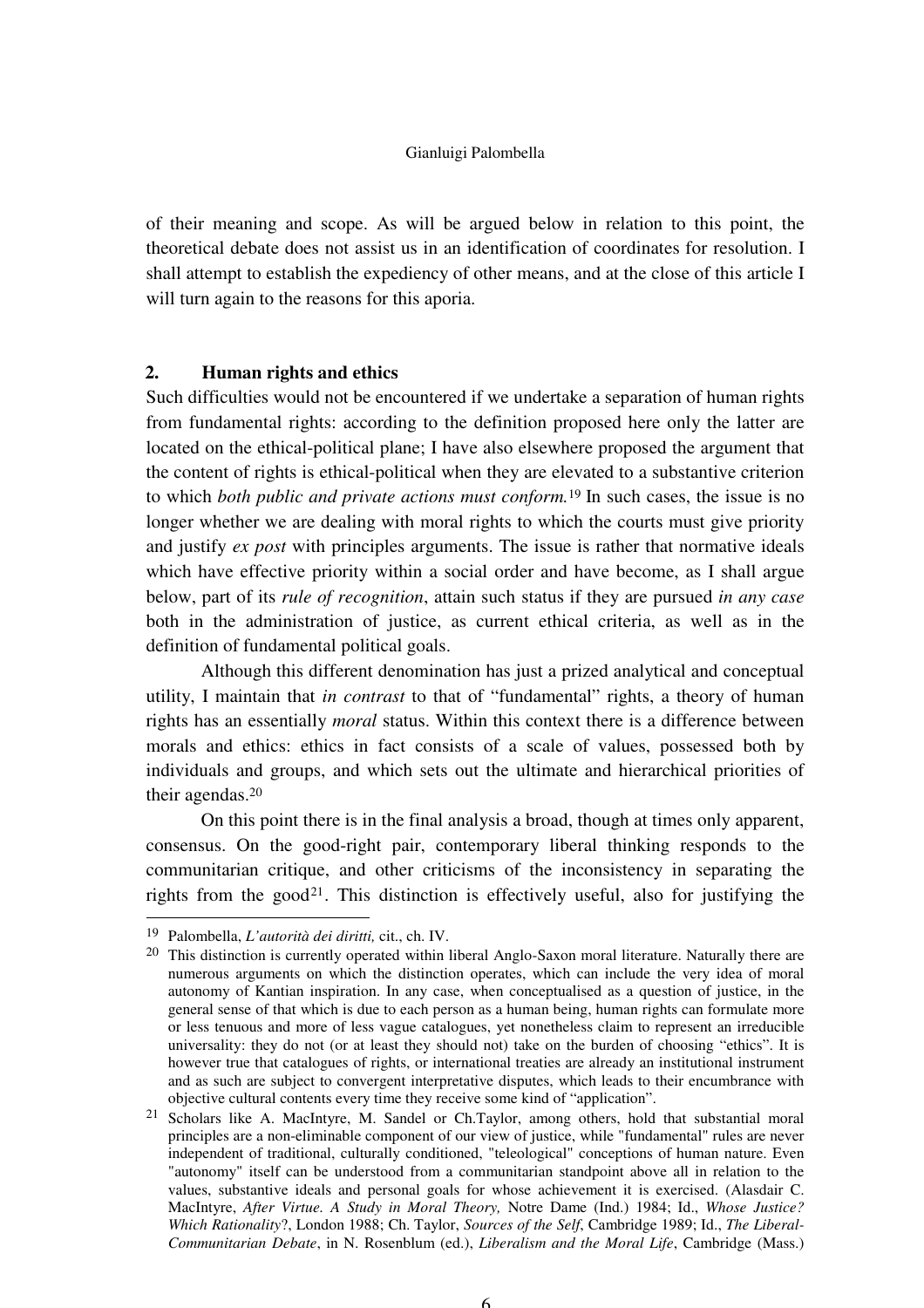notion that the viewpoint of individuals cannot be absorbed into that of the community, within which the "good" is established, and in which individuals formulate their cultures, preferences and identities<sup>22</sup>. The existence of margins of justice, the necessity of an inter-subjective morality, equal consideration and respect, depend on a conceptual form that is not reducible to the declination of the "good": within this form develop the conditions to defend ethical *diversity*, and put in place reasons against intolerance, and totalising or fundamentalist ethics.<sup>23</sup>

The rights which we are talking about, *if* we are thinking of conceptions of human rights, tend to salvage themselves gaining acceptance to the universality of justice rather than to particular ways of living a good life.

However this privileged *status* proves to be too simplistic when measured against reality. Above all it seems to be excessively detached and distant from reality.

Let us assume that there is some transcendental purity of the minimum essential "human" rights of individuals: they perhaps concern autonomy, as Ignatieff or Engelhardt<sup>24</sup> also writes, to cite contributions in two apparently distant fields (namely international relations and bioethics). And it is particularly useful to distinguish the conditions of autonomy when dealing with issues of protection: and in particular the protection of the rights of weaker categories. What sorts of guarantees should they receive? What can they expect? The aspiration to a viewpoint that is detached from ethical disputes is justified, if for no other reason than that of establishing a moral border and defining a limit, in favour of weaker categories, that cannot be superseded by new utilitarian, communitarian, majoritarian, contingent or any other type of argumentation.

Notable attempts to determine this boundary include the thesis which separates autonomy understood as the typically human faculty of choice, in the Kantian transcendental sense, from individual autonomy as an objective, the mainstay and

-

<sup>1989;</sup> M. Sandel, *Liberalism and the Limits of Justice*, Cambridge 1998<sup>2</sup>; Id., Democracy's Discontent, Cambridge (Mass.) 1996).

<sup>22</sup> Among various attempts made to introduce content into universalistic definitions of "human rights", a valuable contribution is Martha Nussbaum's, who derived from Amartya Sen's conception of "capabilities" (A. Sen, *Commodities and Capabilities,* Amsterdam 1985; or A. Sen, Well-Being and Capability, in M. Nussbaum and A. Sen (eds.), *The Quality of Life*, Oxford 1992; A. Sen, *Inequality Riexamined*, Oxford 1992; more recently, Id. *Development as Freedom*, Oxford 1999) her own moderate- "essentialist" proposal which she qualified as "thick-vague", according to which at least some basic human "functions" can be defined "essentially" (the ability to conduct a life without its being prematurely interrupted, the enjoyment of good health, being adequately nourished, avoiding needless suffering, the ability to co-exist with others, to play, to smile and so on) (The first attempt is in M. Nussbaum, Human Functioning and Social Justice. In Defense of Aristotelian Essentialism, *Political Theory*, May 1992, 222).

<sup>23</sup> I defend this *cleavage* in my book *Dopo la certezza. Il diritto in equilibrio tra giustizia e democrazia,*  Bari 2006, both in general terms and also with reference to different questions, such as the implementation of ethical programs into the standard scheme of compensation for wrongs, or *tort law*.

<sup>24</sup> Cf. H.T. Engelhardt Jr., *The Foundations of Bioethics*, Second Edition, New York-Oxford 1996, 103 ff.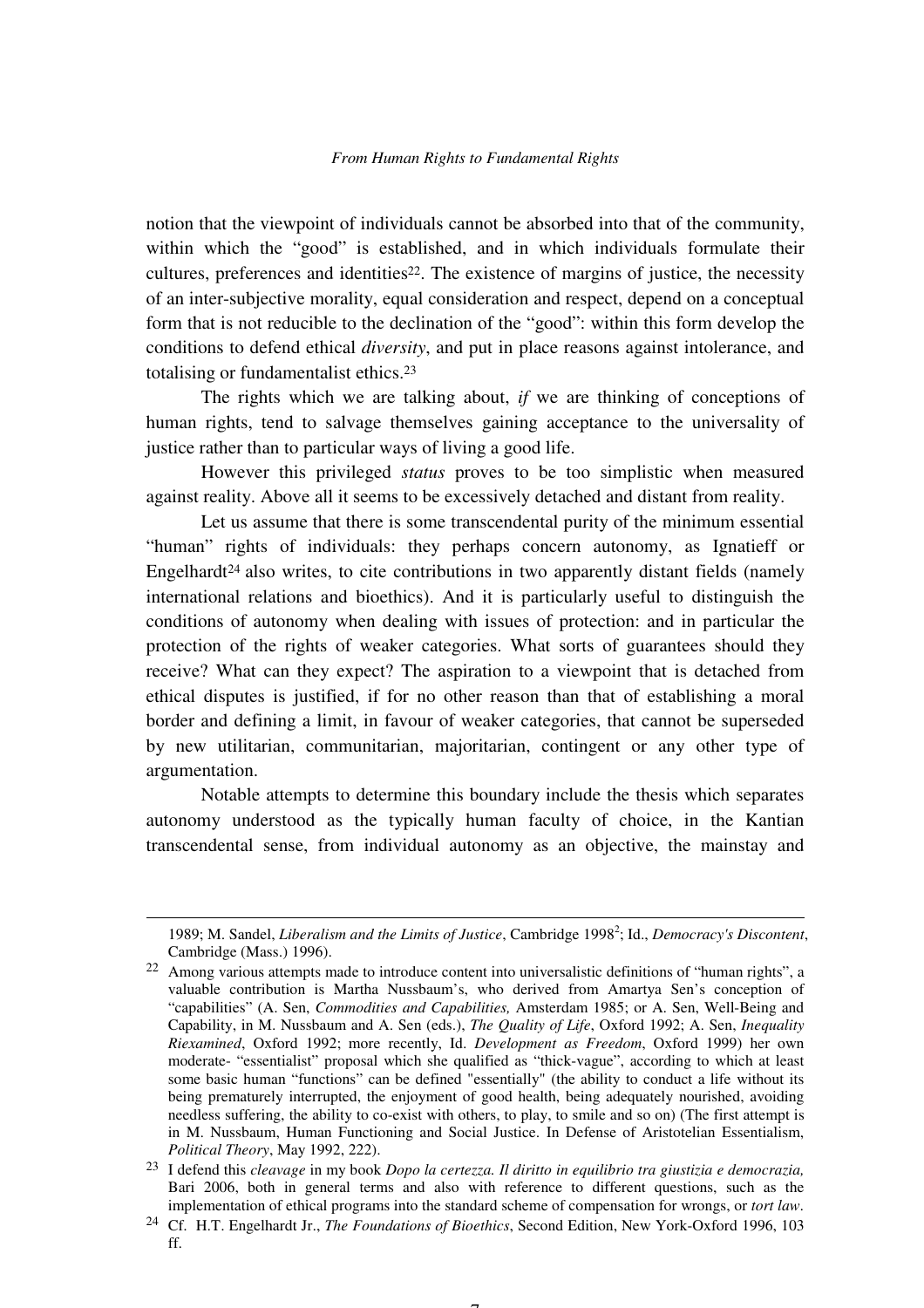ultimate value of a "comprehensive" conception of a theory of ethics. 25 It has been in fact suggested to separate *content neutral* from *substantive* autonomy: this latter type of autonomy is the priority value of an ethical project of freedom which puts it before anything else; the former by contrast does not stake a claim to values to be pursued, but only requires that a choice be made in conditions of autonomy.<sup>26</sup>

Within the framework which I adopt here, *content neutral autonomy* is obviously a prerequisite of a moral order, whilst substantive autonomy is a goal contained in a particular "worldview", and in a word is an ethical problem. There is no doubt that the guarantee of the conditions which permit human beings to remain able to exercise their capacity as moral agents is a presupposition of every effective ethical choice; recognising in this sense that human beings have the "right" to "consent" is a question of justice towards all people and therefore a moral question. This involves an obligation which, considered in itself, stands over and above any chosen ethical context.

Thanks to this conceptual distinction, we may assert that once the "consent" of the right holder has been ensured, from the viewpoint of a theory of human rights dedicated to identifying that which *is due to a human being*, the accepted or "permissible" ethics could be particularly varied. This would be guaranteed by the separation between the meanings of autonomy, which is without doubt of particular analytic importance. But as I shall argue below, it is understood in this sense at the risk of becoming unrealistic. "Autonomy" itself can be understood from a communitarian standpoint above all in relation to the values, substantive ideals and personal goals for whose achievement it is exercised. As Carlos Nino observed, nobody ultimately "has as his end to be autonomous, rather to exert his autonomy for such and such end" $27$ .

Whoever understands the meaning of autonomy in *content neutral* terms must nourish some perplexity at least in respect of those ethics (or ethical choices) which *de facto jeopardise* some very basic conditions of respect towards human being, or rather the very same *content neutral autonomy.* Those conditions are in fact prerequisites of "agency", and ground the capacity to choose from ethical goals, and should therefore be safeguarded *in abstracto* by (and within) each and every ethic.

The struggle for human rights often avails of the critical value which they possess with reference to ethical-cultural traditions with which they clash. But seen in this light, which is by the way their best light, as a weapon of principle, a "content neutral" resource and neutral-universal criterion, human rights may on the one hand aspire to a consistently categorical and deontological character, whilst on the other hand, and precisely for this reason, *cannot* (in contrast to what is sometimes believed) in any way lend themselves to a teleological struggle, nor participate in it: i.e. proposing themselves in the place of different goals or values socially pre-chosen ethics attempt to

<sup>25</sup> Engelhardt's theory is particularly revealing; he writes that "to make any value, including the value of freedom, the cardinal value is to endorse a *particular* ethic. Valuing freedom does more than elaborate and justify the fabric of morality itself" (*The Foundations of Bioethics,* cit., 105-6).

<sup>26</sup> Marilyn Friedman, *Autonomy, Gender, Politics,* Oxford ( OUP) 2003 , 190 et seq.

<sup>27</sup> C. S. Nino, The Communitarian Challenge to Liberal Rights, in Id. (ed.), *Rights*, Aldershot 1992, 321.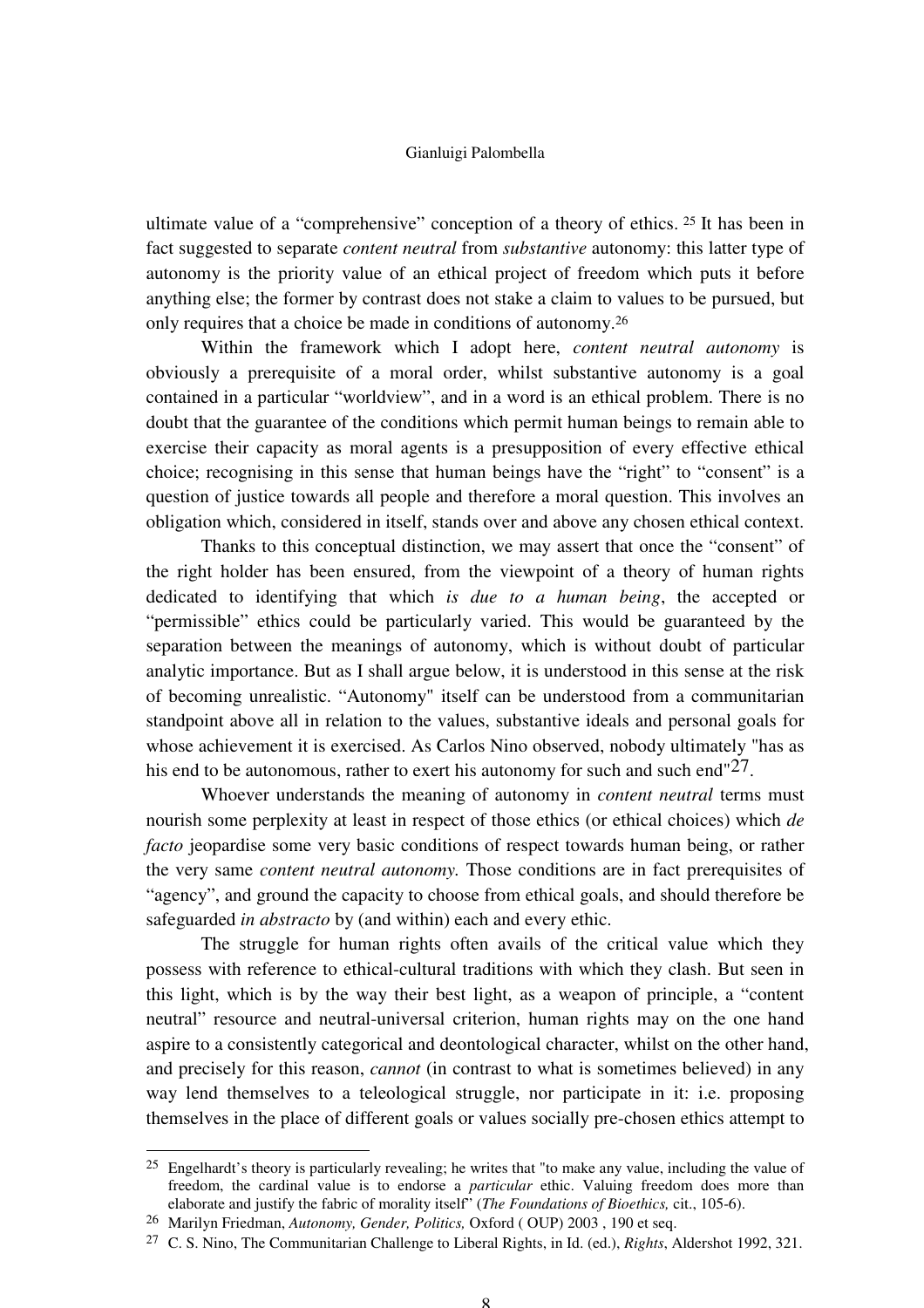satisfy. Human rights in fact place themselves at a different level, heterogeneous in relation to that of ethical, cultural or political ends.

On this plane we rather posit fundamental rights, and this is certainly not on merely nominalist grounds. If we think that some rights must be *fundamental* in a social system, our problem then becomes that of determining the internal ethical conditions and operating within the scale of values actually adopted by the institutions. Here the question is also political, and it concerns no longer simply the idea that individuals must have a (neutral) capacity of choice. The important point is that the system be able to give institutional protection to choices and above all to their results.

This means that the theoretical responsibility of fundamental rights is linked to an ethical understanding of the institutional depth which is often taken as a point of reference, whilst the theoretical responsibility of human rights on the moral plane is more simply independent from the inclusion of those rights into collective goals, but rather depends on their ethical purity and "independence".

It is clear that the *less dramatic* the situation, the *more complex* is the obligation to operate a *material* conjugation of rights in contingent circumstances: an intervention to halt the genocide in Rwanda should not have been such a complex decision at the ethical-institutional level, before such an overwhelming tragedy, a civil war without quarter involving unending massacres of children, women and men. A government of "peace" would be a different thing altogether: this would lead to a rise in complexity, with the problems of "implementation" and contextual and ethical-political problems becoming extremely delicate and prioritary. Thus for example these issues require a great sensitivity, in particular as one must (because in certain circumstances *one can*) give consideration to the consequences of intervention: as Amartya Sen observed in 1994, the methods which Western imperialism used to confront the problems of local populations should appeal to the reasonableness and collaboration of human beings, whereas choices such as that which gave priority to policies imposing a strict discipline in family planning issues in the Third World, instead of prioritising health care or education, ended up having negative effects on the welfare of individuals and reducing their freedoms.<sup>28</sup>

In any case, the ethical-institutional depth of the problem weights on whomever wants to implant "rights" into the ethical fabric of others (or indeed into one's own). We may accept that human rights are conceptualised in such a way as not to progress beyond minimum conditions: but if these conditions have a bearing on the distribution of institutional power, for example by restoring independence, the absence of domination and autonomy to women, the resulting distortion of common ethics is a catalyst for political conflict. It is not that by restoring the ability to choose to weak individuals in any given society a political power struggle is precipitated, *without*  precipitating in the mean time a far-reaching revision of shared ethical priorities (as for

-

 $\Omega$ 

<sup>28</sup> See A. Sen, Population, Delusion and Reality, *New York Review of Books*, September 22, 1994, 62 et seq.; 71.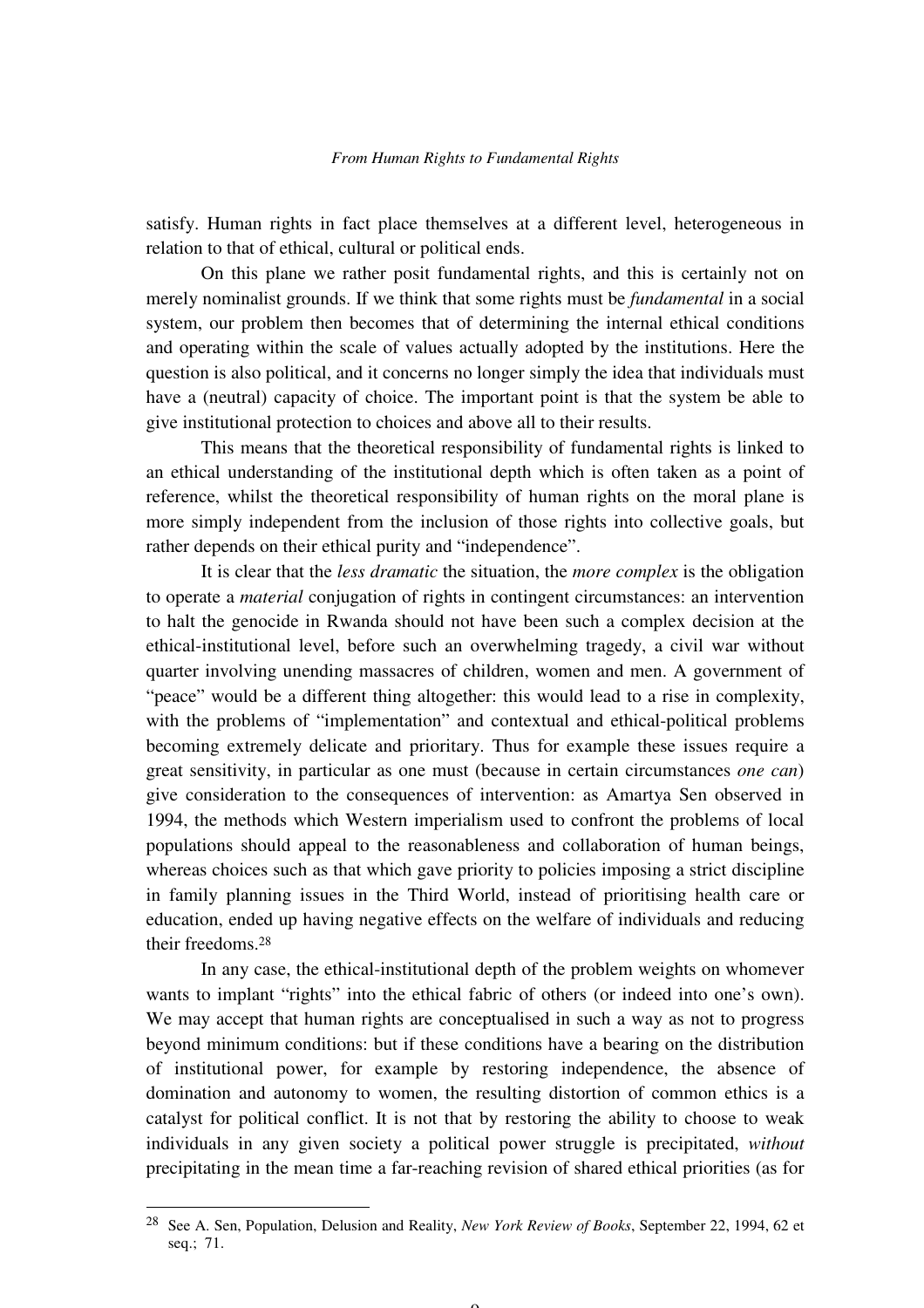example Michael Ignatieff appears to argue). On this view, human rights, as a thin morality, may require de facto the acceptance of an alternative ethics, before (and beyond) any choice over political strategy and collective goals. This leads to a notable drift from the philosophical plan of human rights to that of fundamental rights, ethically connoted as such and imposing consistent institutional or systemic responsibility.

However, the recognition that the "imposition" of human rights implies the courage to identify and resolve also "political" questions is not enough. This recognition, regardless of the degree of realism it displays, contributes to conceal a problem which afflicts "human rights", namely that they can *use* politics as a way introducing themselves into a given social context by exploiting the important logics of "power", and therefore operating politically. But the process of *bargaining* with "power", a point on which even Ignatieff insists, does not guarantee against any potential arbitrariness and the incisiveness of interventions in the forms of social life and in pre-existing identity-based practices. Even the "democratic" or pacific garb of the contracted consensus may be able to divert attention from, and hence conceal, responsibility for the often dramatic consequences flowing from the "political" arrival of the new rights, from the salvific epiphany of the "power of human rights"; the responsibility to those who endure the – at times caustic – law of rights. It may well be the case, and it often is, that the latter *ubi desertum faciunt, pacem appellant:* their albeit "political" affirmation might produce a "lunar" situation, a situation of ethical destructuration and of collective disorientation in which, following the breakdown of the preceding pivotal points, individuals are not able to recognise their own "life form".

In the light of these observations, I shall in the following paragraphs elucidate on a series of circumstances, from the *accommodation* of cultural groups in liberal societies, to the protection of the citizenship rights of women, from individual discrimination to the preservation of the values of a community, from the protection of the good of autonomy to that of the political participation of women: each of these striking dynamics cannot be accounted for using the abstract of individualist logic of human rights, but may be better accessible using the institutional concept of fundamental rights. In the conclusion I shall revisit the issues of the ethical or simply moral depth of rights, of their deontological or political character, and of the consequences which answers to these questions may have. I shall attempt to define the issue also invoking some critical observations of the work of Jürgen Habermas, to whom however must be recognised the most profound and powerful attempt to marry an individualist logic with a democratic logic of rights, thus avoiding any naive oppositions.

### **3. Abstract and neutral?**

The forms of these dynamics of rights are somewhat complex and eloquent in multicultural societies. Here for example one of the most classic dilemmas arises,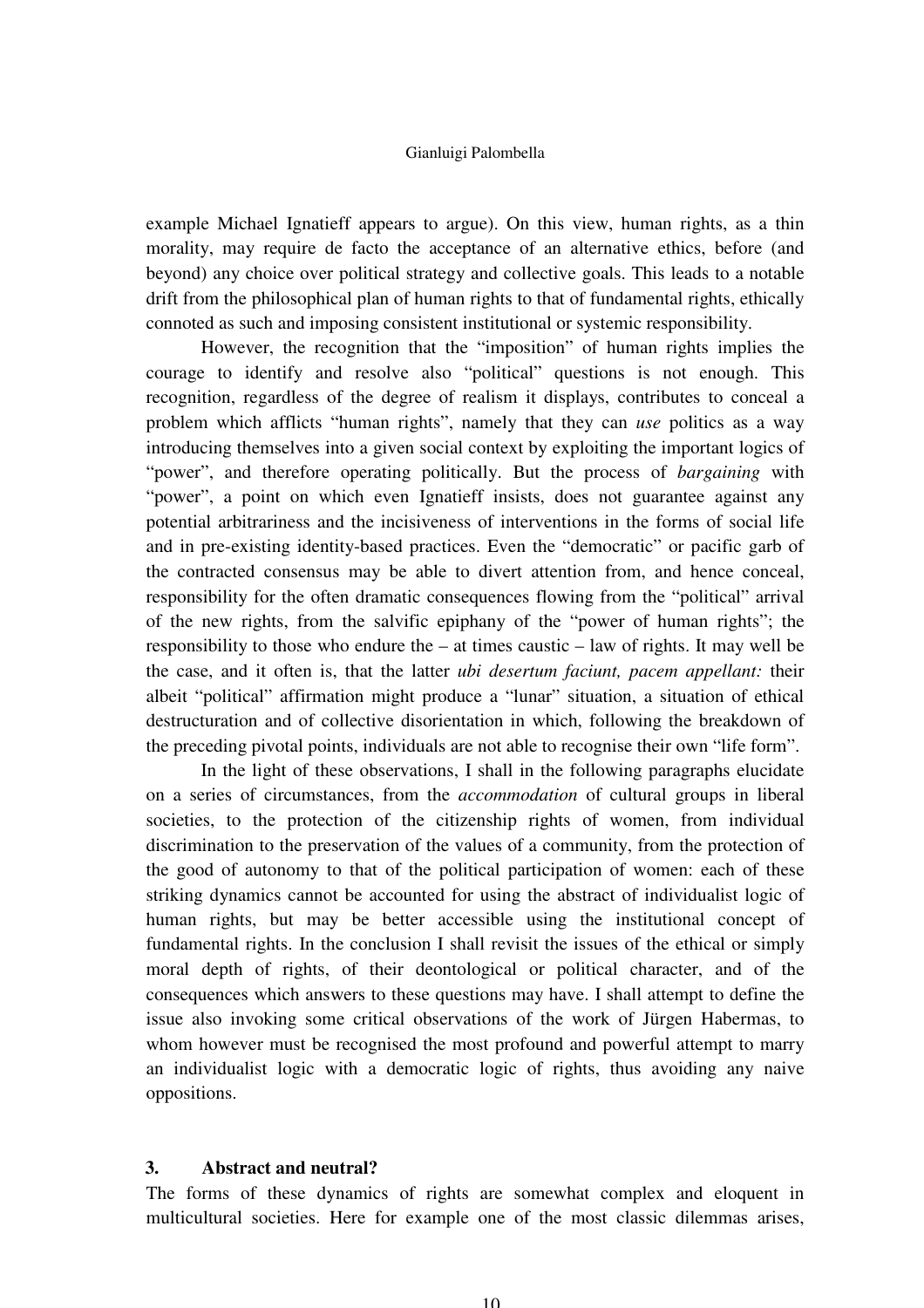which I hinted at in the preceding paragraph: it concerns the "sufficiency" of consent of the "weak" members of a non liberal community to endure conditions of subordination or social practices which appear to offend human rights, such as restrictions on education, marital choice, violations of the physical integrity of women in traditional cultural groups. Naturally, the argument of consent is often at the forefront, a variant on the maxim *volenti non fit inuria*. Solutions which justify the violation of individual rights by recourse to the consent of the injured party burdens the consent with a value of redemption: nonetheless, even as a question of fact, the nature of this consent and the ascertainment that it was effectively given, and finally that it was given by individuals in a condition to choose, throws up a range of fully valid interrogatives. But let us assume for the moment that consent is effectively given, is conscious, free, informed, mature, etc: it is in such cases that our dilemma arises. In what sense is the "permission" redeeming? In what sense is it possible to believe that one can consent to practices which violate human rights, be it those of fully aware adult women? I do not intend to engage here with the whole spectrum of debates which surround this case, but simply to evoke some persistent obstacles: for example, the notion of the "irrenounceablility" of some rights vested in the person, which could not be waived by "consent". Consent does not in itself offer the solution to all problems. Why should respect for consent bear more weight than the protection of other goods implied by human rights (life, physical integrity, equality, dignity and so on)? Although a rejection of the sufficiency of consent often coincides with a (more or less "perfectionist") paternalism, even where "consent" is over-valued, it is difficult to consider it to be immune from the viscous circle from which it arises.<sup>29</sup>

In a different light, it is important to consider whether the internal argument within the liberal theory of autonomy is that it effectively incorporates the *right to do wrong*, to make irrational, "mistaken" or inconsistent choices.

Finally, on the *collective* plane of the relationship between liberal priorities (rights) and democratic priorities (self-determination): can the exercise of freedom of choice be consistent with the value which it protects *if it is self-destructive*? The *selfdefeating* exercise consists in the making of an ethical choice which leads to conditions in which freedom of choice is definitively suppressed. It has the blessing of irreversibility.

But whoever underscores the priority value of autonomy does not appreciate the "moralistic" limitations on substantive choices effectively to be made, and clearly is suspicious of them. On such issues he or she will remain neutral. Moralistic limitations may indeed impact in ways which are unpredictable or too far-reaching, and even

j

11

<sup>29</sup> On this last point, C. R. Sunstein (*Designing Democracy. What Constitutions Do*, Oxford 2001, 198) observes that: "Even differences in desires, preferences, aspirations and values are in significant part a function of society and even law  $(\ldots)$ . Preferences are often adaptive to the status quo, and a status quo containing caste-like features based on sex will predictably affect the preferences of men and women in different ways. It will lead to distinctive processes of preference formation, inclining men and women in different directions in both the public and private spheres".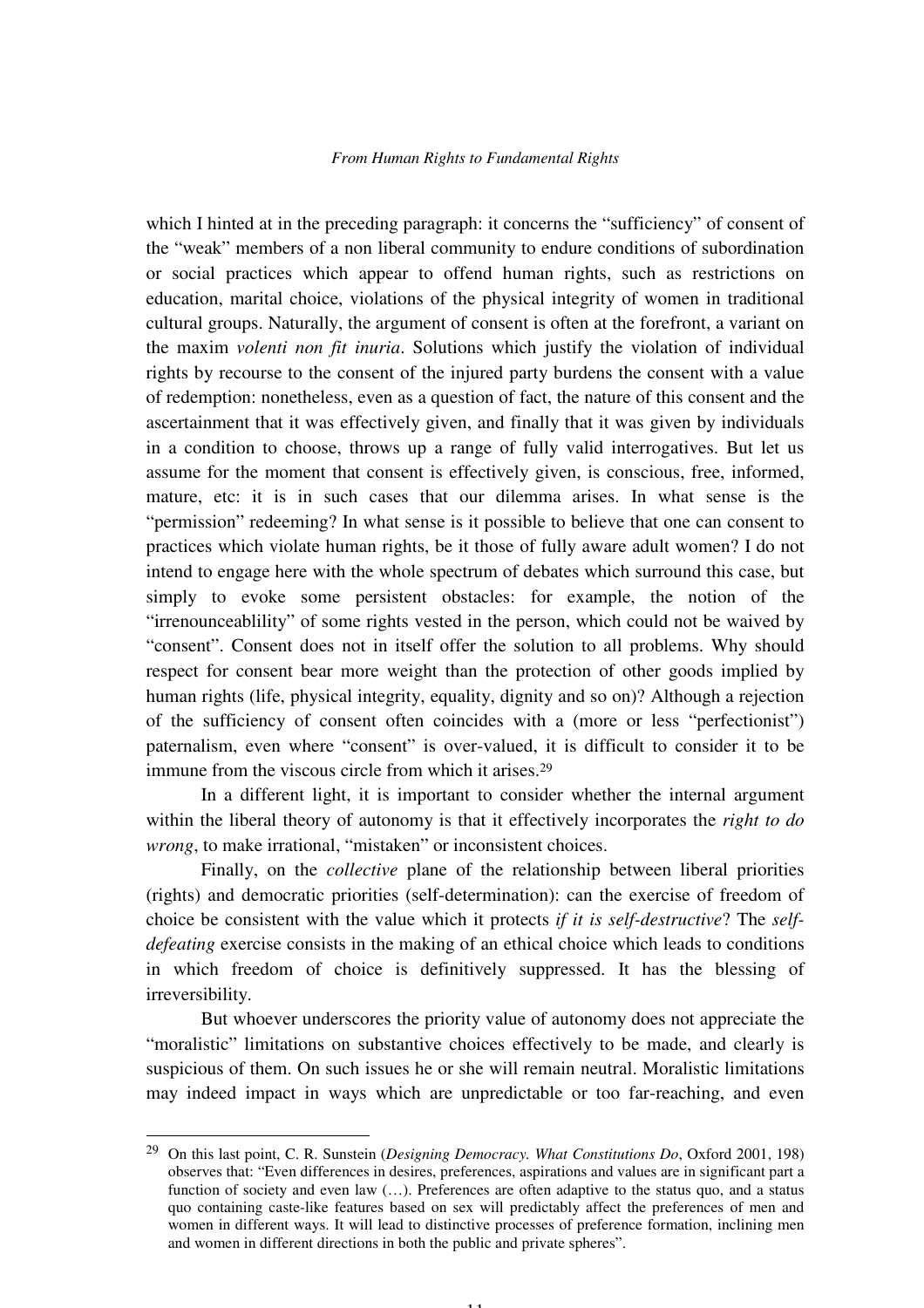cancel out effective freedom of choice: the start of a slippery slope. It is worth rejecting them, with justified intransigence, in order to favour the real availability of a right to choose, and the consequence of protecting the autonomy of women from unacceptable social and paternalistic meddling. However, there is also an uncalculated consequence: the elevation of *consent* to a legitimising and redeeming condition of traditional practices, subordination and violation of rights. But is it right that women "choose" social practices which place them in enduring and insurmountable circumstances of inferiority, in which they are no longer able to cultivate their freedom of choice?

Seen from the "collective" point of view of a democracy, it almost appears as if this were a legitimate exercise of self-determination; from the viewpoint of moral justice however it appears contradictory. Once an oppressive society which violates rights has been constructed, it would violate its own foundational presupposition by depriving individuals of their moral capacity (or rather of the conditions for expressing their own moral capacity through the choice of the conditions of their own existence). Assuming (but not accepting) that original consent (irrespective of how it is subsequently used) is sufficient to establish a "democratic" framework, a "liberal" society could not accept a choice with a "Hobbesian" content.

The truth is that not even a democracy could accept this; a democracy is an institutional asset endowed with temporal extension, and not a simply isolated deliberative act: it therefore requires that the conditions of the free and equal deliberating subjects be persistent in time.

Accordingly, the indifference of *content neutral autonomy* in relation to substantive choices to be made, the indifference of the *moral* question in relation to prechosen ethics is doubtful, if for no other reason than the *self-defeating* choices*.* From this angle, different ethics and cultures- although cannot be *judged* on the ethical planeare also different in secondary outcomes with greater or lesser tendency to preserving those moral conditions, of justice, which could be recognised within a theory of *human* rights. The idea that not all ethics are morally "permissible" <sup>30</sup> coincides with the notion that not all cultures are morally admissible and entirely attainable within the limits of a society which translates respect for human rights into its own fundamental rights.

The important point now is that human rights in reality, for that which they are, namely a pure grill of criteria for the recognition of humanity, do not exist. Moreover rights can only exist within a particular ethical (or political) framework. In other words justice is a moral concept, but it is never encountered *on its own*; its deontological tone is devoid of ethical goals, of teleology towards particular ends and belongs to an imaginary society which does not exist: this is because each society clearly is not a sterile place for relationships of mere justice. Every society constitutes an ethical order. The morality of human rights is only visible *ex ante*: it can be understood as the

<sup>30</sup> John Rawls has given an explanation of this within the domain of his own conception of "political justice". The clarification of the idea within that context is nonetheless helpful, and was given in great detail since John Rawls, The Priority of Right and Ideas of Good, in *Philosophy and Public Affairs*, 17, 1988, 251-76.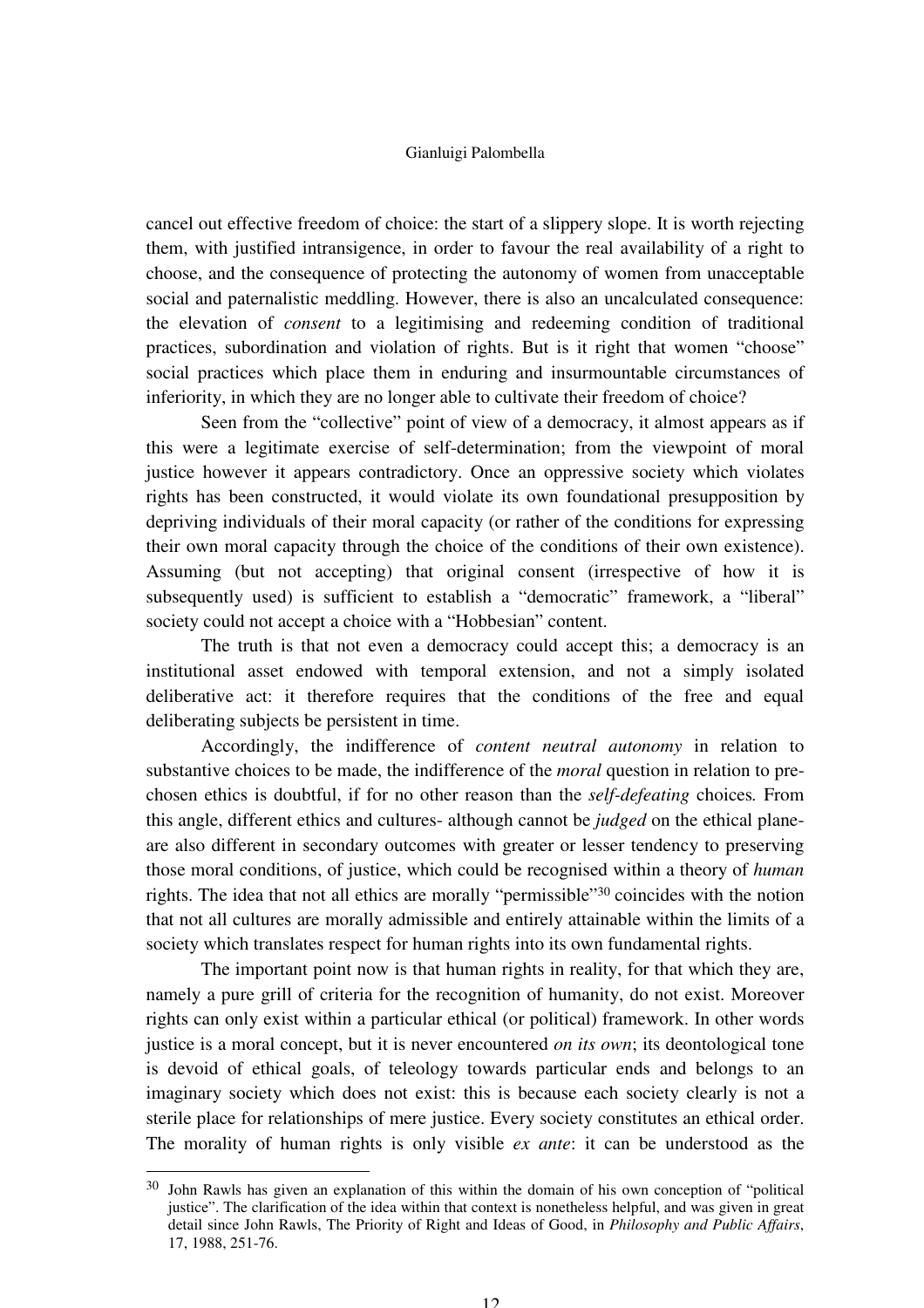patrimony of transcendental faculties with which we encounter experience, or perhaps in a Kantian sense, as the totality of conditions of practical reason which are necessary for coexistence. But in reality these are wedded to social structures in which rights are articulated materially and become intertwined with prevalent opportunities, freedoms, cultural availability, the resources available to individuals, legal orders, political organisations, traditions and customs. Considered in concrete form, rights which take on an effective function in political society and within the legal order are already *fundamental* rights, they are endowed with this ethical depth and are subject to transformations or drift, are dynamic and not static, and can only be articulated by physically live voices in culturally connoted situations.<sup>31</sup>

But this movement towards fundamental rights is also the movement of "justice" in itself to justice *in* history. The contribution of the feminist literature in this context has been particularly instructive: the critique of the Kantian notion of moral justice has been stringent and directed towards the impossibility of realising notions such as impartiality and universality. And the fact that the father of the contemporary theory of justice, John Rawls, did not take sufficient account of problems of "gender" has been considered as a weakness, the lapse into the abstractness of de-contextualising debates, at least with reference to sexual difference.<sup>32</sup>

#### **4. Fundamental and concrete.**

j

The notion of fundamental rights, if distinguished from that of human rights, can be useful in providing a better, and separate, representation of the *philosophical* space (and the notion of justice, or of morality), which should be earmarked for human rights thanks to the status of human rights theories, as well as the *institutional space* of rights. I have argued elsewhere<sup>33</sup> that fundamental rights are to be understood as encompassing those selective and substantive criteria which, together with others, enable judgments of "validity": the recognition of belonging to a legal order, legitimacy, compatibility of institutional behaviour and norms within a given legal-political system. If some

<sup>31</sup> In this sense, Michael Walzer's suggestion (*Thick and Thin: Moral Argument at Home and Abroad,*  Notre Dame (Ind.) 1994) – according to which "thin" expressions of morality may be articulated but inevitably commence from a self "situated", and connoted within a "thick" morality – might be accepted.

<sup>32</sup> S. Benhabib, Die Debatte ueber Frauen und Moraltheorie- eine Retrospektive, in C. Kulke, E Scheich (ed), *Zielicht der Vernunft: Die Dialektik der Aufklaerung aus der Sicht von Frauen*, Pfaffenwieler 1992, 139-48; S. Okin, *Women in Western Political Thought,* Princeton 1992, II.; Id., *Justice, Gender, and the Family* , New York 1989. Although Okin does not believe so much useful to presume that the logic of justice is male (this presumption is normally referred also to the logic of rights, by those who assert that only the ethic of care and relationship is female: for example Carol Gilligan). According to Okin, and other writers, the point is that the effort of contextualisation is completely undeniable: once again this is because there is no logic of justice without a material place in which it must function. If a lesson is to be drawn from this, it is that rights have an ethical and hence situational meaning, but their justice- structure can only be premised as a conceptual framework. Besides, it is important to guard against ethics without (moral, not social) justice.

<sup>33</sup> G. Palombella, *L'autorità dei diritti,* cit*.*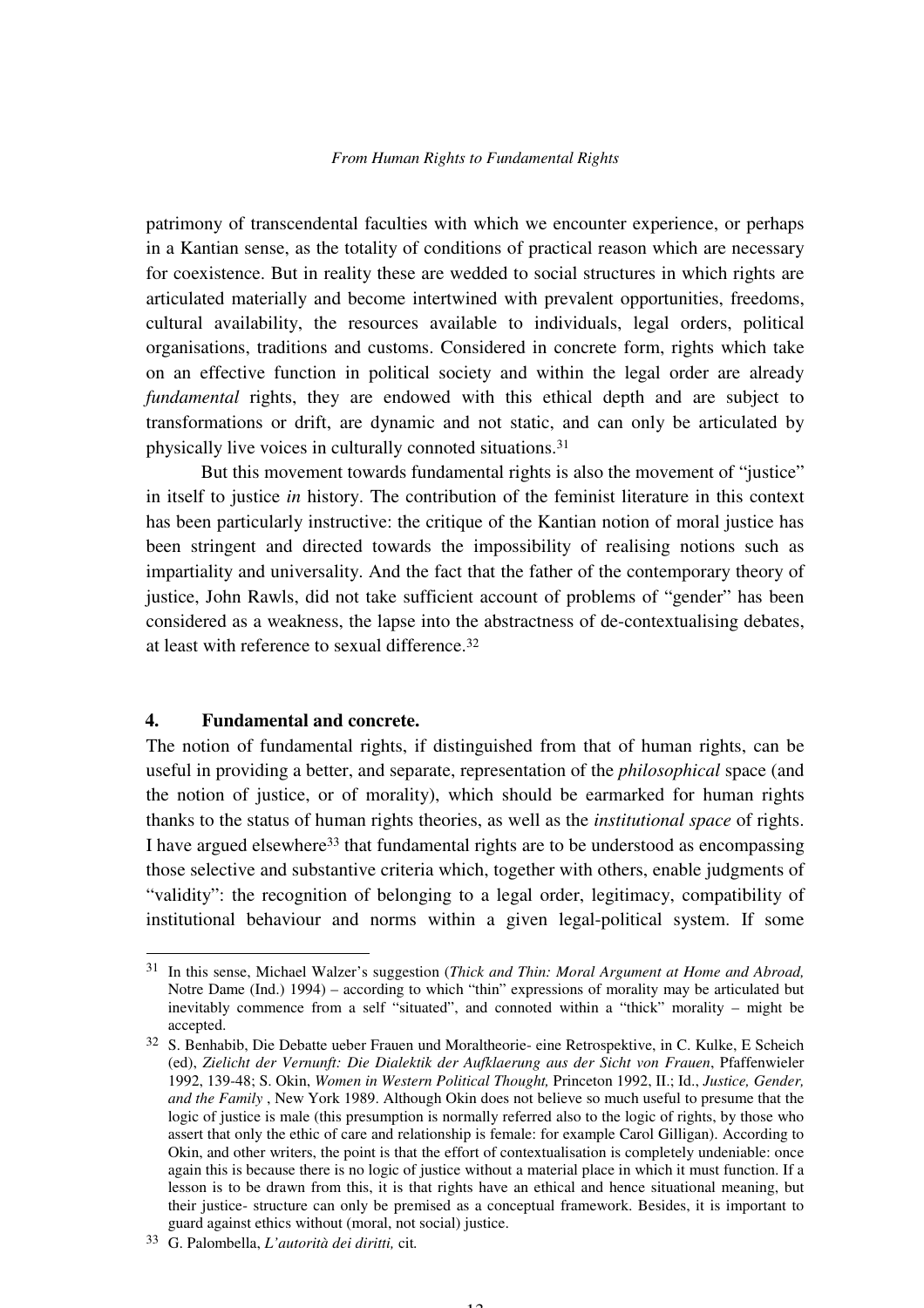individual "rights", such as that to life, freedom of thought, equality before the law, the right to the personal pursuit of happiness, are *effective* within a legal system, this means that they are used every time it is necessary, and even for rejecting or pre-empting legal norms at any level that are capable of violating the substance of those rights. The capacity of "fundamental" rights to be effective is therefore a quality which they possess by definition: but it does not depend only on the existence of legal remedies, but rather more deeply on the possibility of their playing a role which, within a general theory of law, is that of fundamental meta-norms of "substantive" nature (i.e. not simply "procedural").

We may, in passing, note the corollary thanks to which, if such rights are indeed fundamental, they protect individual *goods* deemed "fundamental"; and finally the further consequence that, if they are goods deemed to be fundamental, then they are protected, fostered and pursued with the available means as principal *objectives* not only of the courts but also of all institutions, including strictly "political" institutions. Their *fundamental* character for an institutional system is descriptively recognisable from the function attributed to them and the "attention" dedicated to them. As noted above, the concept of "fundamental" has some utility only if it does not coincide with the concept of "human" rights. "Fundamental" relates therefore to a system and implies affiliation and relevance.

Naturally, we may have recourse to this conceptual separation even where there is doubt as to the universal nature of some "human" rights. One may doubt whether the right of human beings to pursue happiness according to a purely "private" model is *effectively* susceptible to universal consent. Some *conceptions* of human beings do not contemplate this "right" in their own catalogue. But there is also a different lack of universality which takes place not in theory but in fact: this right may be is not "fundamental" for some legal-political systems – including Western liberal-democratic systems – and within the institutions of those systems. One could also doubt whether this right *to the pursuit of happiness* is effectively "fundamental" and included among the substantive principles of the Italian constitutional order.<sup>34</sup>

Function, affiliation and relevance are the requisites which identify a right as "fundamental" and clearly give witness in favour of the separation between fundamental and universal. On the opposite, it is not possible, and in fact it is contradictory, to argue in favour of any conception of human rights without positing their universality. Whoever celebrates a vision of "human" rights necessarily refers to all human beings. This has nothing to do with any readiness to recognise that others may hold a different view, or that there may be other and different theories of human rights. Universality is an inevitable prerequisite or an inevitable implication of the concept of human rights, whilst it is a wholly different matter to suppose that the theory of rights which each person proposes is, or should be, universally shared.

<sup>34</sup> F. Busnelli, *Bioetica e diritto privato*, Torino 2001, 53.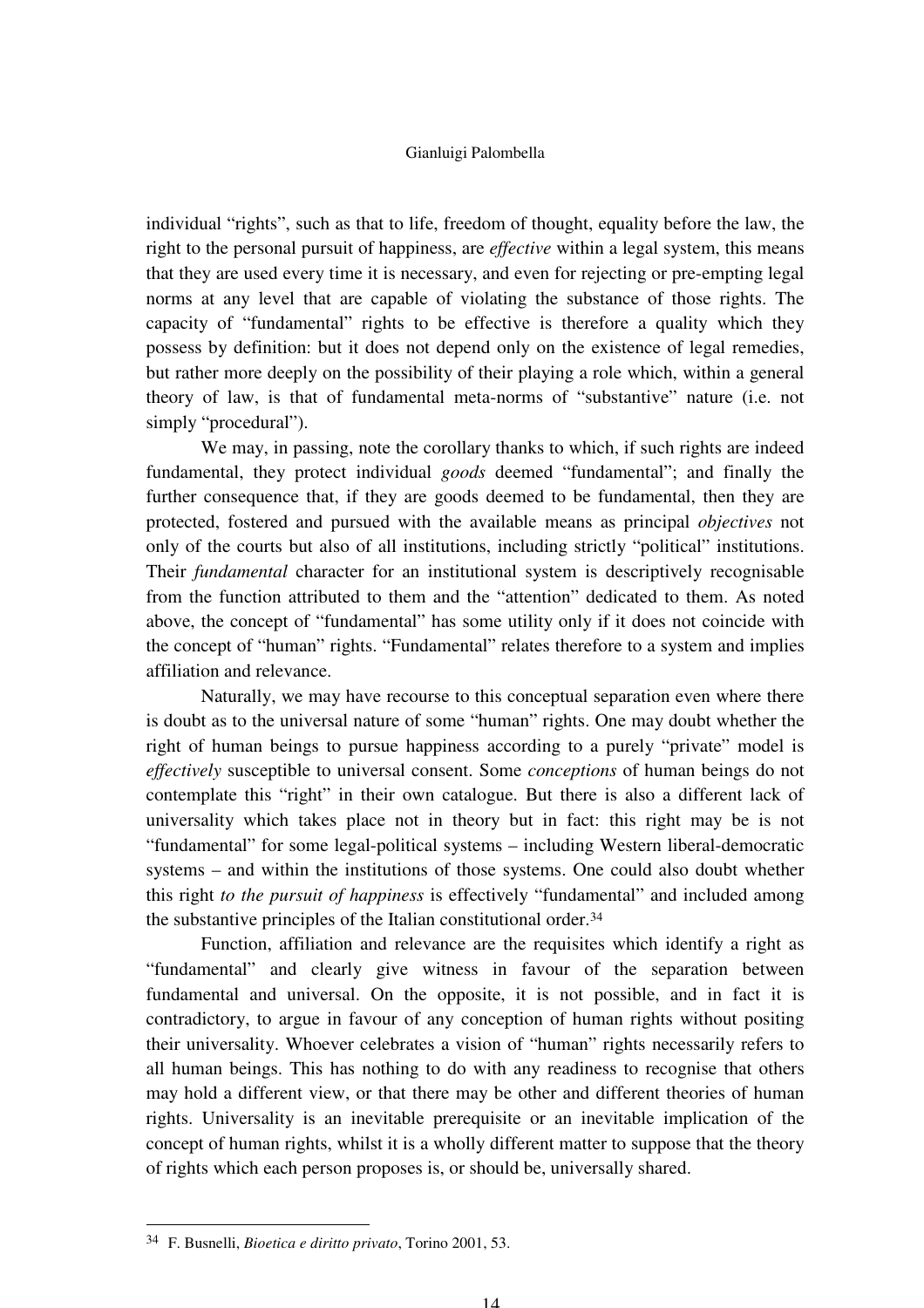In this context, only theories of human rights may be afflicted by the tension between universal denotation – i.e. the reference to all human beings – and the particularism, as dependent on consent, of their own substantive claims: in relation to which they are even open to a possible universal *dissent*.

This certainly does not happen with fundamental rights. On the one hand they make no claim to universality, whilst on the other hand *presuppose* consent – or "recognition". That consent is a condition of their "existence": of course, not necessarily over the whole planet, but within a given system.

As far as fundamental rights are concerned, they may carry out reflections that are less exposed to "prescriptivism": it is possible coherently to adopt a cognitive and non normative stance by asking *which rights* operate as criteria for substantive convalidation, or as meta-norms for the recognition of validity, within a given system. It is an operation which has possible performative implications, but its status is nonetheless scientifically legitimate, analogous to that of descriptive sociology, or an "ordinary" check of valid and efficacious law, etc.

Since there is a substantial difference between systems in which individual rights are enjoyed and systems in which such rights are denied categorically, when some rights are "fundamental" this means that the legal-political system has embarked on a journey capable of progressing towards liberal democracy. Within this type of system it is plausible that conceptions of human rights may interact with one another and that philosophical auspices may translate themselves into new "fundamental" rights, capable of "acceptance" and capable of fulfilling that positive function of criteria of recognition to which I alluded above.

If we use this latter conceptual distinction, which I have set out above, we may for example argue that on the international level the contest between human rights and political systems which deny them is a difficult dynamic because it evolves into a asymmetrical struggle between mere philosophies (of human rights) on the one hand and on the other hand pregnant institutions (within which there may or may not be fundamental rights), entities which operate on different levels.

The philosophies of human rights are different with respect to "real" political and social systems. They limit themselves to preaching the inherence of given claims in human beings: this is their philosophical status. This is why the category "human rights" taken alone is not enough. There is a further issue: *what would happen to a social system if it attributed a "fundamental" character to those rights, how could a social system be possible which protected such claims?* 

It is precisely because rights (or the same rights) are not fundamental in any system, that the struggle for their affirmation is a complicated question, because it presupposes, alongside a philosophy, an awareness of social structures, institutional questions and the capacity to act on "systems" in such a way as reasonably to produce (that is really to produce, and not at the cost of *ruat coelum*) an elevation of rights to

 $1<sub>5</sub>$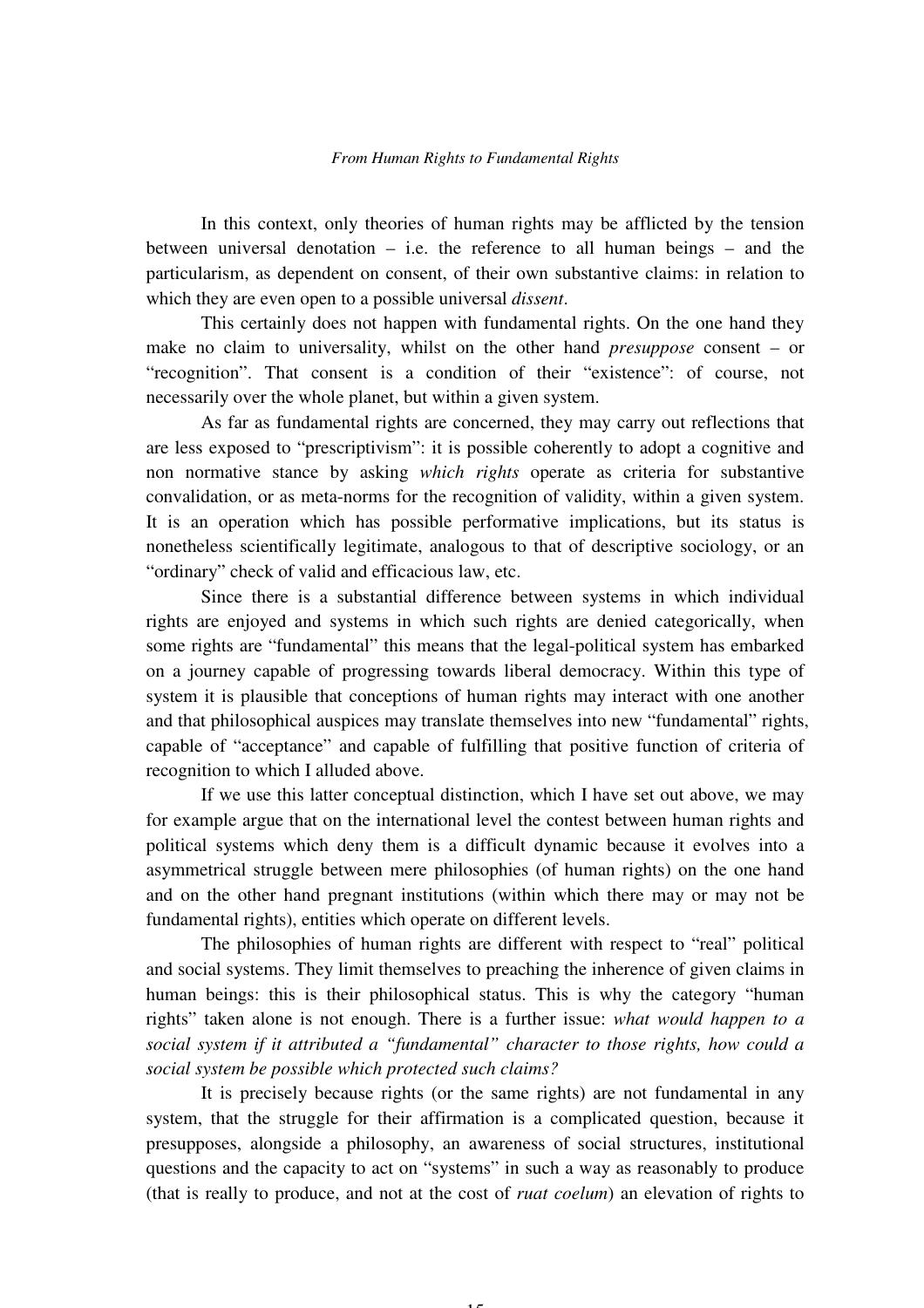basic pillars of legal legitimacy, to criteria for the substantive legitimation of behaviour35.

Here, in other words, the inadequacy of visions of human rights which exceed their own philosophical space becomes apparent, through their demands for a resolute "justiciability" (the lack of which they then criticise, almost as if the problem could be resolved by the action in courts). Assuming that it is possible to operate a clear distinction, neither cases of totalitarian oppression of a people coerced by arms, nor cases in which traditions of life and thought are simply repugnant by rights, could be resolved through the institution of Tribunals. The latter alone can never make the pure rationality of rights effective within a system which overall follows a different social (ir)rationality. The power of human rights supported by the sole rationality of judges is at the end just metaphysical. The insufficiency of a right-based rationality, as such, has been many times underscored: the most significant example is the transformative process of Eastern European countries in the '90ies. What makes rights effective is their elaboration within the fabric of political ethics of the countries, within the whole functioning of the system, thus not just the Court but also the development of a democratic culture.<sup>36</sup>

In conclusion, whoever really holds dear human rights and accepts some kind of theoretical description, must then so to speak reason from the inside: he must therefore keep for himself the abstract weapon of human rights as a key to justice and move instead from the prevailing ethic, whatever the latter is. When rights become fundamental in a legal order then they *de facto* no longer belong within a theory of morality, but to an articulated system of ethical priorities. The judicialist rationalism of human rights however ignores this aspect of the question.

#### **5. Rights and multicultural societies**

j

It is important to return to the contrast between cultural rights and the indirect consensus which through their protection a liberal state would appear to offer to eventual violations of human rights which the "protected" culture made. This obviously ties in to the heated debate between human rights enshrined in the constitution of a liberal-democratic state, and the debilitating practices of some cultural groups towards their own members, in particular women. At a more general level the question has also

<sup>35</sup> As argued by Flavio Baroncelli, Le quattro indegnità dei liberali irresoluti, *Teoria politica*, XVII, n. 3, 2001, 31. Were we able to convince "all Indonesians that the rights set out in the various international declarations and conventions must be guaranteed for all", we would discover that once we set about doing it "there is no longer any possibility for Indonesia to develop itself economically without external help on account for example of those rights of workers and children, of which there was no trace when the West began to develop itself".

<sup>36</sup> For similar comments on Eastern European countries, B. Ackerman, *The Future of Liberal Revolution*, New Haven-London 1992, 99, 100 ff. ; S. Holmes, Constitutionalism, Democracy, and State Decay, in H. Hongiu Koh, R.C. Slye (eds.), *Deliberative Democracy and Human Rights*, New Haven-London 1999, 131.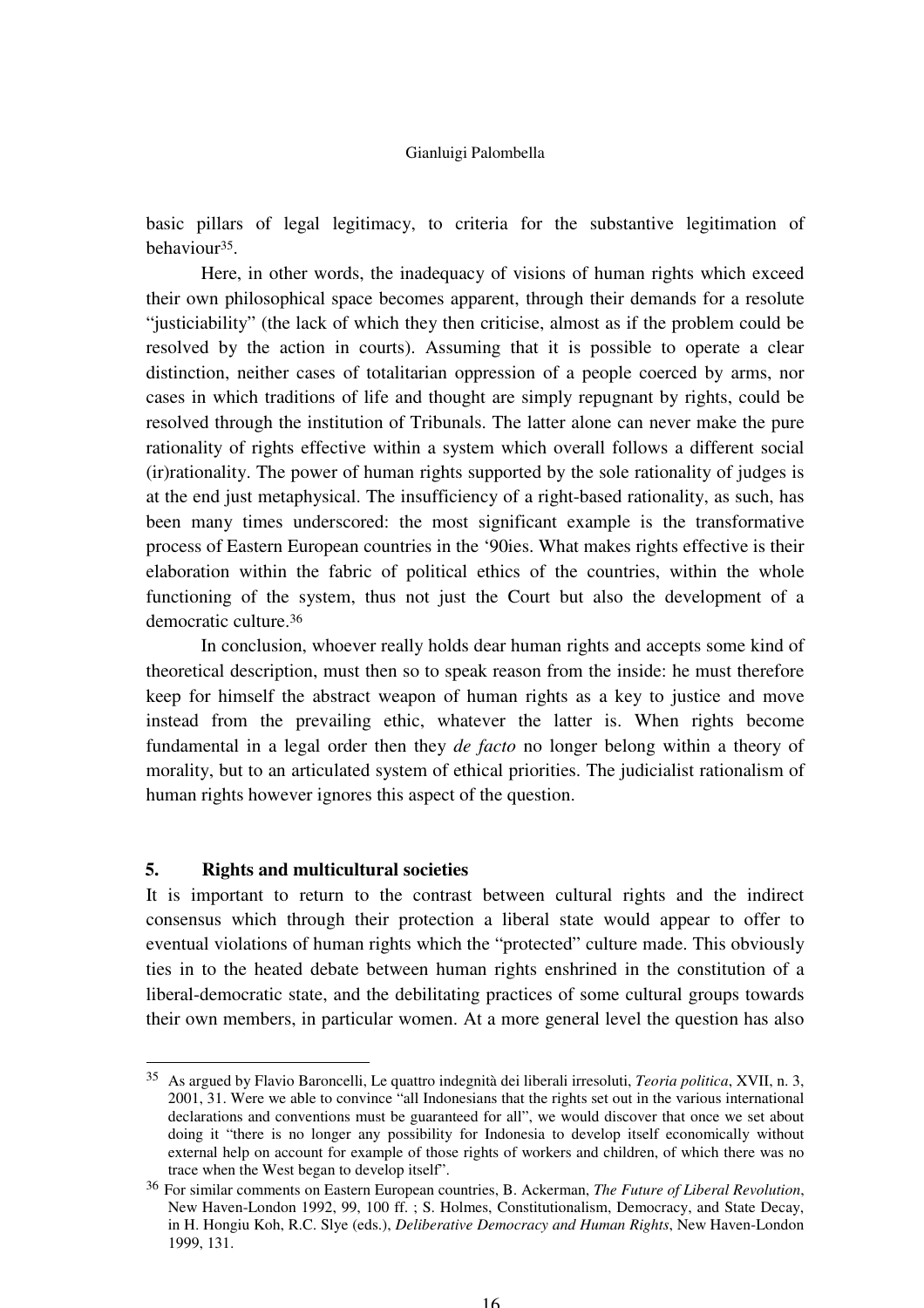been posed in terms of the possibility or not of protecting *minorities of minorities.37* But I believe that in this context the question has been posed in such a way as to engender misunderstanding.

The problem does not depend on the tension between internal majorities and minorities within cultural groups, or alternatively the question of having a "voice" within a potential democracy. It rather concerns a distribution of power and a division of roles which substantially negates the recourse to the democratic rule of the majority; it is the idea of equality which underpins the "democratic" use of majority rule which is missing, and therefore also negates and banishes the very concept of minority.

This very situation is in fact *sub iudice*: how can a liberal-democratic society cohabit with *internal* groups and communities which, to say it in the language of our Constituent Assembly, do not possess a "democratic" status and are structured in such a way as to deprive the "free exercise of deliberation" or the "public" autonomy at its very heart of any meaning? And moreover, how can debilitating cultural conditions be overcome which prevent interested parties (the "potentially interested" of *liberal* public reason) from having competing or dissident opinions and from making a valid contribution in the common arena?

On the other hand, even if we admit that we are rather looking at a community in which individuals are effectively able to choose (thus shifting the analysis from the substantive and procedural conditions of "consent" to the merits of collective choices actually made), the question does not appear any less thorny: the results of these choices, occurring "internally" within single communities, may be considered as intangible, and immune from the scrutiny of the broader social system to which the communities belong? Can cultures and practices of minority communities be reduced to quasi-private exercise of non-public liberties, and therefore inherent in the private sphere (albeit as *groups*), as such of no interest for the overall order of public institutions of the host society?

As a matter of principle, the first issue to address is how to reconcile "cultural rights" (group rights) with the individual rights of single members where particular traditions, for which some type of protection is deemed necessary, are evidently harmful for the latter.<sup>38</sup> A more concise description of this dilemma is found in the title of the famous and much debated essay of Susan Okin*: Is multiculturalism bad for women?39* 

 $37$  I.e. an internal minority within a community which in turn constitutes a minority in a Western society.

<sup>&</sup>lt;sup>38</sup> The problem, according to Ayelet Schacar is as follows: "Multicultural accommodation presents a problem  $( \cdot, \cdot)$  when pro-identity group policies aimed at leveling the playing field between minority communities and the wider society unwittingly allow systematic maltreatment of individuals within the accommodated group—an impact which in certain cases is so severe that it can nullify these individuals' citizenship rights. Under such conditions, well-meaning accommodation by the state may leave members of minority groups vulnerable to severe injustice within the group, and may, in effect, work to reinforce some of the most hierarchical elements of a culture" (A. Shachar, *Multicultural Jurisdictions. Cultural Differences and Women Rights*, Cambridge 2001, 2-3).

<sup>39</sup> The paper originally appeared in the *Boston Review* in 1997 and also in S. M. Okin and Respondents: J. Cohen, M. Howard & M. Nussbaum (eds.), *Is Multiculturalism Bad for Women?,* Princeton 1999.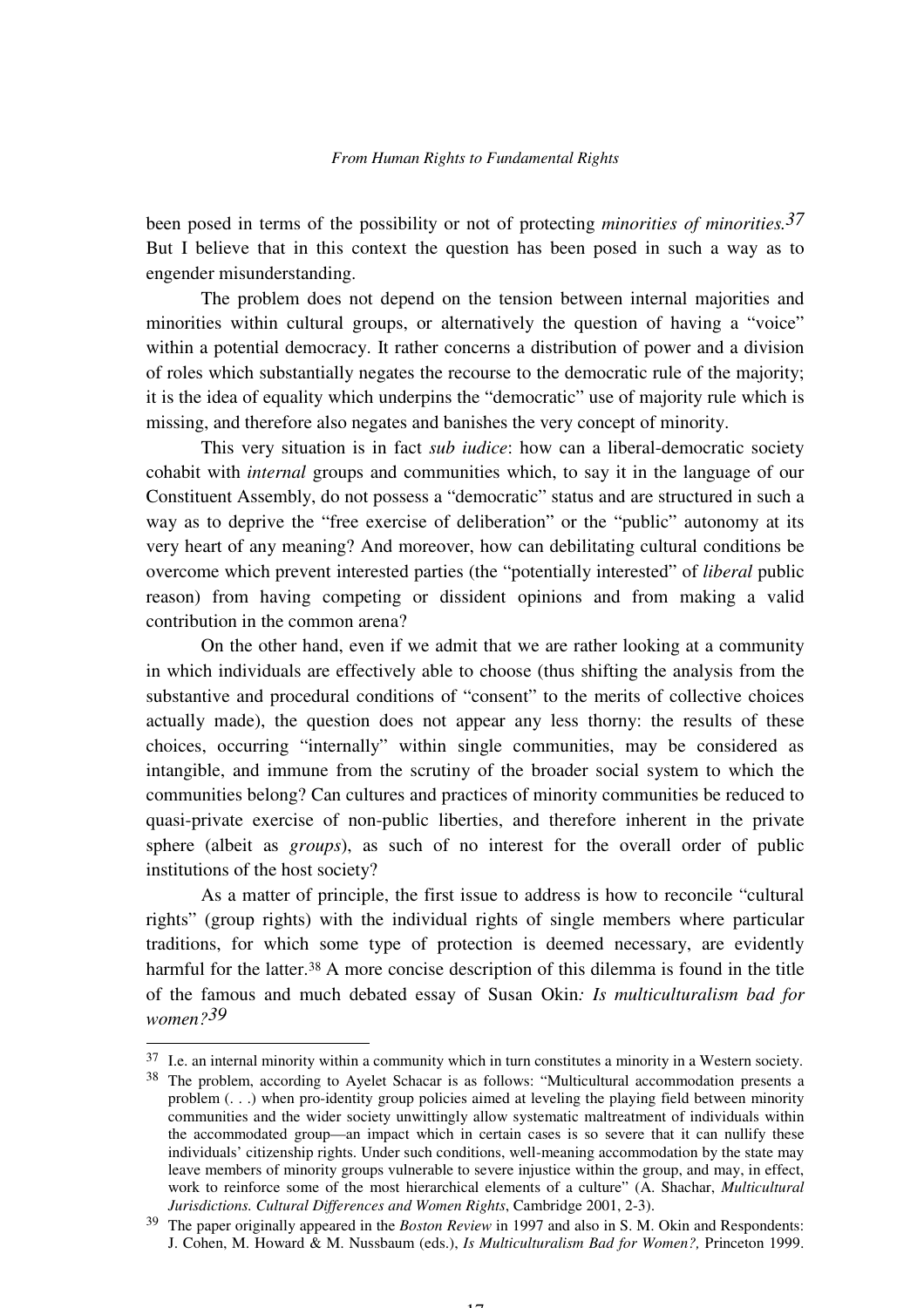The point in fact is not just that existing "cultural rights" (guaranteed by liberaldemocratic States) allow violations of *human rights* within the protected areas of single communities: but that rather those violations of individual "fundamental" rights occurs accordingly *in the general, state legal order*. Which socio-legal system can allow itself to protect cultures and practices which within themselves trample on fundamental rights of the legal order (to which they belong)?

The real protagonists of the conflict are not human rights, but fundamental rights: in fact, they are the minority "groups" on the one side and the majority in the liberaldemocratic "state" on the other. Here the majorities protect individual rights, whereas the minorities do not. Both sides – the groups and the state – are in disagreement regarding that which is owed to individuals, and therefore about human rights; but this would remain a purely philosophical debate, were it not for the fact that the contrast consists in the *institutional detriment* which a system could bear in the event of derogations from its own "rule of recognition", that is from "fundamental" rights (which belong to its substantive criteria).

Philosophies of human rights are capable of resisting these frustration and disappointments. Their violation is therefore not a reason for the collapse or unacceptability of their pretensions. The "violation" related to the respect for fundamental rights is however completely different in nature, and unleashes a crisis: crumbling of the sphinx before the solution to the riddle. The proposition that some rights are "fundamental" within a particular system is *descriptive*, and cannot in truth be "violated"; any presumed violations or derogations constitute proof of the falsity of the proposition.

Rights are fundamental if their normative ideals are effectively used as criteria of recognition of the validity of legal norms and of relevant institutional practices. In a certain sense, constituting substantive criteria of public life, fundamental rights also select accepted cultural rights, including the very possibility of affiliation for groups which are right holders within the system to which they appeal and in which they demand protection.

This means that the situation becomes somewhat critical in which by contrast the social conventions of a (limited) "cultural" group seek to define on their own which fundamental rights are valid as substantive meta-norms.

The legitimacy of patriarchal social practices which traditionally subjugate women and rigidly impose roles on them, cannot receive direct recognition within a

However, Okin herself returns to this article also as a response to the misrepresentation of her positions, in particular those of Ayelet Shacar (*loc. cit.*). Significantly Okin's paper, presented in a seminar of the *American Political Science Association* of 2002, is entitled *Multiculturalism and*<br>Feminism: No Simple Ouestion. No Simple Answers. available at: *Feminism: No Simple Question, No Simple Answers,* available at: http://www.law.nyu.edu/clppt/program2003/readings/okin.pdf. Susan Okin, who died recently, at the peak of her talents, offered a valuable contribution to political theory, reincorporating feminist thought into an understanding of the classics, rejecting all stereotypes, and placing it at the centre of the contemporary philosophical debate with passion and above all with a rare balance.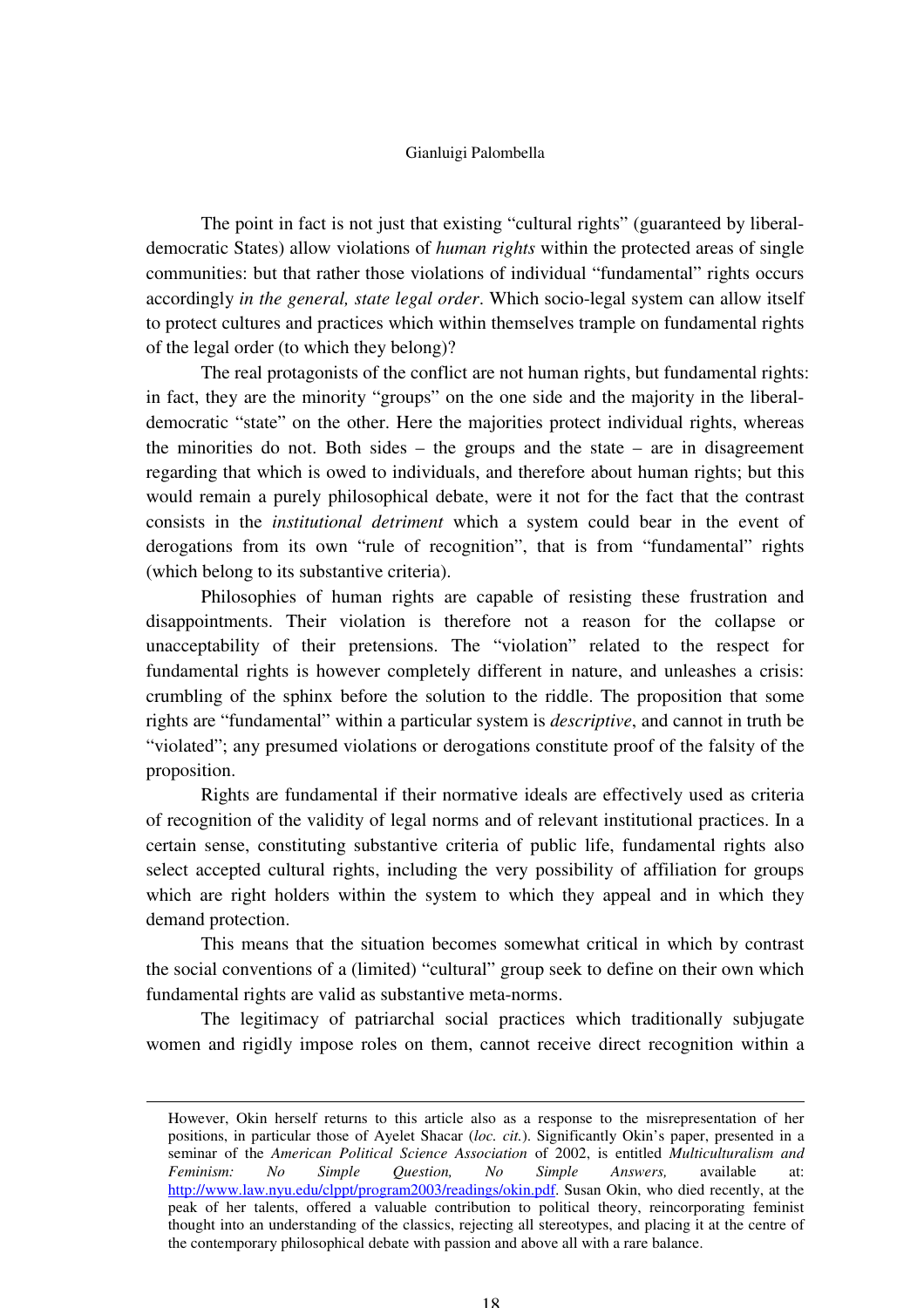liberal-democratic legal order, not even by hiding this aim under the defence of selfdetermination and ethical autonomy of a minority ethnic group.

Normally, the most insidious forms of discrimination or subordination, are those which do not come see the light of day in courts (in the realm of "justiciability"), but which perpetuate themselves through collective day-to-day behaviour based on rules internal to families and groups, at time religious in nature. These rules prevent the emergence of a "formal" problem and an open conflict between claims to protection of individual rights and *de facto* contravening practices.

Opposing this tendency does not by any means imply reciting an apology for the social majority which dictates arrogant conditions: here it is not the profile of democracy which is in discussion but that of rights. And it does not end here: the important point is that the subjective right of the individual within a protected minority group passes into the background. Once again, the democracy of the majority displays a much more benevolent face towards the individual than the minority group to which he belongs does or is able to. But this is a contrast the results of which are unpredictable and changeable.

The famous Shah Bano case is eloquent testimony to this. Rejected by her husband in 1975, the seventy-three year old Shah Bano was obliged in 1978, in order to survive, to apply to the courts for a maintenance order, applying article 125 of the Indian Code of Criminal Procedure<sup>40</sup>. The multicultural tension unfortunately led to a *defeat for women.*41 As has been observed, after a long and ultimately vain struggle, Shah Bano was confronted with a tragic 'your culture or you rights': and she felt obliged to confirm her own loyalty to the *nomos* to the detriment of her citizenship rights.<sup>42</sup>

<sup>40</sup> The husband – who immediately divorced her unilaterally by the *talaq* foreseen under Islamic law on the *status* of persons – contested her application and brought the case before the Indian Supreme Court. The Court applied article 125 of the Indian Code of Criminal Procedure even concerning the *status* of persons falling under the *Shariat* (Islamic religious law) since it was bound by the Indian federal constitution; in passing judgment it spoke in favour of unifying civil law, and eliminating the difference in sources. Naturally, the problem of the prevalence of the one or the other source of law was connected to the respect or not of religious autonomy within the Islamic communities. These communities inseparably linked their religious convictions with their personal lives and with the legal regulation of marital relations. Following a 1937 decision of the British colonial courts, cases similar to that of Shah Bano had to be decided under Islamic law; on the other hand, according to another law of British origin, article 125 of the Code of Criminal Procedure, the lady's claim had to be accepted in order to prevent vagrancy and its consequences. The Indian Supreme Court denied that it was possible to avoid the obligation to pay maintenance, and confirmed the necessity of supporting a category of persons who would otherwise be unable to support themselves, that is to satisfy their elementary needs: also a collective interest in relation to which the particular religion practised cannot make any difference. In the ideological debate which followed, the system deferred to parliament the burden of providing a definition: with the enactment of the *Muslim's Women's Bill* in 1986 parliament denied divorced Muslim women rights of action to claim maintenance rights, since this burden should be borne by the original family or by charities.

<sup>41</sup> Commented in S. Benhabib, *The Claims of Culture. Equality and Diversity in the Global Era*, Princeton 2002, 93.

<sup>42</sup> Shacar, *Multicultural Jurisdictions*, cit., 83. In effect, it is as if the individual were crushed between the group and the state, though he does in reality have an interest in cultivating a dual identity, that of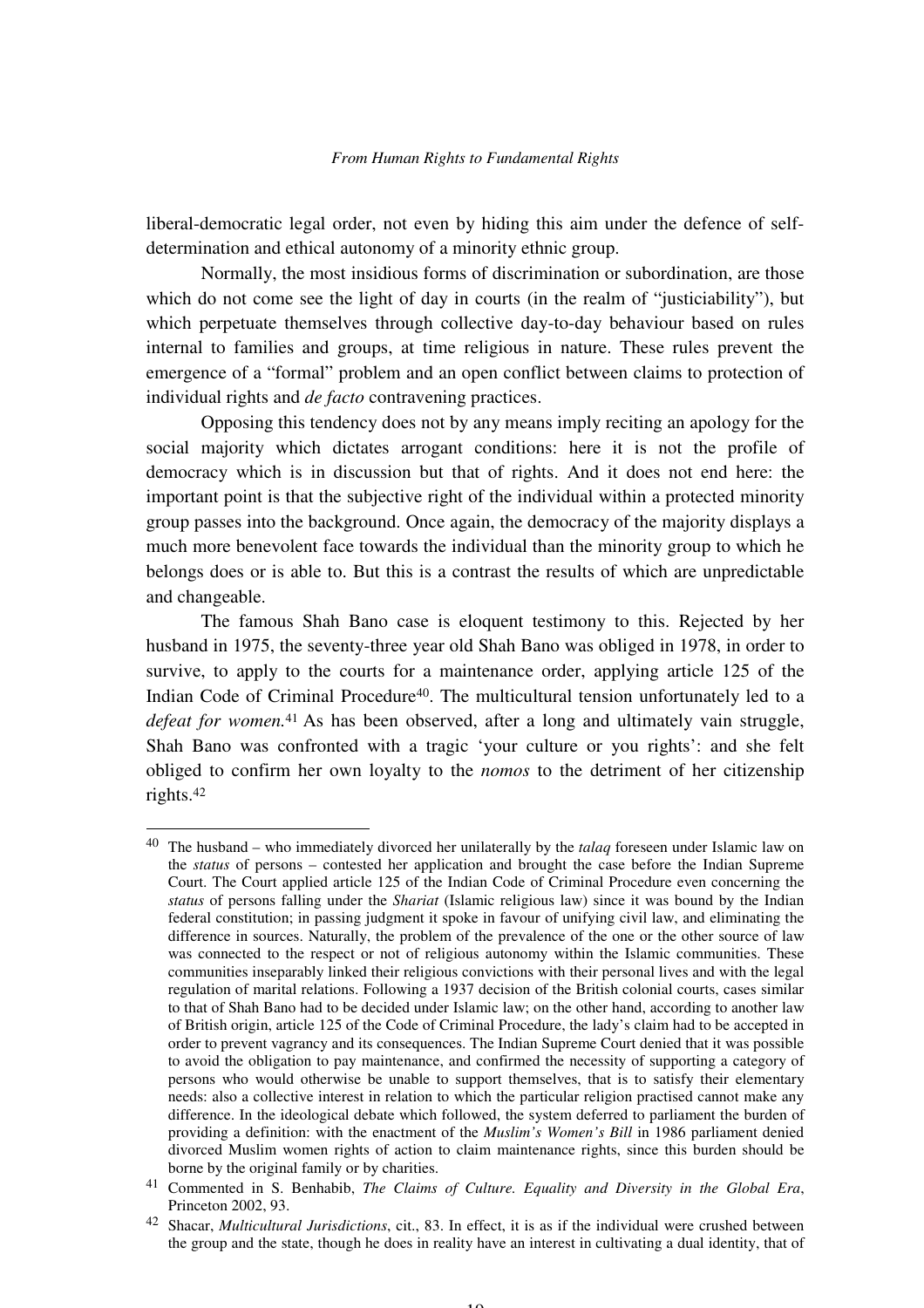Significantly, Seyla Benhabib<sup>43</sup> considers the question with high sensitivity as to the interaction of public and private positions, and therefore between political and ethical positions. In the end, the same Rawlsian thesis which stipulates the *overlapping consensus* in the public sphere as the requisite condition of a political liberalism rests on the separability of the public and private spheres. It therefore presupposes that philosophical or religious divisions remain unsettled as private questions, yet superseded in the context of the common public sphere (for example the shared criminal code coexists with various religious regulations of the private sphere).

I should like to add that it is this separation which leads to turning rights into a purely rational question, a political question, but not also a question ethically interwoven with cultural and religious diversities, which stand far below political (public) justice.

Instead, this salvific divarication between public and private is difficult to accept and sustain in these cases: which is precisely due to the paradox of multicultural vulnerability, of the contradiction between the essential rights of liberal-democratic citizenship and the atavistic practices of religious groups. "Fundamental" rights do help, at least conceptually, also in this case because they indicate how a convergence is necessary between public goals and private prerogatives: collective goals must reconnect themselves with individuals goods ("dignity", "freedom", "equality", education, freedom of expression, health care, etc), the advantages of which are not solely located in the public sphere, since they penetrate deeply into the private sphere, into the law "of persons", into the traditions of *family law*, into religious creeds.

More than further separating the public sphere from the private, we should rather consider individuals as mobile between *divergent* and not necessarily monolithic appearances (stereotypical coherence between ethnic groups, cultures, religions, political choices, etc) which operate in a "fluid" dynamic, and where are always an interplay between public and private; one can even be Italian in many original ways which combine one's religion practised, received culture, community frequented, political ideological as elements wholly independent from one another. The potential combinations are abstractly variegated and cut across the public-private divide, whilst religion and (private) culture are not always an inseparable pair.

If nothing else, fundamental rights constitute a category which is not founded on an unrealistic juxtaposition between ("public") human or universal rights and ("private") rights of religion and culture. Unrealistic because clearly each of the two spheres implies the support of the other, or at least some form of consistency with the other. Naturally, this does not entail the revocation of negative liberty, or of the modern achievements of the individual, but rather only an understanding that "fundamental"

citizen, whose rights are universally consistent and identical to those of any other member of the state's community, and his identity as a *group member*.

<sup>43</sup> *The Claims of Culture*, cit., 108 et seq, et *passim*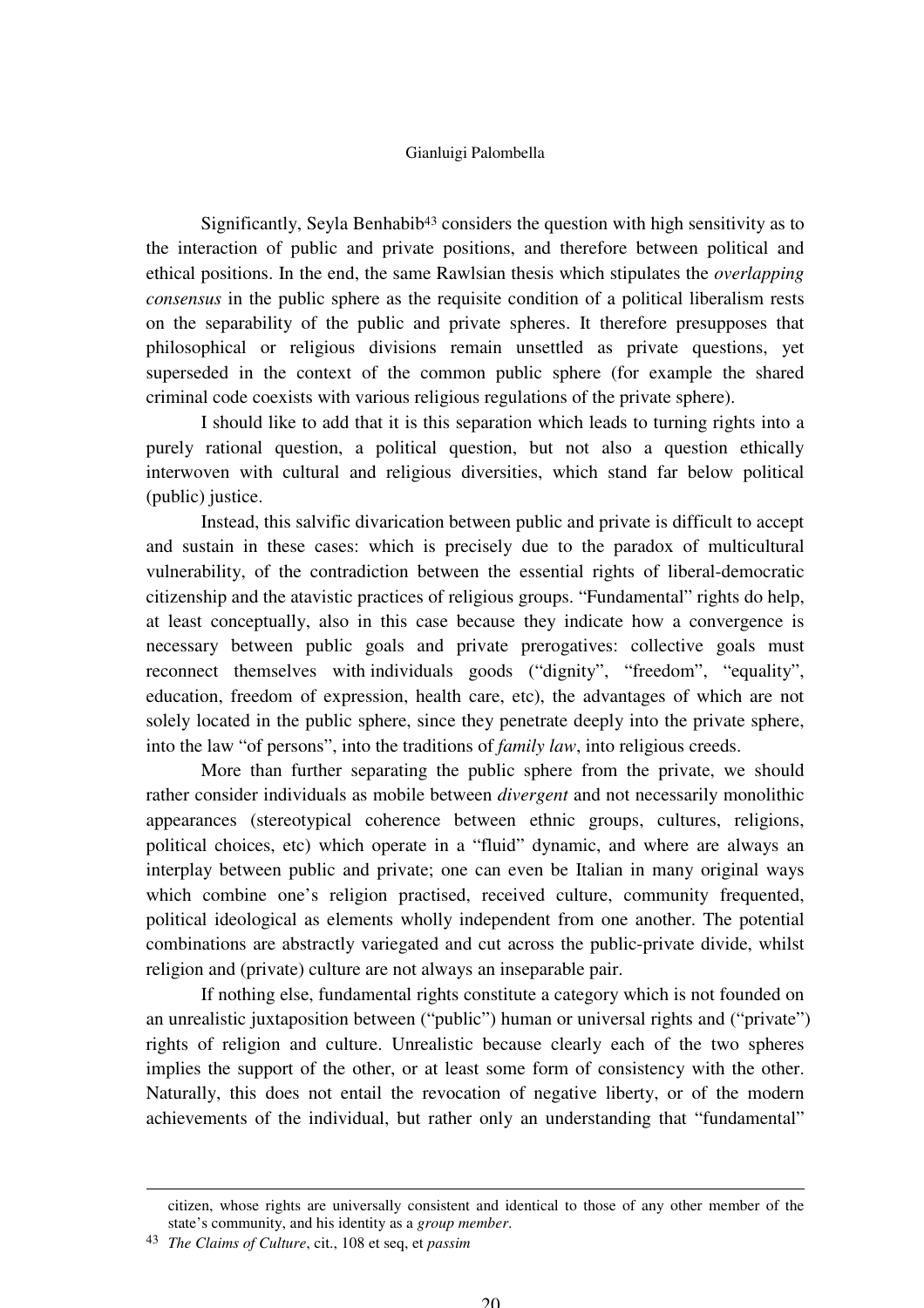rights may well be a "private" issue of protection of the individual, provided that a public culture exists which recognises in them the value of fundamental goals.<sup>44</sup>

The order of priorities which a system determines between (individual) goods and the protection of minorities will often be in discussion. An essential criterion of respect for fundamental rights is a systemic problem at least as much as the criterion which guarantees cultural rights. For this reason, it is clear that the result cannot be left up to the capacity of resistance and simple individual courage, and even more so where there is a functional need not to consent to derogations when they would undermine the stability of the overall boundary of a liberal-democratic state45.

Western public reason for the defence of cultural rights is in logical terms secondary to the defence of individual rights, of which it is an advanced form. This means that cultural rights cannot be invoked where they fail to protect or they harm individuals who are members of protected groups. But this contrast is not always regulated by the "logic", also because that logic starts from questionable value assumptions, and hence may not be shared: some more communitarian understandings would reasonably confute the individualist premise, let alone hierarchical societies, collectivist cultures and traditional utilitarian philosophies, which implant common development upon sacrificing even the concept of individual. The truth is that the contrast is regulated by *supportable tension* between the social system, which legally turns on certain fundamental rights of individuals and pursues them politically, and the institutions or internal social practices of cultural groups. The contrast proclaimed between these spheres is not a philosophical but an ethical-institutional problem.

This is not however a problem which can be resolved simply by recourse to common *political* institutions, capable of generating an *overlapping consensus*. The construction of this superimposed consensus in Rawls depends on a specific mode of staking out the separation between the private sphere of individuals and the public political sphere: this would resolve the tension on account of its distribution on different

<sup>44</sup> Fundamental rights are to be understood as a relational concept, and one of belonging: if fundamental rights are well connected to individuals in any given system, if they evolve in relation to the ethicalpolitical transformational capacities of a social system, this notion proves to be essential because it discards the idea of rights of the somewhat abstract absolutism of whoever is seen as "imposing" catalogues of "human" rights; at the same time, it is important however not to lose sight of the normative meaning of rights: in fact, this "separate" notion of fundamental rights does not "relativise" their sense and function. Ultimately, it insists on the fact that they are goods which are (meta)normatively reconnected to – and hence capable of being invoked by – individuals, on the fact that such goods are posited as ultimate goals, and finally on the fact that a society in which there are fundamental rights is qualitatively incomparable to one in which there are none at all.

<sup>45</sup> As should now be clear, solutions must therefore attempt to determine a form of linkage between the two systems that is able to avoid crushing cultural minorities and single individuals For these reasons, I believe that cultural communities to whom a role of the bearers of collective rights has been recognised and which have embraced a framework of co-partnership for the resolution of conflicts between individuals, groups and the state, are necessary interlocutors and actors in a process in which fundamental rights represent and display the consequences of internal dynamics within ethicalpolitical relations (individuals, groups and state).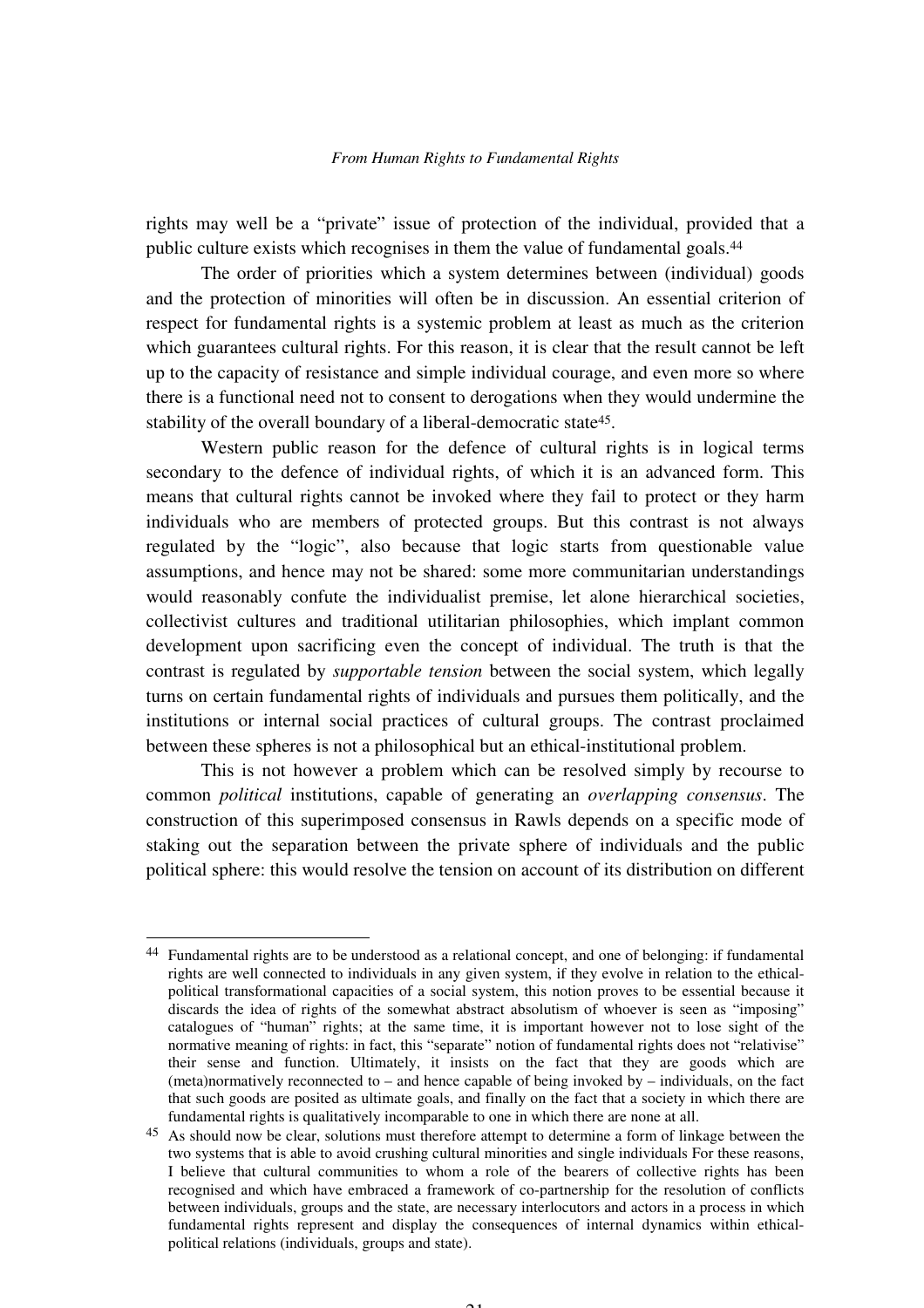levels – which cannot overlap with one another – of "public" political justice on the one hand and "private" ethics, cultures and religions on the other.

Nevertheless, the Rawlsian "political" model (of *Political Liberalism46*) already contains its basic, substantive and taxing premises in the very essential constitutional elements (of the institutional area, of the *overlapping consensus)*; although referring only to "political" values*,* these are not neutral and end up having in the long term the effect of privileging "comprehensive"47 theories that are closer to the comprehensive liberal-democratic model. This means that choices made (within the *essential constitutional elements*) "only" in a public-political context overstep the mark and evince a known tendency to spill over: that is not only to regulate the common area, politics – to which one must consent and share (through an overlap) – but also to influence and *de facto* favour just those "comprehensive" doctrines which are more akin to the *set* of socially acceptable *political* values.<sup>48</sup>

And in particular, the dilemma of protecting weak individuals in communities belonging to multicultural societies is not resolved in this way by invoking separations (between public/political or not): this is precisely because in such cases the protection of individual rights (justice) *collides directly* with the protection of cultural rights (as well as ethics or comprehensive theories).

However, also under the Rawlsian model, despite the separation between politico-public and private, how could a culturally "guaranteed" community be "authorised" not to follow the rules of recognition of the legal-political order which guarantees it?

The violation of certain "positive", "fundamental" rights would fatally undermine the function of selective criteria internal to the rule of recognition of the legal-constitutional order, it would expel them from this position and from this role, thus furnishing proof that their fundamental character in that system is purely imaginary.

The litmus test therefore consists of the *public* value of "private" goods: if they are used to ascertain the admissibility of behaviour and norms within the legal order we are no longer confronted with a discretional judgment of predominance between individual and collective rights (equally strong and yet in contrast): we are dealing with the confirmation of some rights already acquired as "fundamental" i.e. meta-normative conditions for the legitimacy of cultural rights. This is the reason why in the public arena any partial adjustments inevitably amount to an overall reinterpretation of the general nature of liberal democratic societies and not simply a form of concession or of largesse towards single communities. This is why the case of Shah Bano still throws up unresolved doubts, because the Indian "constitutional" society, which finally pushes Shah Bano to renounce her rights against the law of the Islamic community, is symbolic of a contrast in liberal societies which also risks the opposite conclusion: the defence

<sup>46</sup> J. Rawls, *Political Liberalism,* New York 1993.

<sup>47</sup> For a definition of "comprehensive" theories, cf. ivi, esp. 174-176.

<sup>48</sup> For a general discussion of the issue (of the problem of neutrality in relation to comprehensive conceptions, of the division between political and apolitical areas ,etc. ), cf. ivi, eg., 190-200.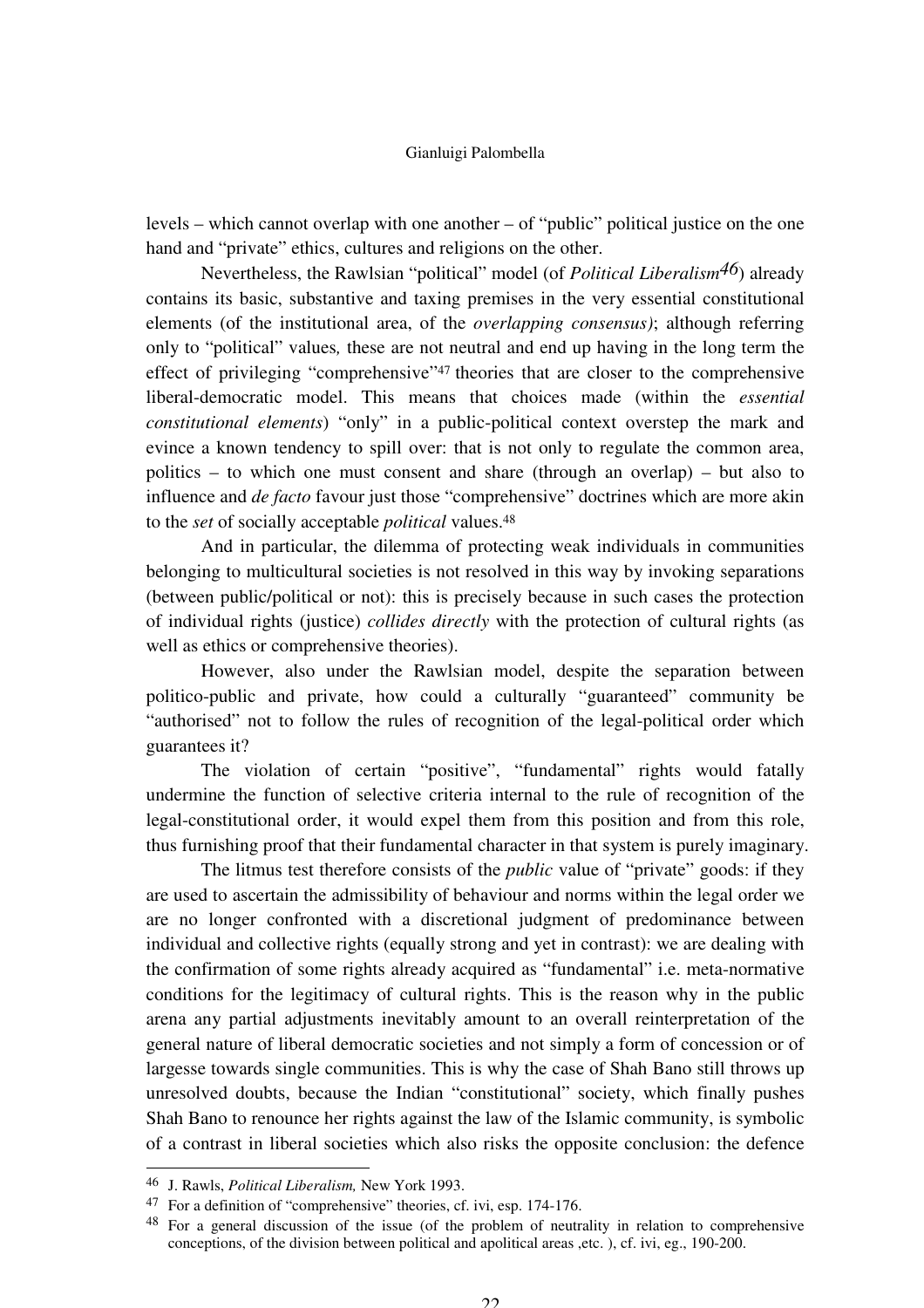*sine glossa* of the rights of the individual, with the potential collapse of the fragile multicultural superstructure.

#### **6. Rights and the common interest**

A different case is that in which the liberal democratic state must confront discrimination not protected under the shield of cultural rights. The use of the concept of fundamental rights may also in this case however appear more appropriate than that of human rights in describing the nature of the problems. In other words rights are again an institutional problem, much more than they may be a purely "individual" question thanks to the logic of "human" rights.

The American Supreme Court ruled in 1982 on the case *Plyler v. Doe*. At issue was a Texas state law which prohibited underage children (born abroad) of illegal immigrants from being admitted to secondary schools. This law could not be struck down by recourse to the principle of discrimination. The principle of equal treatment, or the right not to suffer discrimination – in this case as immigrants of any ethnicity, i.e. non citizens – is a blunt blade against differentiated treatments which have at their disposal good reasons and shared public, political goals. The possibility of discrimination in general is the *corollary* of a right to equality which does not prohibit *in absoluto* to allow differences between individuals, but clearly admits them to the pursuit of legitimate goals with which the "discriminatory" criterion proves functionally linked. Moreover, not every difference must be considered irrelevant, and may be ignored. According to the Supreme Court, the constitutional illegitimacy of the prohibition imposed on the children of illegal immigrants flows from the *Equal Protection Clause*, but more closely not from the prohibition on discrimination but rather, as noted by Owen Fiss, from the prohibition on transforming the structure of society into an organisation of castes and pariahs: "it prohibits the creation of socially and economically disadvantaged groups which are obliged to live on the margins of society, isolated from the life of the majority, always at risk, and which perceive themselves and are perceived by the dominant group as interior."<sup>49</sup>

The argument of equality with reference to the protection of the right to education would be mistaken, since the federal constitution does not contain any express provision on education. It is not a problem of just allocation of goods among individuals, but it is the prohibition on creating castes and pariahs, and hence the principle of *non subordination*. The deontological principle of inter-subjective justice does not apply here: at issue is rather a structural principle, which I would like to call systemic, the perspective of which is if anything the protection of the common objective of constituting and maintaining a "community of equals" .

A deontological vision of individual rights allows us to conceptualise them – perhaps – as *trumps,* in the sense that the dignity of each person, and the absoluteness

-

 $\sim$ 

<sup>49</sup> O. Fiss, *A Community of Equals. The Constitutional Protection of New Americans*, Boston 1999, 12.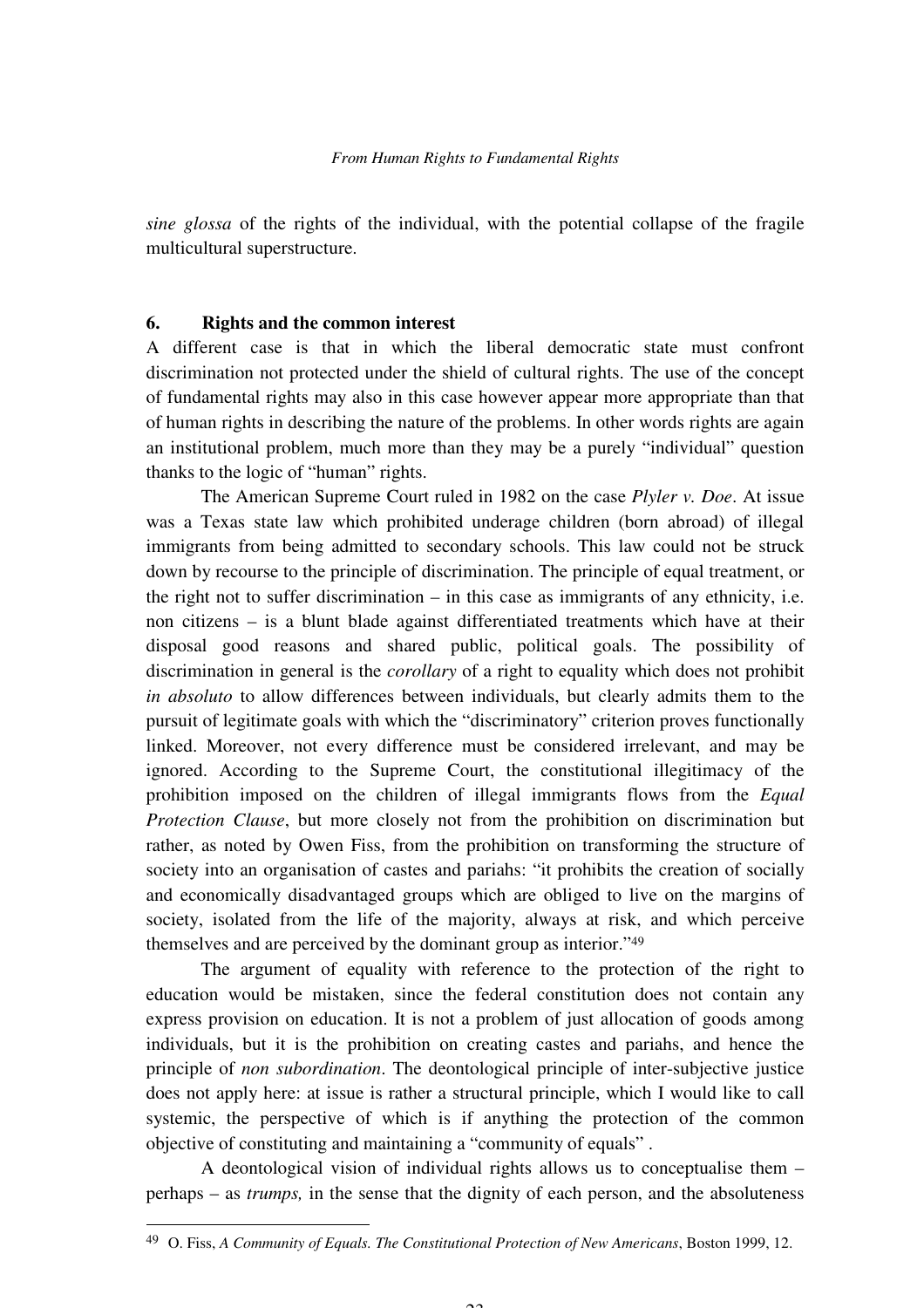of that which "we owe to a human being", withdraw from every transaction without giving way in the face of various prevailing goals. In the case of immigrants however, the abstract anti-discriminatory mechanism of protection of the individual would only come into operation with difficulty, and would encounter significant obstacles in socially functional considerations against immigration. But if one considers the same question armed with an institutional vision of fundamental rights, then this might prove the importance of conceptualising some rights even from the point of view of their ability to also *constitute the structure of collective goods*, which have *inherent value50.*  The notion that each human being has the right to his own dignity and also, where appropriate, to an education belongs to a philosophy of human rights and seeks to establish a principled front, the resistance and solidity of which cannot however be guaranteed by the logic of human rights alone. There is always the possibility of imagining a social end which renders any given discrimination anything other than arbitrary, as it likewise does to any refusal to guarantee the development of "human" and social opportunities to the immigrants. Moreover, membership and citizenship fall amongst the legal criteria for discrimination which are most common and "legitimate". This simply means that some "human" rights are in reality not at all "fundamental" in a social system, since they are not included in the goods which receive the attention and care granted to the substantive goals which the legal order and social system posit for themselves.

According to Fiss, we should insist "on the fact that the laws on admission cannot be implemented or carried out in ways which would transform the immigrants into pariahs".51 There is no objection to barriers and expulsions, or to criminal penalties, but there is a steadfast opposition to the creation of inabilities or of social incapacities. In this sense, the principle against subordination is equivalent to the prohibition on selling oneself as a slave or deciding to become a slave under the 13<sup>th</sup> Amendment. In conclusion: "we must not subordinate or subject immigrants, not because we owe them something, but to preserve our society as a community of equals".<sup>52</sup>

A further argument which proves the emergence of the *functional* problem of rights in contrast to the purely deontological position clearly lies in the different value and treatment which would be due to *political* rights with respect to elementary social rights. The exclusion of political rights for immigrants, according to the Yale constitutionalist, would be based on a legitimate discrimination consistent with the borders of a community, as a voluntary, non "natural" organisation: but the negation of particular social resources is illegitimate. This is not because it discriminates between individuals but – to repeat – because is creates a social structure which is inconsistent with the concept of community contained in the American Constitution.

<sup>50</sup> I recommend to deepen this point through the pages by Joseph Raz, Rights-based Moralities, in J. Waldron (ed.), *Theories of Rights*, Oxford 1995<sup>7</sup> (182-200) esp. 188 ff.

<sup>51</sup> Fiss, *loc. cit*., 16.

<sup>52</sup> Ivi, 17.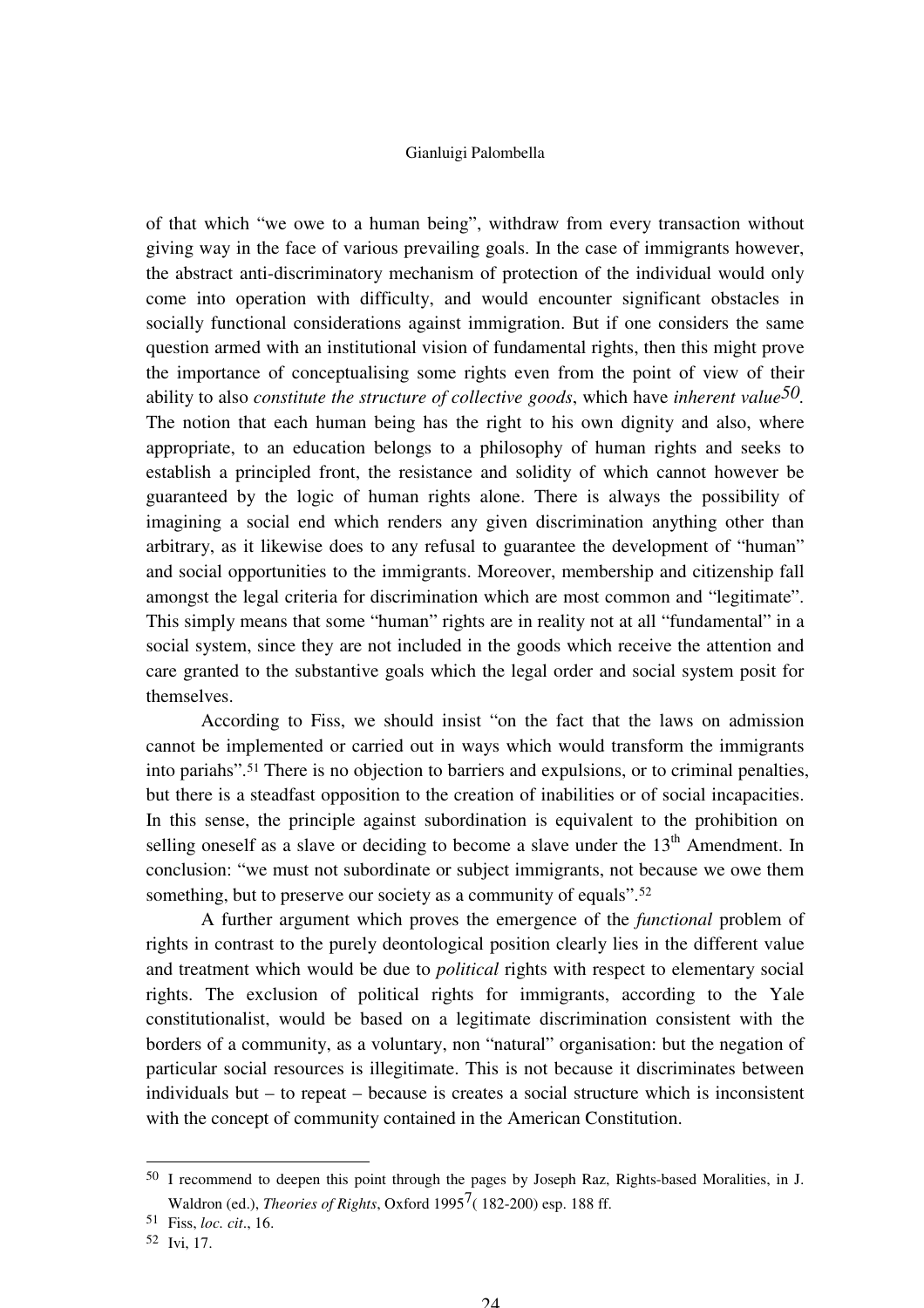As we have seen, the recourse to the idea of human rights is not always a winning argument in the area of immigration. Although it is the most radical argument, it is not also the most functional in the light of the persistent desire of states to regulate citizenship and to attribute a meaning, at times excessive, to its own borders. The same applies to the idea that not only the rights of immigrants, but social rights in general are to be considered as human rights: some maintain that a global and universal society must recognise that the protection of the individual reaches beyond political borders and that there is no reason for denying to human beings that which is owed to them to protect their dignity (also in terms of opportunities, resources, commodities, etc.).

But the real issue is how to transform these deontological priorities from judicial *trump cards* of the one hypothetical global order into a concrete objective of the diverse social and legal systems. Defending rights involves creating or elaborating their material meaning within institutions and current practices, displaying versions which are internally compatible with normative and institutional ideals which characterise a legal culture and a determinate social system (always assuming that a particular system cannot be eliminated for reasons of principle or on pragmatic grounds).

A bar on access to education (of some individuals on ethnic, sexual or other grounds) cannot be legitimated by reasons of pure and simple conservation of social equilibria. In this case, the prohibition – due to some particular traditions- would require us the *renunciation* of that abstract but morally exacting arm of human rights. The defence to the last of "cultural" rights frequently entails just an apology of the *status quo*, relieving of social critique. We cannot renounce an implicit philosophy of human rights, whatever its foundation. But even if we assume that we are dealing with the sound philosophy of human rights, this will certainly not be enough. The law would require overcoming the confusion between human rights and fundamental rights, and creating a presumption of equilibrium between the two types.<sup>53</sup>

If rights prevail therefore, this will never be because they are simply "human" rights, but by contrast because they progressively enter into the representation of the self which communities carry out, thus entering into the *conditions* of selfunderstanding or acceptance of the self which a community or culture is able to posit for itself.

<sup>53</sup> The point is that both are necessary, but to support it one must know how to distinguish between them. If there is something equivalent to the restitution to women of a form of sexual or educational liberty, it is necessary to obtain it, even if it does not sufficiently measure up to the pure and absolute model, which for us is the Western model. Even if for example, it does not determine conditions of real parity in relation to men, or even if it is nothing more than a compromise with stability and power, the absolute degree of formal liberty would not have any substantive meaning in the face of the persistence of strong material or ethical-social links which condemn the appropriation of that freedom with relevant ethical-social sanctions. The rights must take on a historically practicable garb: to this end they must be interpreted and embraced, but whatever way, as goods the use of which is not socially disastrous for individuals. This is why it is important for them to be translated first into goods compatible with collective goals, or more precisely must be assimilated within a specific interpretative form as collective goals themselves.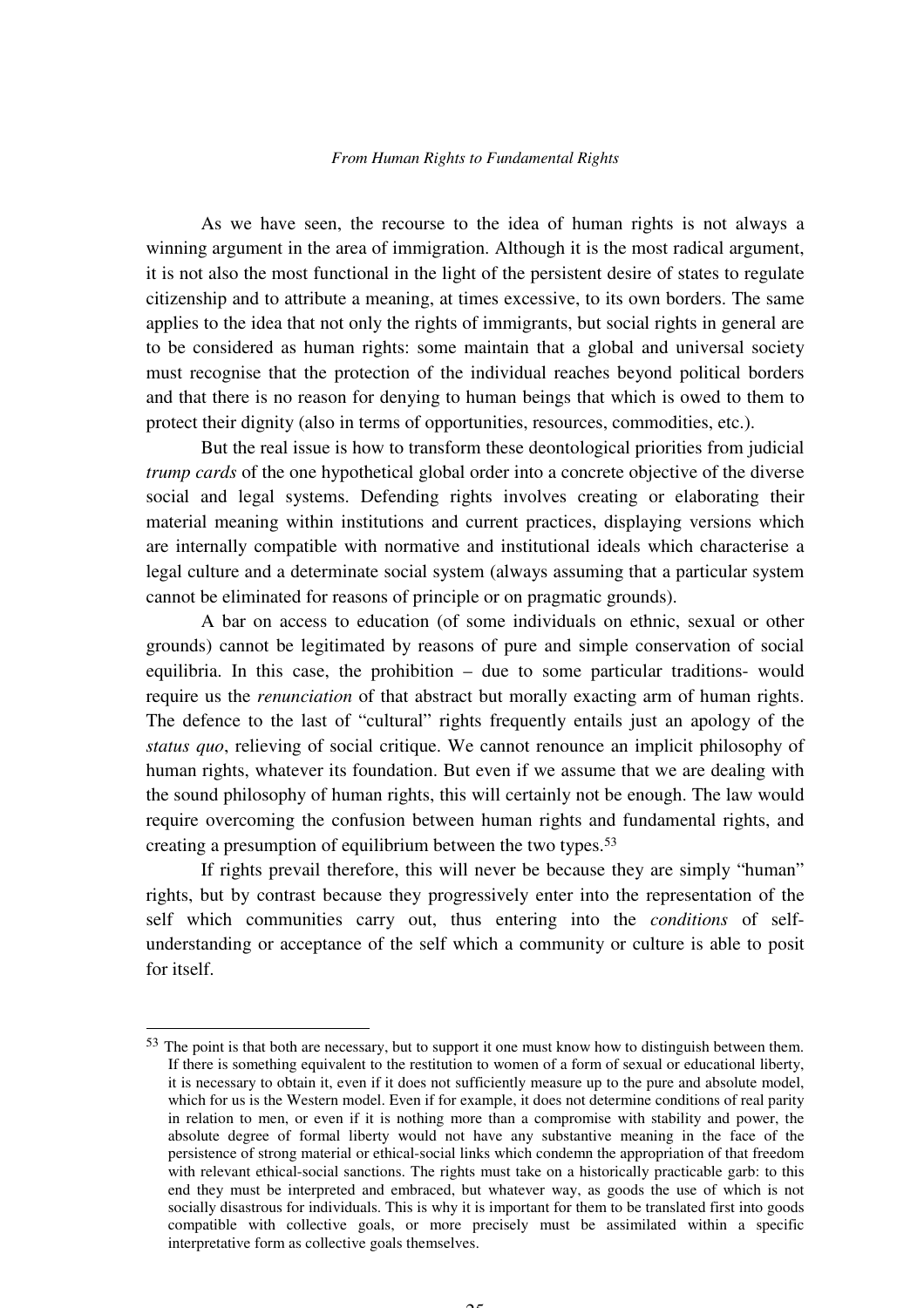#### **7. Political equality, substantive equality.**

In the case of the *anticaste principle*, social equality is preached as a systematically necessary good, directly derived from the regulative idea of a community of equals. But the principle is not able to replace or cancel the rule of *citizenship as a source of political rights*. On this view immigrants can be legitimately subordinated if their subordination flows only from their lack of political rights, whilst it is illegitimate if their subordination derives from unmotivated social disadvantages.

Many forms of discrimination, including those which still exist against religion, race and sex or sexual orientation in Western countries constitute a violation of equality rights by virtue of prejudices and disparity in individual treatment. This does not mean that these types of discrimination are nonetheless capable of producing genuine social subordination of whole groups or classes of subjects identified on the basis of these characteristics. In order for the *anticaste principle* to apply, there must if anything be a form of discrimination which is so systematic as to contribute to the creation of second class citizens: this means that evident but morally irrelevant differences are elevated to reasons for establishing the existence of systematic social disadvantages. <sup>54</sup> If the *anticaste* principle implies the protection of a fundamental goal, as writes for example Sunstein, then civil rights movements should essentially focus on the resolution of social questions, such as the lack of opportunities in education or employment.

On this view, it may be noted that the nature of fundamental rights can be inferred from their inclusion among collective goals. There is an analogy between the creation of castes based on race and the possibility of creating second class citizens on the basis of sex. In such cases, the operative principle clearly is not that "women must be treated like men but that women cannot be second class citizens".<sup>55</sup>

Feminist writers such as Iris Young have often argued that subordination does not depend on discriminatory behaviour, but on the use of neutral categories and formal justice: in a society where some groups are privileged, insisting to take on a general and neutral point of view, which would not take account of the differences, would end up reinforcing the privileges; the formal super-partes view would therefore permit privileged groups to dominate this unified public sphere.<sup>56</sup>

This sense of equality (absence of subordination, well before non discrimination), confers evidently a kind of collective institutional responsibility which does not exempt anyone and extends both to the courts as well as to other social and political institutions. This allows us to move the emphasis from equality in the formal sense (i.e. equality before the law, abstract parity of treatment), to equality in a substantive sense. Sometimes this substantive meaning includes a quest for equality in

<sup>54</sup> C. R. Sunstein, *Designing Democracy. What Constitutions Do*, cit., 170.

<sup>55</sup> Ivi, 197.

<sup>56</sup> I. M. Young*, Justice and the Politics of Difference*, Princeton 1990, 257.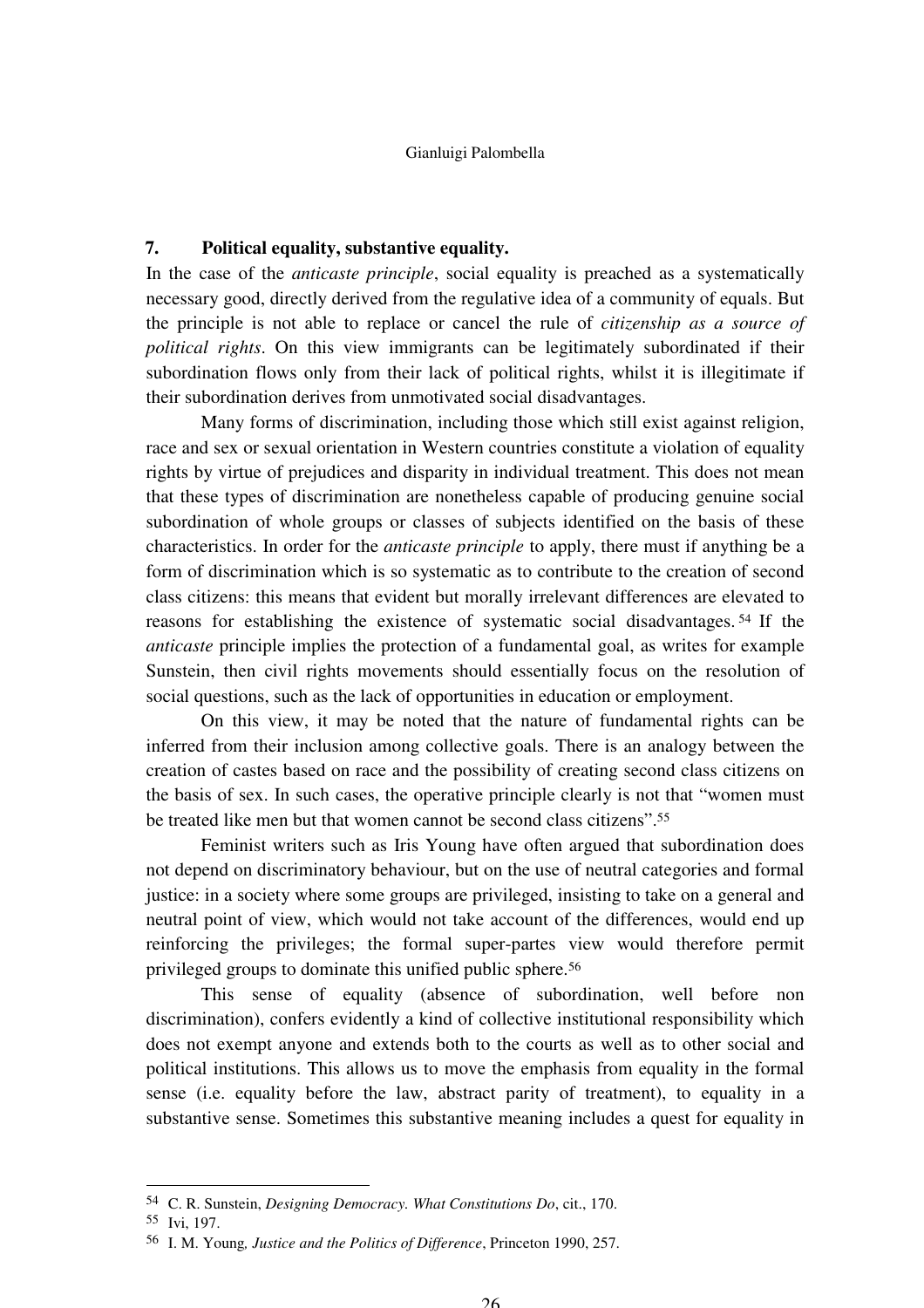the social conditions, and asks the law a guarantee of material consequences, i.e. the grant of some specified "results".

In the light of this idea, the whole range of affirmative action apparently takes on a central importance. But which affirmative action? If the point is not to be treated equally, but to remove social obstacles and balance positions of disadvantage, one should intervene offering incentives and where possible cancelling out the "initial" disadvantage, thereby impacting on substantial delays. But how can this objective be promoted and how can it be implemented? On this point a 1995 judgment of the Italian Constitutional Court striking down the principle of (male-female) quotas in electoral lists required by the law is paradigmatic, at least in its effects.<sup>57</sup> According to Italian Constitutional Court the principle of equality ( "all are equal before the law without distinction as to sex, race, language, religion, political opinion, or personal and social conditions ": article 3.1, *Italian Constitution*) is placed "above as a rule mandating the legal irrelevance of sex and other possible differences". Accordingly, given "the absolute equality between the two sexes in the possibility of acceding to high public office, in the sense that the membership of one or other sex can never be taken as a prerequisite for eligibility", it is not legitimate to determine quotas on the basis of sex. In particular, "in the area of passive electoral law, the inderogable rule laid down by the very Constituent Assembly under article 51(1) is that of absolute parity since any differentiation on the grounds of sex cannot but be objectively discriminatory, undermining for some citizens the substantive content of a fundamental rights in favour of others belonging to a group which is deemed to be disadvantaged"58.

The issue of quotas throws up the fact of the different admissibility of affirmative action in favour of handicapped people,59 for example, who can profit from the direct attribution of benefits, i.e. "results" (for example they are granted a job, through privileged quotas) .

<sup>57</sup> Judgment n. 442/95. See further "Giurisprudenza Costituzionale", 1995, 3255 et seq.

<sup>58</sup> Also revealing for our purposes is the Court's finding that "measures such as those before the Court do not appear to be consistent with the goals set out in article 3(2) of the Constitution, since they do not propose the 'removal' of obstacles which prevent women from attaining specific results, but rather directly attribute to them those very results: the disparity of conditions identified, in short, is not thereby removed but rather constitutes the motivation legitimating a preferential protection on the grounds of sex. But it is precisely this, as has already been stressed, which is the type of result which is expressly excluded under article 51of the Constitution, since it would end up creating contemporary discrimination as a remedy for past discrimination" (ivi, 3264). The Constitutional Court also found that: "It is finally important to note that the said measures, constitutionally illegitimate insofar as imposed by law, may instead be evaluated positively where freely adopted by political parties, associations of groups participating in elections, even through dedicated provisions in their respective statutes or regulations regarding the presentation of candidates. Valid results may therefore be achieved through an intense action of cultural evolution, inviting political parties to recognise the indeferable necessity of pursuing the effective parity of presence of women in public life, and in representative offices in particular. A decisive aspect of this could be the direct commitment of the female electorate and its consequent behaviour"(ibid.).

<sup>59</sup> See this issue discussed by A. D'Aloia, *Eguaglianza sostanziale e diritto diseguale*, Milano 2002, 264.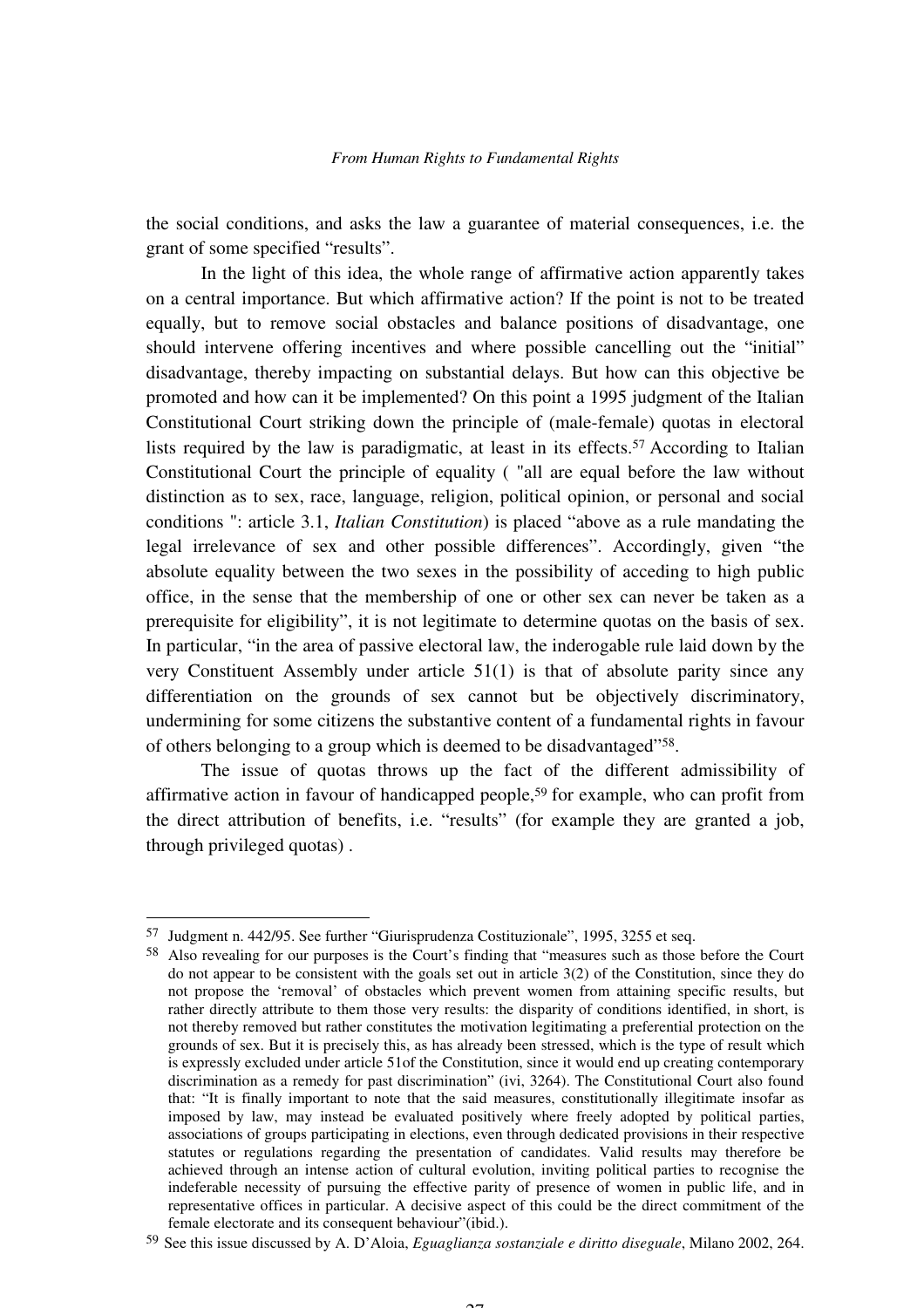Now, to proceed according to a *result oriented60* logic, or holding in a narrower sense to *the removal* of obstacles, is considered to be an alternative in respect of (two different) *means,* both of which however are directed towards the achievement of the same goal, substantive equality. In reality it is not only a question of means, but of ends, of social priority of goods which are earmarked for protection. Between a *result oriented* policy and a policy of removal of obstacles in the narrow sense there is a difference concerning the *protected good*. In one case it is the granting of a job, and a quality of life comparable to that of people not affected by disabilities. In the other case, it is the protection of women's autonomy, i.e. a starting point which does not limit their capacity to choose; in the case of the disabled the point is that they actually obtain certain results, including the acquisition of a salaried job, notwithstanding disadvantages in the starting point.

The Court had invalidated *result oriented* actions *because in the system' s priorities,* disparate treatment, which is fully acceptable in the context of social policy, is neither legitimate nor desirable in the context of political democracy, where it would violate the parity rights to political participation, which are clearly understood as *gender-neutral*. This appeared to be an application of the principle according to which political citizenship should not be subjected to distinctions on the grounds of sex.<sup>61</sup>

All this leads us to the conclusion that the protected *fundamental* right, in the case of women, and the desired result, was not so much their presence in parliament (to be attained through in direct means), but rather only the guarantee that they enter into a fair and equal competition with men. Accordingly, the goal was not to endow parliament with the political contribution of women.

Unsurprisingly, there has been a new provision contained in the amended text of article 117(7) of the Italian Constitution conferring on regional laws not only the task of removing obstacles to political participation but also to *promote* parity in access to official positions; and there is now even a new article 51 of the Italian Constitution which introduces the *promotion* of equal opportunity between the sexes in the area of public and elected offices. This is setting in motion a new dynamic leading also to the revision of the definitive principle of the Court from 1995. The new provisions propose as a socially fundamental good no longer only individual female capacity and autonomy in participation, but also the effective participation (or more correctly: election) of women in political life and their presence in the elected organs. This is no longer an issue reducible to equality between individuals: it is *the community interest in a pluralist political representation marked by diversity,* and in particular, sexual difference. This good did not yet have the same fundamental status in the constitution

<sup>60</sup> On the opposite, M. Cartabia, *Le azioni positive come strumento del pluralismo? ,* in R. Bin, C. Pinelli (ed), I soggetti del pluralismo nella giurisprudenza costituzionale, Torino 1996, 70 et seq; endorsing the recourse to *indirect* remedies*,* akin to prizes, incentivising the participation of women in politics, expects "a renewal of social relationships which should spontaneously lead to the achievement of results that are more favourable to penalised groups" (Ivi, 77).

<sup>61</sup> Cfr. Ch. Mouffe, Feminism, citizenship, and radical politics, in Id.(ed.), *The Return of the Political*, London (Verso) 1994, 74-89.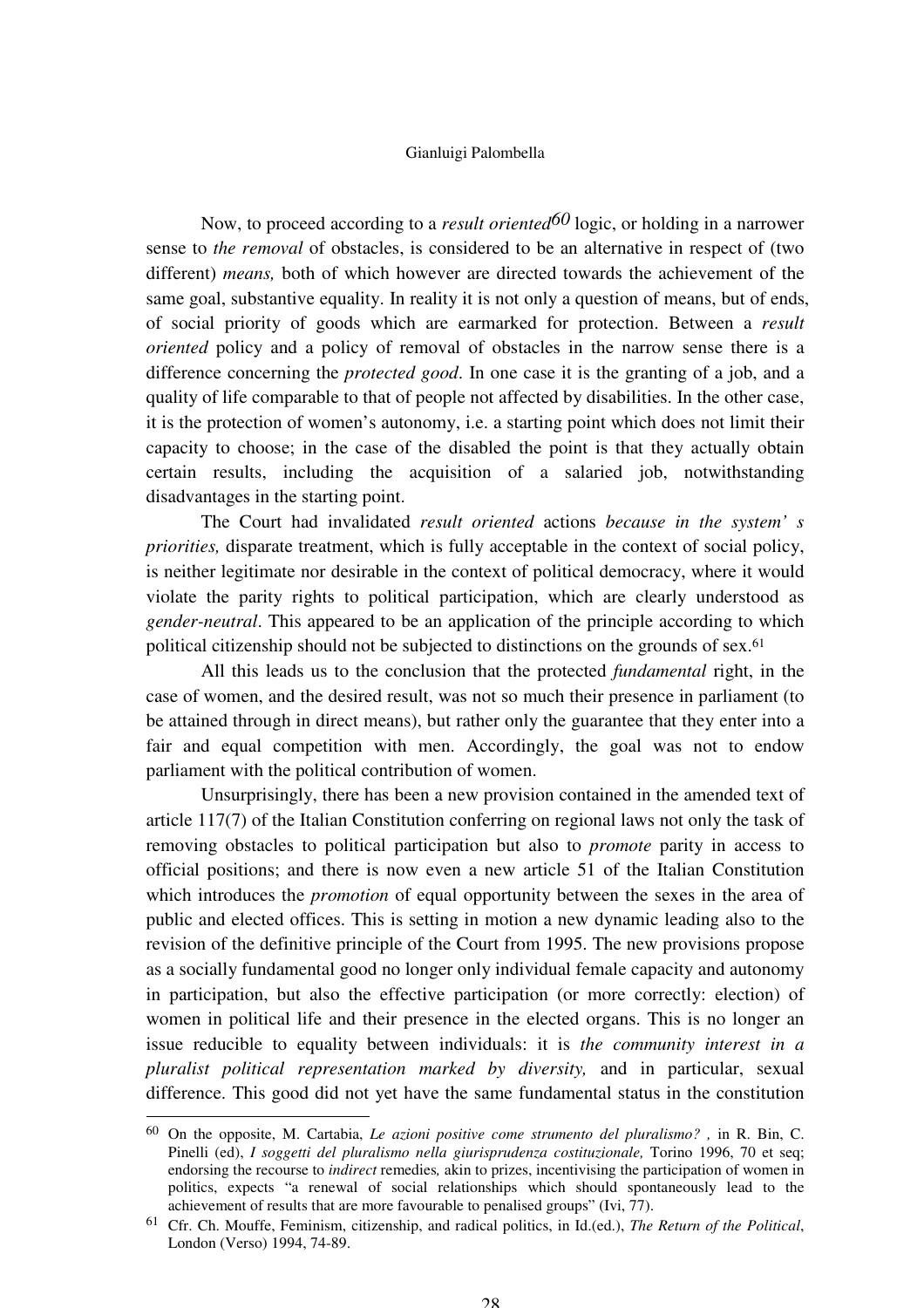and in the ethical-normative self-interpretation in the period marked by the Court's ruling in 1995. In reality, the Constitutional Court indirectly explained that the effective participation of women and the differentiated composition by sex of parliament could not and should not constitute the object of any fundamental right, especially in the light of the priority of political rights, which are neutral in relation to sex.

#### **8. Rights in equilibrium: between "justice" and "consent".**

It is in relation to political rights that a conceptual, not contingent, resistance arises. In fact, the exercise of public and political autonomy presupposes above all else the protection of equality *sans phrase* between individuals. It presupposes the consistence of the idea of equal justice.

But it is precisely in the area of justice where the unending conflict between *liberals* and *communitarians* is played out,<sup>62</sup> along with the equally instructive debate between different trends within feminist thought: traditionally divided between those who invoke "impartial" or formal arguments of justice and those focusing on contextual or community arguments, as well as other similar tensions (for example, between the preference for redistributive policies aimed at producing *equality*, and for a policy of recognition, aimed at valorising *specificity*63).

It is certain that a pure and simple recourse to deontological arguments such as impartiality and universality is not always sufficient: in spite of these abstract conditions of justice, inequalities may at times be overcome, but they often simply perpetuate themselves. Within feminist thought this problem is always at the forefront. The real obstacles to equality may well be due to income disparities or imbalances in economic power, to the (male) distribution of economic wealth or secondary goods, or alternatively to the chronic cultural subjection of women, or as Iris Young wrote to exploitation, marginalisation, lack of power, cultural imperialism or violence. This means that "simple" justice in the abstract is a minimum and insufficient parameter. Any theoretical argument must preferably commence from a concrete perspective.

On the other hand, whoever remains constrained by contextual and concrete experience loses the advantage which can be gained from general theories of justice, as for instance that of Rawls: a more abstract theory may commence from moral principles which constitute a challenge, and which offer the critical arguments to overcome it. In the final analysis, no historical-empirical context can itself be criticised of evaluated other than on the basis of pre-constituted moral criteria. Finally, even an ideal objective

j

 $\mathbf{A}$ 

<sup>62</sup> Cfr. E. Frazer, N. Lacey, *The Politics of Community. A Feminist Critique of the Liberal-Communitarian Debate,* Toronto 1993.

<sup>63</sup> N. Fraser, From Redistribution to recognition? Dilemmas of Justice in a 'post-socialist' Age, in *New Left Review,* 21 (1995), 68-83.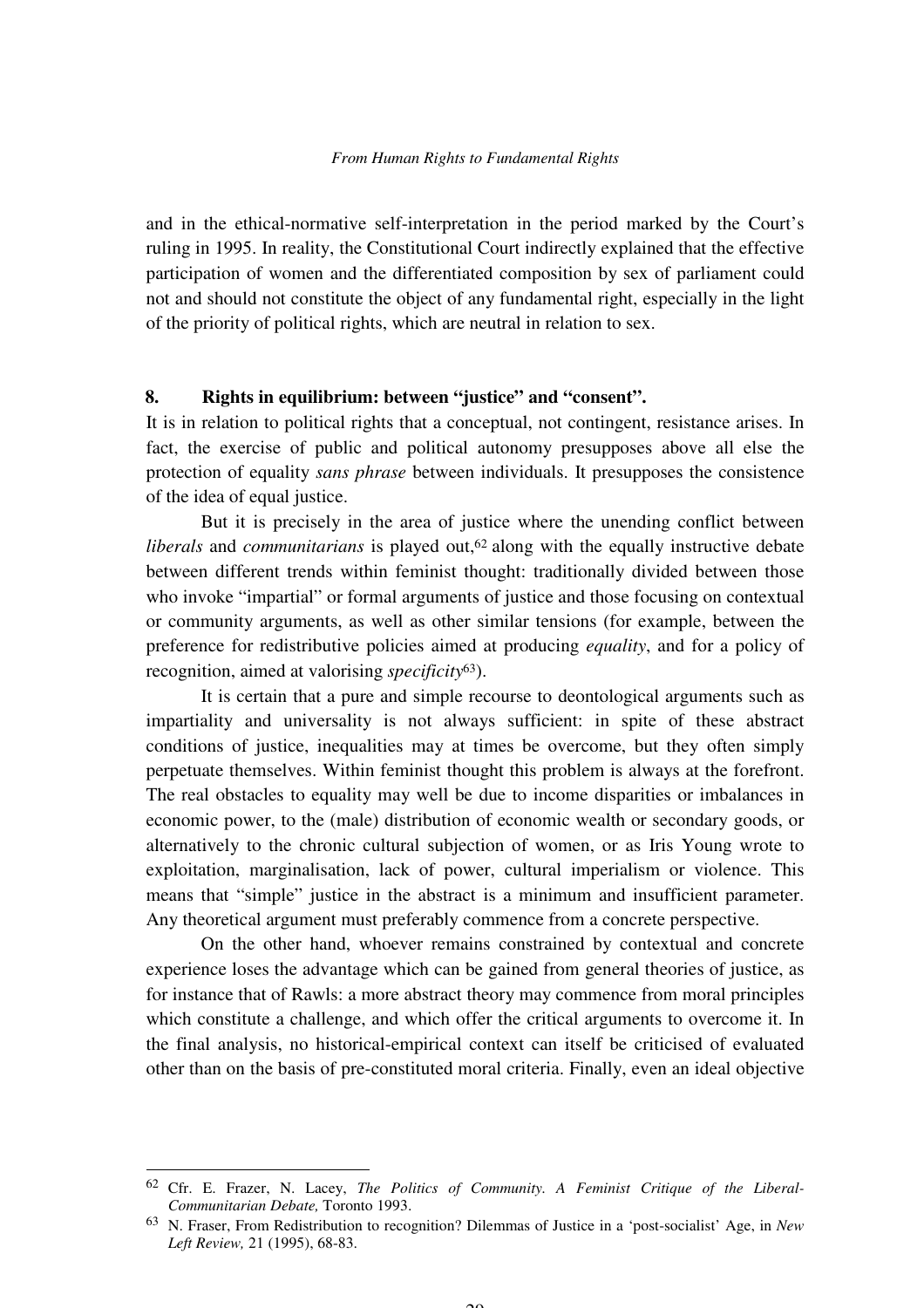such as equality cannot be understood in practice without first having pre-chosen the criteria for affirming it.<sup>64</sup>

Consider for example the fact that every distributive inequality, every unequal treatment (of the unequal) presuppose a choice, a decision about *what the relevant differences are* which count as reasons for disparate treatment. Such a decision is ethical-political in nature (*eg* that we should opt for a distributive approach and not a formal one of political equality) and hence depends *in turn* on the exercise of public autonomy. As has been shown above, inequality without distinction between individuals in electoral matters (and therefore without distinction on the grounds of sex) appears to be a foundational principle of liberal democracy. It is extremely risky to intervene by "modifying" political equality; such interventions should be made only in conditions of political equality (and should aim at preserving it): the reflexivity of this operation requires that the guarantee of the equal-universal position of each stakeholder be transcendental with regard to the democratic process and not dependent on its choices.

Unfortunately every version and every criterion of substantive equality which imply the consideration and choice of particular differences as relevant for the purposes of differentiated treatment are the fruits of an ethical ranking order defined in political terms.

Sometimes the response is given, according to which even neutrality or "formal" equality cannot escape the same limits (since they in turn lead to the choice of *not*  bringing differences to the fore which from the point of view of persons occupying "weak" positions are decisive and inhibitory). But this is mistaken. Equality is a moral criterion, whilst its applications are questions which depend on the available social rationality and also on negotiable social conflicts. Equality as a moral criterion cannot be totally renounced unless a moral criterion is also thereby renounced: formality, as was long repeated throughout the 1970s, may be an ideological weapon, a screen of the ruling classes, but it can also show itself to be an effective shield, capable of deflecting irrational, fundamentalist or illiberal considerations from public life.

Similar reasoning may also operate for moral and strictly deontological value which "human" rights possess: although they might conceal ideological, economic or political interests, or impose a false uniformity between human beings, or cultivate abstractions from real contexts and consequences, the moral action of justice to which they aspire remains a necessary (yet insufficient) critical-moral threshold.

Whoever refuses to abandon formal equality (which renders differences immaterial), in political rights thereby also reinforces the analytic separation between rights and democracy, between justice and ethical-political choices.

<sup>64</sup> On this, see W. Kymlicka, *Contemporary Political Philosophy: An Introduction*, Oxford 1990, 287. For a comparison of the *liberal* theory of Rawls and Walzer's *communitarianism*, see Susan M. Okin, *Justice, Gender and the Family*, cit.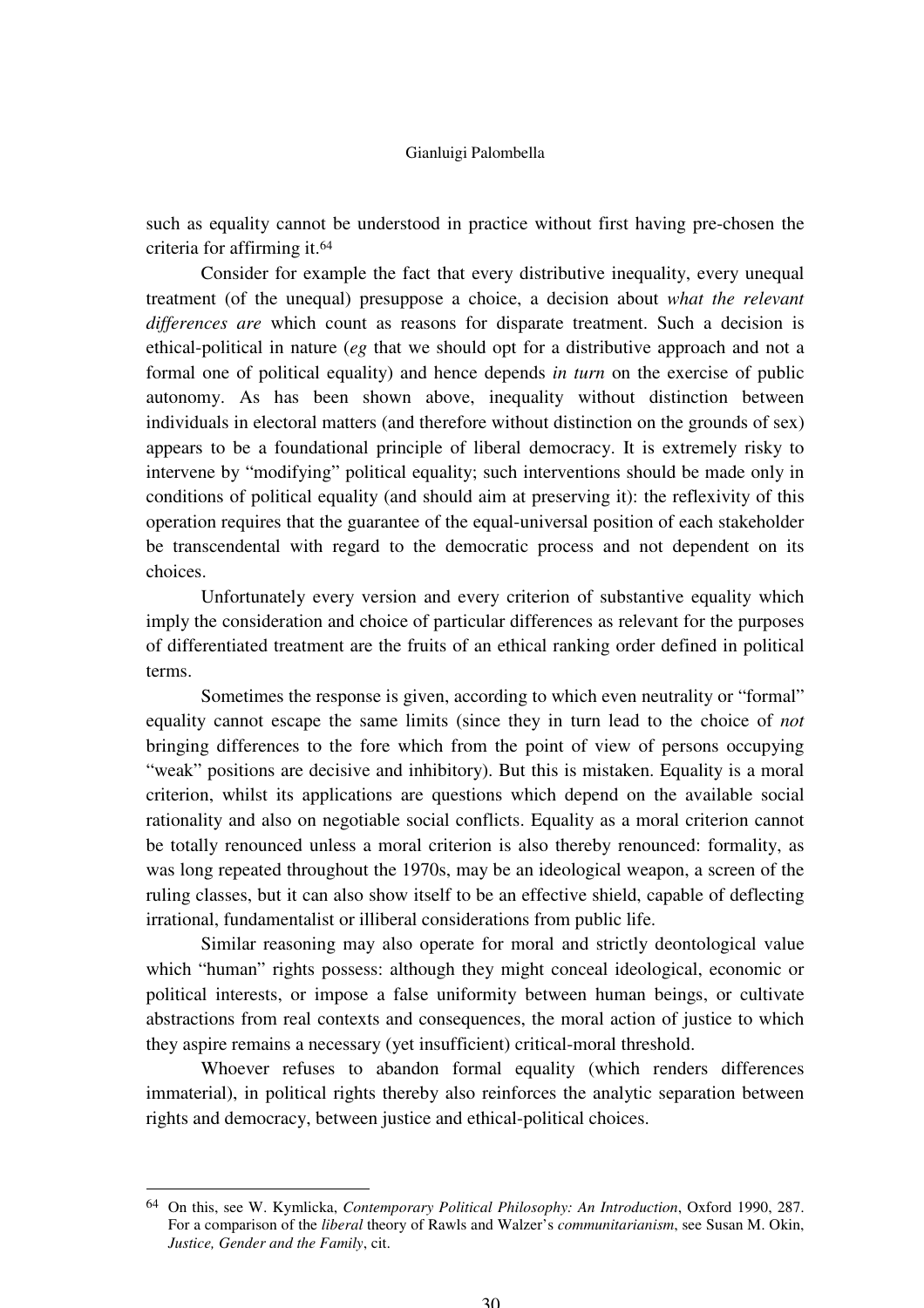Habermas tackled a similar problem with a spirit of reorganisation, of *Aufhebung,* attempting to demonstrate how a large part of the debate on the protection of individual rights or of collective deliberation both depended on a misunderstood contrast. As he reminds us, "liberals like Rawls and Dworkin propose an ethically neutral legal order, which assure each person equal opportunities in the pursuit of their personal conception of the good"; by contrast "communitarians like Taylor and Walzer dispute the ethical neutrality of the law, and thus can expect the constitutional state, if need be, actively to advance specific conceptions of the 'good life' ".65 Habermas correctly understands this opposition as being founded on the misunderstanding of the link between individual freedom and public autonomy, rights and democracy. Challenging Taylor's position, Habermas maintains that an individualist and liberal system of rights has no need to be corrected, overcome and integrated, by a limitation of its individualism in favour of (rights of self-determination and therefore) collective goals of cultural communities: this is because "private legal persons cannot even attain the enjoyment of equal individual liberties unless they themselves, by jointly exercising their autonomy as citizens, arrive at a clear understanding about what interests and criteria are justified and in what respects equal things will be treated equally and unequal things unequally in any particular case". <sup>66</sup> For this reason, according to Habermas, the protection of individual integrity cannot be dissociated from the protection of "life contexts" which guarantee identity.

This confirms what in *Faktizitaet und Geltung* (1992)<sup>67</sup> was concerning the "cooriginality" of rights and democratic deliberation. On one hand, it turns on a demonstration of the futility of a dedicated category of "collective" rights; on the other hand to explain individual rights as human rights, i.e. as non-renounceable conditions.

Therefore, rights are not exclusively individualist and are in no way opposed to a collective self-understanding: "The individual rights that are supposed to guarantee women the autonomy to shape their private lives cannot even be appropriately formulated unless those affected articulate and justify in public discussion what is relevant to equal or unequal treatment in typical cases. Safeguarding the private autonomy of citizens with equal rights must go hand in hand with activating their autonomy as citizens of the nation":68 this therefore involves a kind of deontology of rights, albeit supported by a democratic-communitarian base. The latter corollary constitutes a rather delicate theoretical step.

I believe that the consequences of this version of co-originality (re-proposed in relation to collective rights in multicultural societies) have become too dangerously close to the *circularity*: on the contrary, the sense of the idea of co-originality is to posit individuals and principal human rights as special, necessary conditions for the exercise of "civic" (public) autonomy. It is only in this way that the protection of individuals and

<sup>65</sup> J. Habermas, *Struggles for Recognition,* cit., 111.

<sup>66</sup> Ivi, 113.

<sup>67</sup> J. Habermas, *Between Facts and Norms* (Cambridge (Mass) 1996) .

<sup>68</sup> Habermas, *Struggles for Recognition*, cit, 116.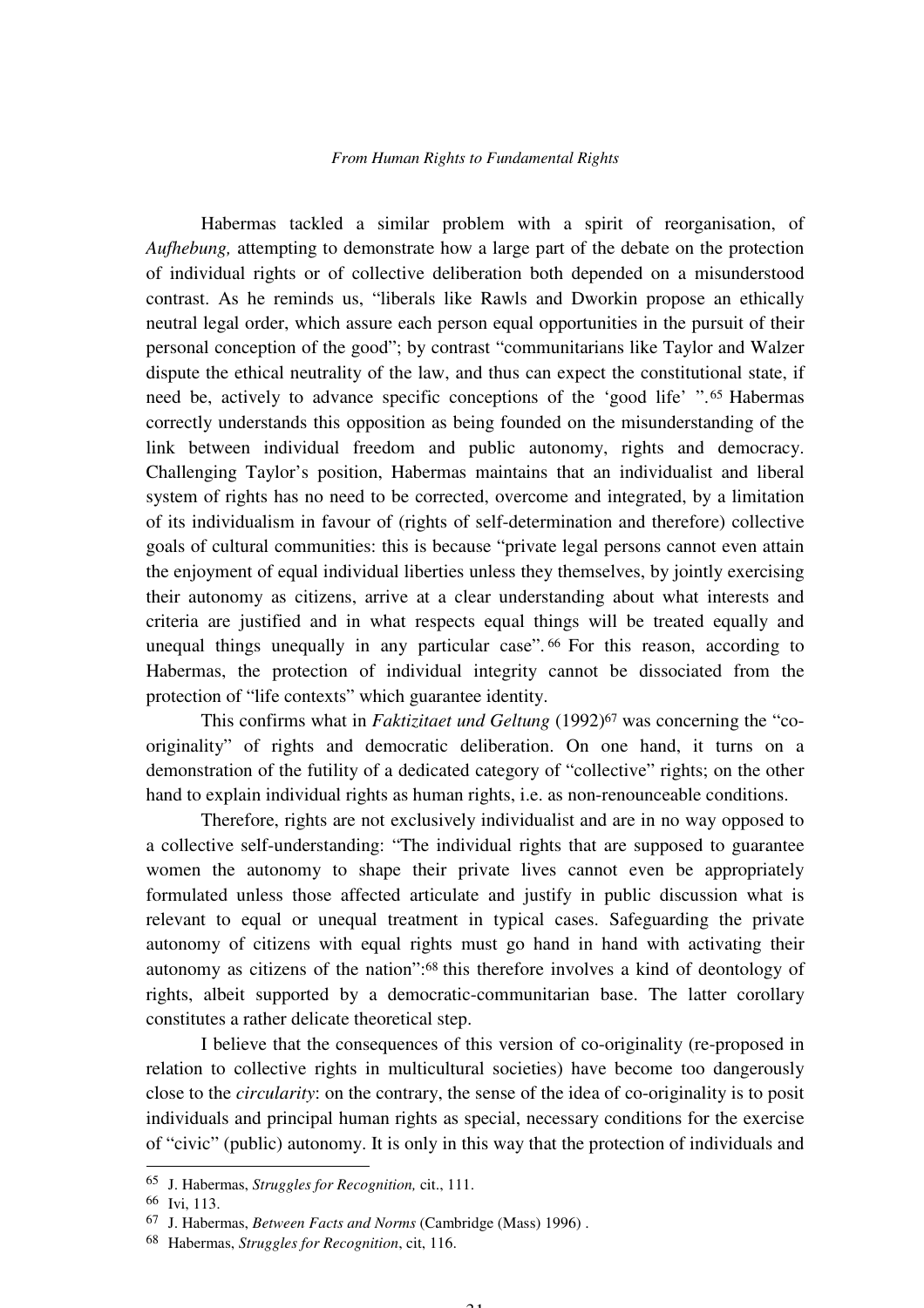their identities can be ensured (and therefore, according to Habermas, of "cultural" life contexts which guarantee it, and of the associated collective rights). It is clear that if cooriginality need not be refuted, and above all if the theory need not falter before the case of Shah Bano and other similar cases, then it is not possible to reduce the meaning of principal human rights to community deliberations: this is a cage which could transform itself into illiberal conservatism. The principled independence of human rights from the exercise of collective choices cannot be renounced.

Nor however can one ignore the fact that rights "work" only through a communitarian understanding, and this link can clearly not be abandoned because, as well as taking the sting out of the contradictions between cultural rights and individual rights, it allows for the contextualisation of the latter, stressing their "functional" role.

In reality there is a doubt over the risk of "circularity" (in summary: of no longer being able to salvage the reciprocal independence of rights and politics, of justice and democracy) leading to a conceptual collapse of rights.

This discussion revolves around what Habermas would call the ethical *neutrality*  of law. I share the idea that this ethical neutrality does not exist, as it is clear enough after the reading of the debating theses of liberals and communitarians69. The circularity between rights and democratic choice, according to Habermas, ensures the ethical loading of the law<sup>70</sup>. But it is still important to clarify how to prevent this circularity from dissolving the conceptual distinction of moral rights and collective ends.

There is a certain distance separating moral claims to justice from legal norms, if for no other reason than that only the latter can be considered as the fruits of an ethically orientated political will. Accordingly the notion that the legalisation of moral claims (i.e. the fact that they become "positive law") is political in nature is fully comprehensible. Having said this, it is easy to perceive a certain discomfort precisely in respect of the *status of (fundamental) rights*. How is it possible that they are politically pre-chosen, thereby rendered into "objective" law, positivised, yet at the same time aspire to an ethical virginity, to remaining a transcendental, non contextual resource that is independent of such political positivisation and inaccessible from it? How is it possible for them to remain a critical threshold of minimum moral guarantee towards the very same common venture which translated them into fundamental norms and produced their "ethical pregnancy"? Is it not perhaps that rights *tout court* have too many faces? Perhaps rights in the final analysis are spread over too heterogeneous areas, taking on mutually incompatible meanings?

 $69$  It is puzzling to follow the circle of argumentation, out of which Habermas's co-originality theory should have taken us: theories of minimal human rights are "individualist" (according to those who criticise *liberal* rationalism); the content and meaning of legally posited rights express a specific depth of choices flowing from democratic will protected by fair procedures; but democratic *procedures* are in turn democratically enacted, one must suppose, by presumably free and equal subjects, i.e. guaranteed by "rights".

<sup>70</sup> Ivi, 122-123.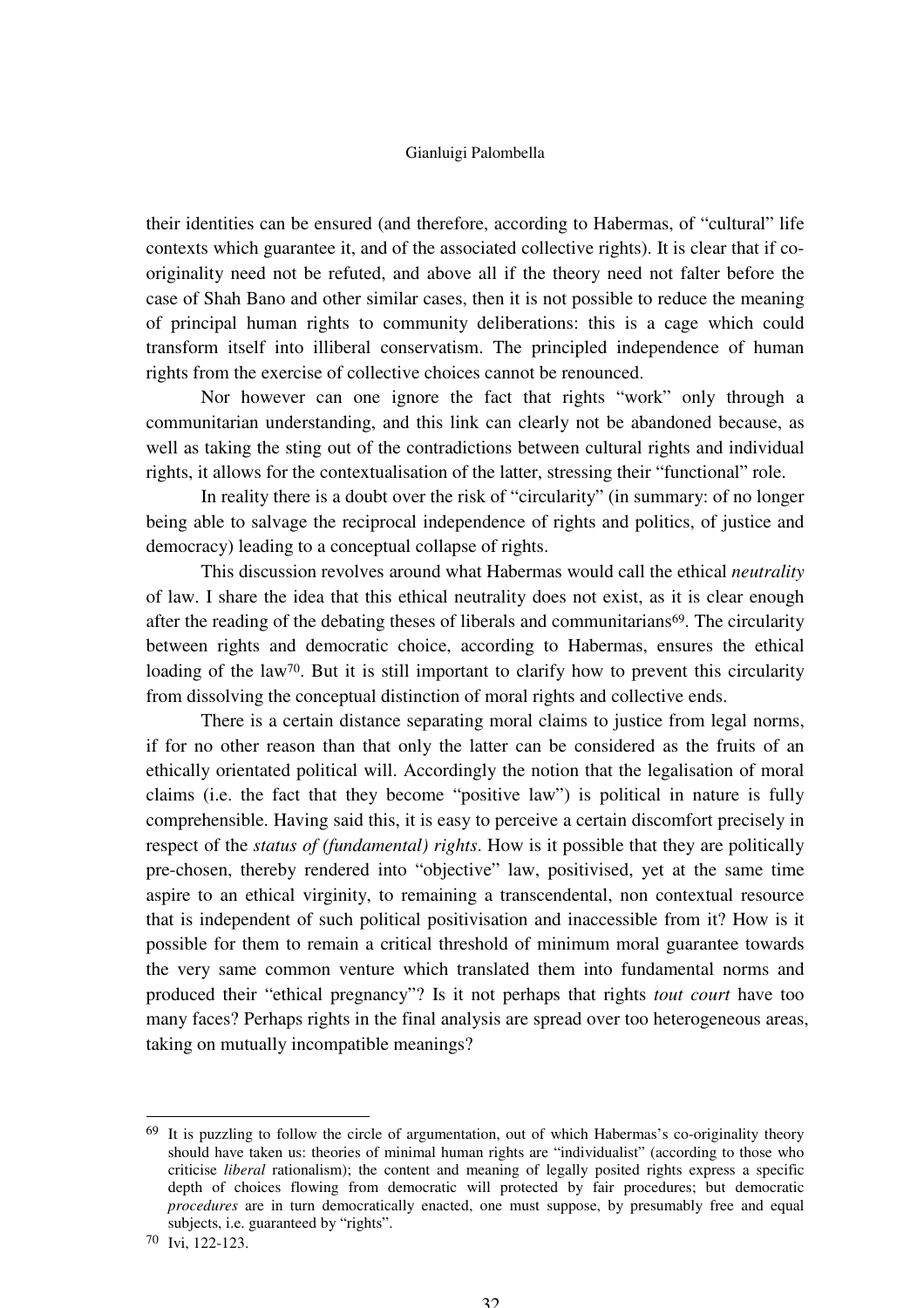The co-originality of the relationship between rights and ethical-political choices, between private autonomy and public autonomy can be purged of any ambiguity on condition of linkage to diverse and corresponding denominations of rights.

As a rule, autonomy as a moral faculty exists with reference to human beings and to the philosophical context of human rights as a constant, together with other variables which indicate that which should be covered by the "right". The right does not depend on "consensus" , but emerges from a rational exercise: *if* public institutions exist which can let the better argumentative- communicative method prevail, the engagement with justice takes place in a channel potentially separated from power and from negotiation, and uses different resources (although there is no certainty that premises and results of the "debate" always appear unequivocal and uncontroversial). There is no doubt that the pursuit of the "right" amongst individuals, as a condition of coexistence, is a conquest of civilisation owed to positivisation of rights and to the separation of law from its ancient sacred, religious foundations. But it is clear that not even the "right" can impose itself "on its own", without being included in the at least implicit and intangible priorities of liberal democratic societies: this does not however mean that it depends either on political negotiation or on simple "consent" in the broad sense, since it instead contains the *framework conditions* for both.

Human rights should be effectively considered as components of such conditions. John Rawls separated human rights from rights inherent in liberal democracies, distinguishing for example article 1 of the Universal Declaration of Human Rights of 1948 ("All human beings are born free and equal in dignity and rights. They are endowed with reason and conscience and should act towards one another in a spirit of brotherhood" ) from other articles such as article 3 (right to life, freedom and security of person) and article 5 (prohibition on torture or cruel, inhuman or degrading treatment), which are to be considered as human rights in the strict sense, and finally from other provisions (social security, equal pay for equal work) which instead require particular institutions. But article 1, according to Rawls, already possesses a "liberal" inspiration. I do not know whether Rawls is right about this; article 1 considered as a whole amalgamates diverse inspirations alongside liberalism. However, it appears to establish not a *minimum* level, but one in line with "high" principles of convergence between different inspirations. In any case, for Rawls we are certainly not operating within the framework of human rights, which instead "set a necessary, though not sufficient, standard for the decency of domestic political and social institutions in individual societies".<sup>71</sup>

I am convinced that the meaning of human rights cannot be so easily separated from that of "other" albeit "universal" rights present in the *same* document; we are now accustomed to recognising an *indivisibility* between groups and categories of rights, and even more so where they appear within the same declaratory or constitutional document.

 $\Omega$ 

<sup>71</sup> J. Rawls, *The Law of Peoples*, cit., 80.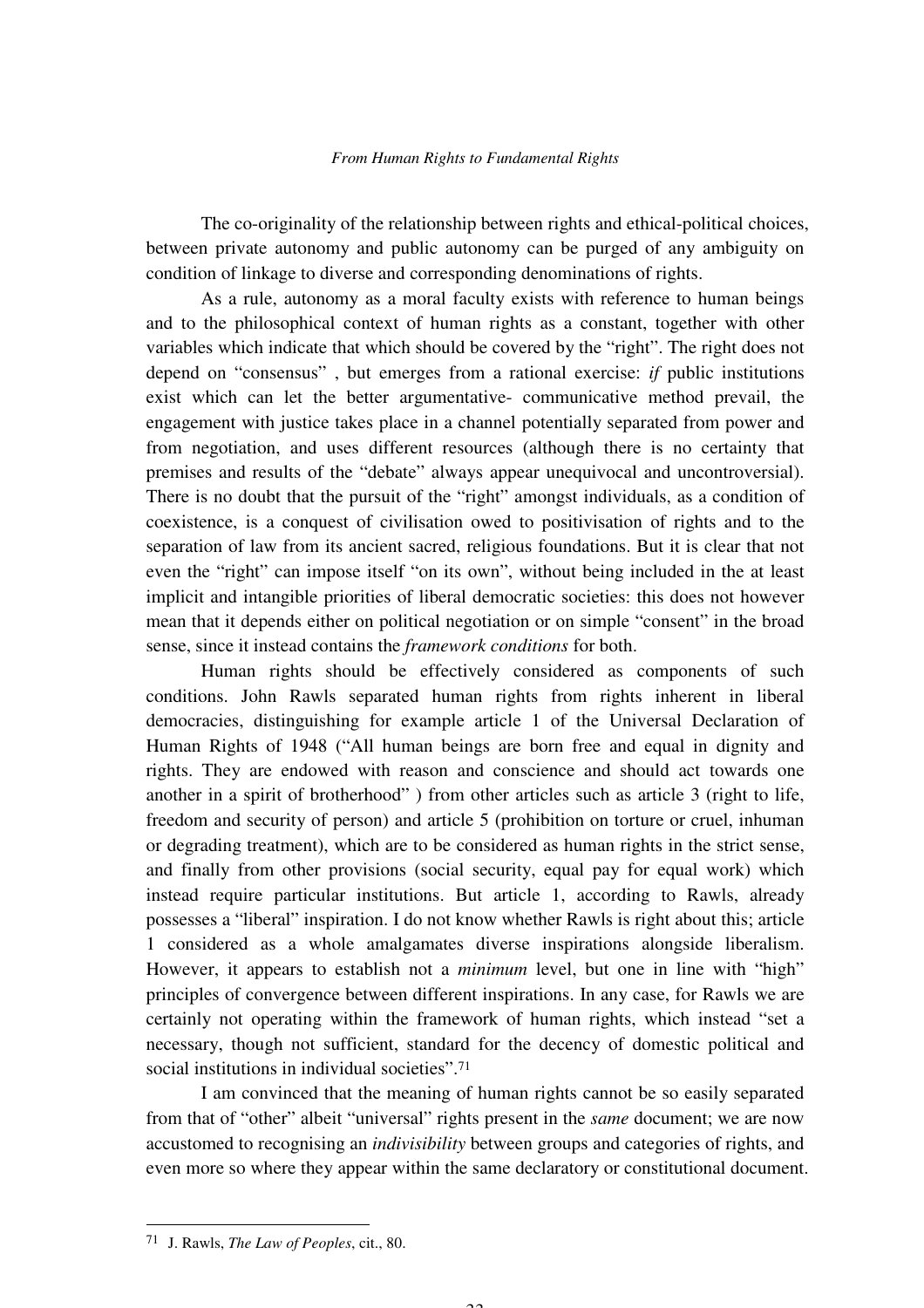But I believe that Rawls intends to argue, and considers necessary, that human rights are a *presupposition* that is not vanished nor blemished by political elaborations.

Yet it is precisely this achieved idea which could be jeopardised by an excess of "communitarianism", or more simply by a pervasive reference to the "communitarian" elaboration of the meaning of human rights. The foundation and justification of human rights must be liberated from constraining dependence on the "contexts", removed from positive, cultural forms in which human rights take on their own material significance, and are fleshed out with particular meanings. This implies that a *separation* is necessary: it allows for the identification of limits, or rather the definition of insuperable borders beyond which, for example, even the internal autonomy of a regime can no longer be considered intangible. <sup>72</sup> How "objective" this limitation appears to be is another question, as is that as to how sharable by peoples which, returning to Rawls, he identified as hierarchical or governed by "indecent" regimes which appear to ignore human rights.

Up until now I have referred to the area of human rights, which yet again proves to be minimum, indicating the "right", a deontological area which appears to be wholly inhomogeneous compared to the teleological and collective area of substantive goals. But we cannot ignore the fact that human rights do not exhaust the available concepts of rights; they may be a "special class" as suggested by Rawls, but at the same time are a *way* of looking at rights and conceptualising them. Conceptualising rights as an irreplaceable presupposition of the survival of the human race and of human beings as such means conceptualising them as human rights. The rational and/or reasonable discussions for identifying *which* rights have these qualities and are inextricably linked to that which is owed to human beings, have advanced over the course of the last fifty years towards every broader *agreements*, in which however new leaks and divisions open up, which tear at the fabric of cooperation between peoples.

On the other hand, that which I have identified as the (ethical and political) affiliation of "enacted" rights to collective goals requires a different conceptual elaboration of rights that is not reducible to the "philosophical" elaboration of human rights and thus, as I have already argued in the above, a separate definition in the garb of "fundamental" rights. The fact that some rights are understood as a presupposition of "decent" institutions, means only that they are candidates for labelling as fundamental rights. But this is a very "particular" garb. It is clear that the respect for life or the prohibition on torture in a Western liberal democratic state like Italy are theoretically speaking a super-partes presupposition of "decent" institutions; but- in addition- this premise belongs within a constitutional context in which it is paralleled by the pursuit of values such as dignity, solidarity or equality. It is not however pursued alone. Our

<sup>72</sup> Ivi, 79-80. But on the same point, it is of great relevance and importance the Report by the "High Level Panel on Threats, Challenges and Change" (appointed by the U.N. Secretary General), titled *A more Secure World: Our Shared Responsibility,* U.N. Doc. A/59/565 (Dec. 1, 2004), at http:// www.un.org/secureworld.